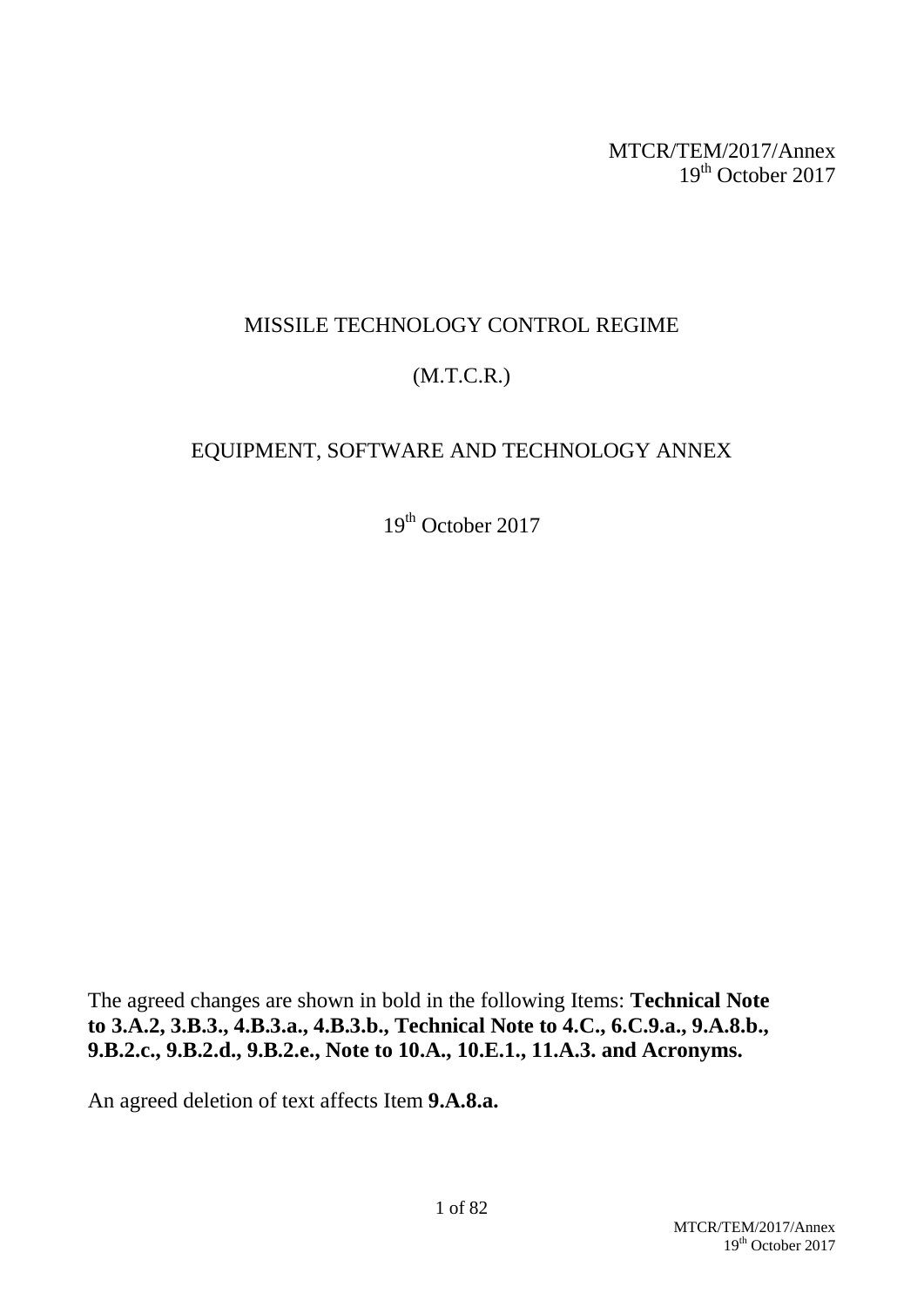# THIS PAGE IS INTENTIONALLY LEFT BLANK.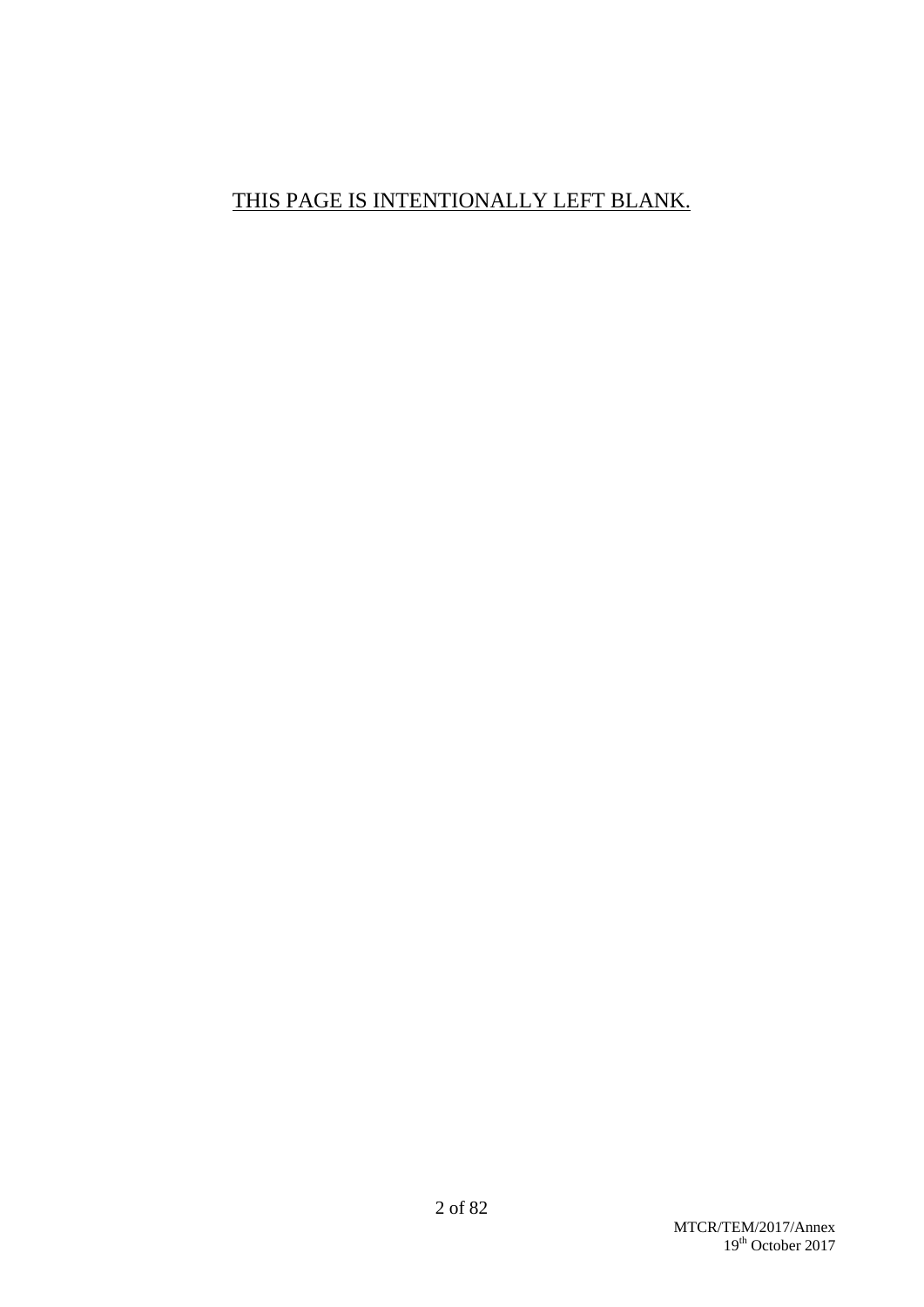- 1. INTRODUCTION
- (a) Category I and Category II items
- (b) Trade off "range" and "payload"
- (c) General Technology Note
- (d) General Software Note
- (e) General Minimum Software Note
- (f) Chemical Abstracts Service (CAS) Numbers

#### 2. DEFINITIONS

"Accuracy"

"Basic scientific research"

- "Development"
- "In the public domain"
- "Microcircuit"
- "Microprograms"
- "Payload"
- Ballistic Missiles
- Space Launch Vehicles
- Sounding Rocket
- Cruise Missiles
- Other UAVs
- "Production"
- "Production equipment"
- "Production facilities"
- "Programs"
- "Radiation hardened"
- "Range"
- "Software"
- "Technology"
- "Technical assistance"
- "Technical data"
- "Use"

3. TERMINOLOGY

- "Specially designed"
- "Designed or modified"
- "Usable in", "usable for", "usable as" or
- "capable of"
- "Modified"

#### CATEGORY I - ITEM 1 COMPLETE DELIVERY SYSTEMS

- 1.A.1 Complete rocket systems (≥300km "range" & ≥500kg "payload")
- 1.A.2 Complete unmanned aerial vehicle systems (UAVs) (≥300km "range" & ≥500kg "payload")
- 1.B.1. "Production facilities"
- 1.C. None
- 1.D.1. "Software"
- 1.D.2. "Software"
- 1.E.1. "Technology"

#### CATEGORY I - ITEM 2

#### COMPLETE SUBSYSTEMS USABLE FOR COMPLETE DELIVERY SYSTEMS

- 2.A.1. "Complete subsystems"
- 2.B.1. "Production facilities"
- 2.B.2. "Production equipment"
- 2.C. None
- 2.D.1. "Software"
- 2.D.2. "Software"
- 2.D.3. "Software"
- 2.D.4 "Software"
- 2.D.5. "Software"
- 2.D.6. "Software"
- 2.E.1. "Technology"

#### CATEGORY II - ITEM 3

#### PROPULSION COMPONENTS AND EQUIPMENT

- 3.A.1. Turbojet and turbofan engines
- 3.A.2. Ramjet/scramjet/pulse jet/combined cycle engines
- 3.A.3. Rocket motor cases, 'insulation' components and nozzles
- 3.A.4. Staging mechanisms, separation mechanisms and interstages
- 3.A.5. Liquid and slurry propellant (including oxidisers) control systems
- 3.A.6. Hybrid rocket motors
- 3.A.7. Radial ball bearings
- 3.A.8. Liquid or gel propellant tanks
- 3.A.9. Turboprop engine systems
- 3.A.10. Combustion chambers
- 3.B.1. "Production facilities"
- 3.B.2. "Production equipment"
- 3.B.3. Flow-forming machines
- 3.C.1. 'Interior lining' usable for rocket motor cases
- 3.C.2. 'Insulation' material in bulk form usable for rocket motor cases
- 3.D.1. "Software"
- 3.D.2. "Software"
- 3.D.3. "Software"
- 3.E.1. "Technology"

#### CATEGORY II - ITEM 4

#### PROPELLANTS, CHEMICALS AND

#### PROPELLANT PRODUCTION

- 4.A. None
- 4.B.1. "Production equipment"
- 4.B.2. "Production equipment"
- 4.B.3.a. Batch mixers
	- b. Continuous mixers
	- c. Fluid energy mills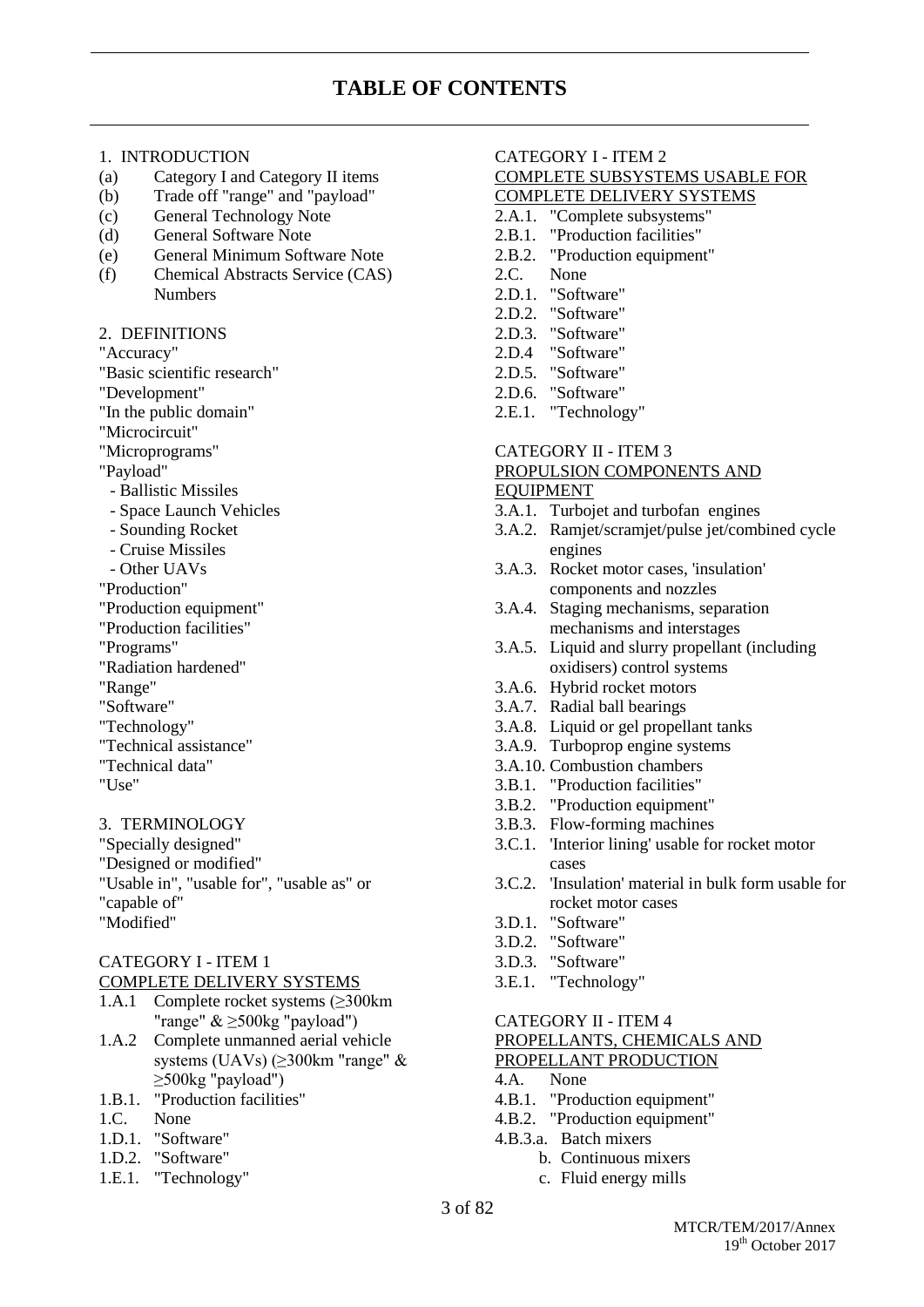## **TABLE OF CONTENTS**

- d. Metal powder "production equipment"
- 4.C.1. Composite and composite modified double base propellants
- 4.C.2. Fuel substances
	- a. Hydrazine
		- b. Hydrazine derivatives
		- c. Spherical aluminium powder
		- d. Zirconium, beryllium, magnesium and alloys
		- e. Boron and boron alloys
		- f. High energy density materials
- g. Hydrazine replacement fuels<br>4.C.3. Perchlorates, chlorates or chr
	- Perchlorates, chlorates or chromates
- 4.C.4.a. Oxidiser substances liquid propellant rocket engines
	- b. Oxidiser substances solid propellant rocket motors
- 4.C.5. Polymeric substances
- 4.C.6. Other propellant additives and agents a. Bonding agents
	- b. Curing reaction catalysts
	- c. Burning rate modifiers
	- d. Esters and plasticisers
	-
- e. Stabilisers<br>4.C.7. Gel propel Gel propellants
- 4.D.1. "Software"
- 4.E.1. "Technology"

#### CATEGORY II - ITEM 5

(Reserved For Future Use)

#### CATEGORY II - ITEM 6 PRODUCTION OF STRUCTURAL COMPOSITES, PYROLYTIC DEPOSITION AND DENSIFICATION, AND STRUCTURAL MATERIALS

- 6.A.1. Composite structures, laminates and manufactures thereof
- 6.A.2. Resaturated pyrolised materials
- 6.B.1.a. Filament winding machines or fibre placement machines
	- b. Tape-laying machines
	- c. Multi-directional, multi-dimensional weaving machines or interlacing machines
	- d. Equipment designed or modified for the production of fibrous or filamentary materials
	- e. Equipment designed or modified for special fibre surface treatment
- 6.B.2. Nozzles
- 6.B.3. Isostatic presses
- 6.B.4. Chemical vapour deposition furnaces
- 6.B.5. Equipment and controls for the densification and pyrolysis process
- 6.C.1. Resin impregnated fibre prepregs and metal coated fibre preforms
- 6.C.2. Resaturated pyrolised materials
- 6.C.3. Fine grain graphites
- 6.C.4. Pyrolytic or fibrous reinforced graphites
- 6.C.5. Ceramic composite materials for missile radomes
- 6.C.6. High-temperature ceramic materials
- 6.C.7. Tungsten molybdenum and alloys
- 6.C.8. Maraging steel
- 6.C.9. Titanium-stabilized duplex stainless steel
- 6.D.1. "Software"
- 6.D.2. "Software"
- 6.E.1. "Technology"
- 6.E.2. "Technical data"
- 6.E.3. "Technology"

CATEGORY II - ITEM 7 (Reserved For Future Use)

CATEGORY II - ITEM 8

(Reserved For Future Use)

#### CATEGORY II - ITEM 9

# INSTRUMENTATION, NAVIGATION AND

#### DIRECTION FINDING

- 9.A.1. Integrated flight instrument systems
- 9.A.2. Gyro-astro compasses
- 9.A.3. Linear accelerometers
- 9.A.4. All types of gyros
- 9.A.5. Accelerometers or gyros
- 9.A.6. Inertial measurement equipment or systems
- 9.A.7. 'Integrated navigation systems'
- 9.A.8. Three axis magnetic heading sensors
- 9.B.1. "Production equipment", and other test, calibration and alignment equipment
- 9.B.2.a. Balancing machines
	- b. Indicator heads
	- c. Motion simulators/rate tables
	- d. Positioning tables
	- e. Centrifuges
- 9.C. None
- 9.D.1. "Software"
- 9.D.2. Integration "Software"
- 9.D.3. Integration "Software"
- 9.D.4. Integration "Software"
- 9.E.1. "Technology"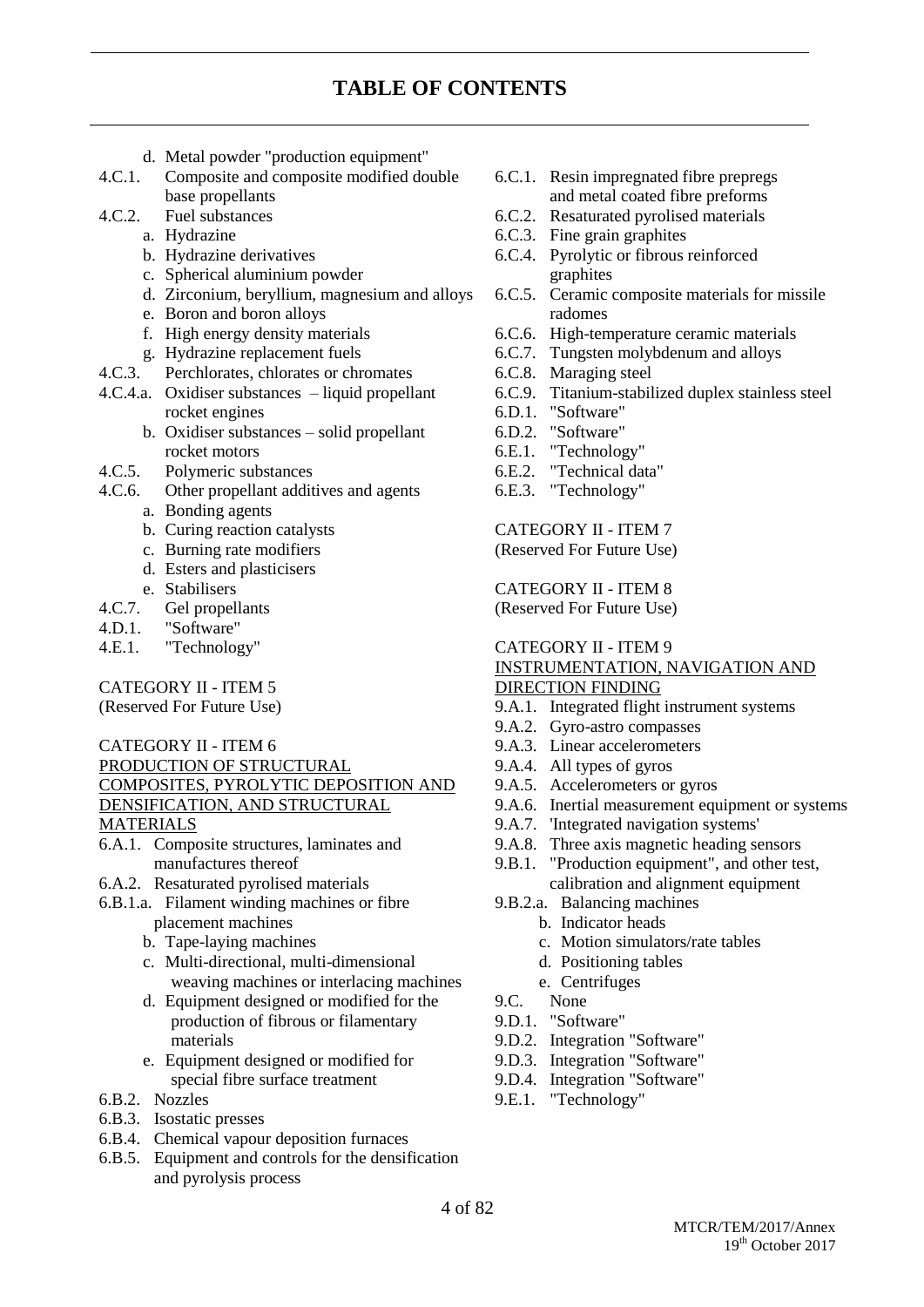#### CATEGORY II - ITEM 10 FLIGHT CONTROL

- 10.A.1. Hydraulic, mechanical, electro-optical or electromechanical flight control systems
- 10.A.2. Attitude control equipment
- 10.A.3. Flight control servo-valves
- 10.B.1. Test calibration and alignment equipment
- 10.C. None
- 10.D.1. "Software"
- 10.E.1. Design "technology" for integration of air vehicle fuselage, propulsion system and lifting control surfaces
- 10.E.2. Design "technology" for integration of the flight control, guidance, and propulsion data into a flight management system
- 10.E.3. "Technology"

#### CATEGORY II - ITEM 11

#### AVIONICS

- 11.A.1. Radar and laser radar systems including altimeters
- 11.A.2. Passive sensors
- 11.A.3. Receiving equipment GNSS e.g. GPS, GLONASS or Galileo
- 11.A.4. Electronic assemblies and components
- 11.A.5. Umbilical and interstage electrical connectors
- 11.B. None
- 11.C. None
- 11.D.1. "Software"
- 11.D.2. "Software"
- 11.E.1. Design "technology"
- 11.E.2. "Technology"

#### CATEGORY II - ITEM 12 LAUNCH SUPPORT

- 12.A.1. Apparatus and devices
- 12.A.2. Vehicles
- 12.A.3. Gravity meters (gravimeters), gravity gradiometers
- 12.A.4. Telemetry and telecontrol equipment, including ground equipment
- 12.A.5. Precision tracking systems
	- a. Tracking Systems
	- b. Range instrumentation radars
- 12.A.6. Thermal Batteries
- 12.B. None
- 12.C. None
- 12.D.1. "Software"
- 12.D.2. "Software"
- 12.D.3. "Software"
- 12.E.1. "Technology"

#### CATEGORY II - ITEM 13

#### **COMPUTERS**

- 13.A.1. Analogue or digital computers or digital differential analysers
- 13.B. None
- 13.C. None
- 13.D. None
- 13.E.1. "Technology"

#### CATEGORY II - ITEM 14

#### ANALOGUE TO DIGITAL CONVERTERS

- 14.A.1. Analogue-to-digital converters
- 14.B. None
- 14.C. None
- 14.D. None
- 14.E.1. "Technology"

#### CATEGORY II - ITEM 15 TEST FACILITIES AND EQUIPMENT

- 15.A. None
- 15.B.1. Vibration test equipment
	- a. Vibration test systems
	- b. Digital controllers
	- c. Vibration thrusters (shaker units)
	- d. Test piece support structures and electronic units
- 15.B.2. Wind tunnels
- 15.B.3. Test benches/stands
- 15.B.4. Environmental chambers
- 15.B.5. Accelerators
- 15.B.6. Aerothermodynamic test facilities
- 15.C. None
- 15.D.1. "Software"
- 15.E.1. "Technology"

#### CATEGORY II - ITEM 16

#### MODELLING-SIMULATION AND DESIGN INTEGRATION

- 16.A.1. Hybrid (combined analogue/digital) computers
- 16.B. None
- 16.C. None
- 16.D.1. "Software"
- 16.E.1. "Technology"

#### CATEGORY II - ITEM 17

#### STEALTH

- 17.A.1. Devices for reduced observables
- 17.B.1. Systems specially designed for
- radar cross section measurement
- 17.C.1. Materials for reduced observables
- 17.D.1. "Software"
- 17.E.1. "Technology"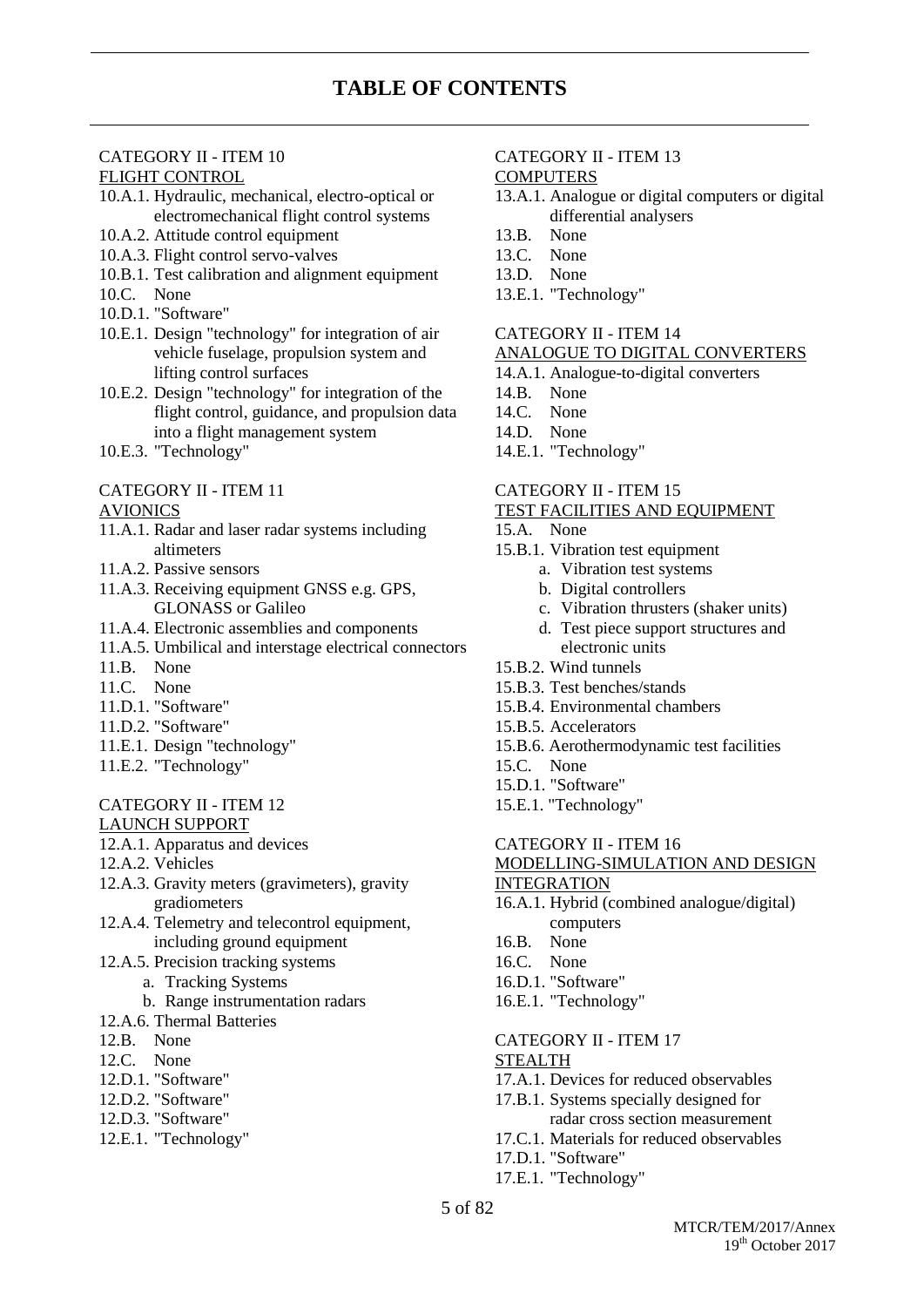## **TABLE OF CONTENTS**

CATEGORY II - ITEM 18 NUCLEAR EFFECTS PROTECTION

- 18.A.1. "Radiation Hardened" "microcircuits"
- 18.A.2. 'Detectors'
- 18.A.3. Radomes
- 18.B. None
- 18.C. None
- 18.D. None
- 18.E.1. "Technology"

#### CATEGORY II - ITEM 19

#### OTHER COMPLETE DELIVERY SYSTEMS

- 19.A.1. Complete rocket systems (≥ 300km range)
- 19.A.2. Complete UAV systems (≥ 300km range)
- 19.A 3. Complete UAV systems
- 19.B.1. "Production facilities"
- 19.C. None
- 19.D.1. "Software"
- 19.E.1. "Technology"

#### CATEGORY II - ITEM 20

#### OTHER COMPLETE SUBSYSTEMS

- 20.A.1.a. Individual rocket stages b. Solid propellant rocket motors, hybrid rocket motors or liquid propellant rocket engines
- 20.B.1. "Production facilities"
- 20.B.2. "Production equipment"
- 20.C. None
- 20.D.1 "Software"
- 20.D.2. "Software"
- 20.E.1. "Technology"

#### UNITS, CONSTANTS, ACRONYMS AND ABBREVIATIONS USED IN THIS ANNEX

#### TABLE OF CONVERSIONS

#### STATEMENT OF UNDERSTANDING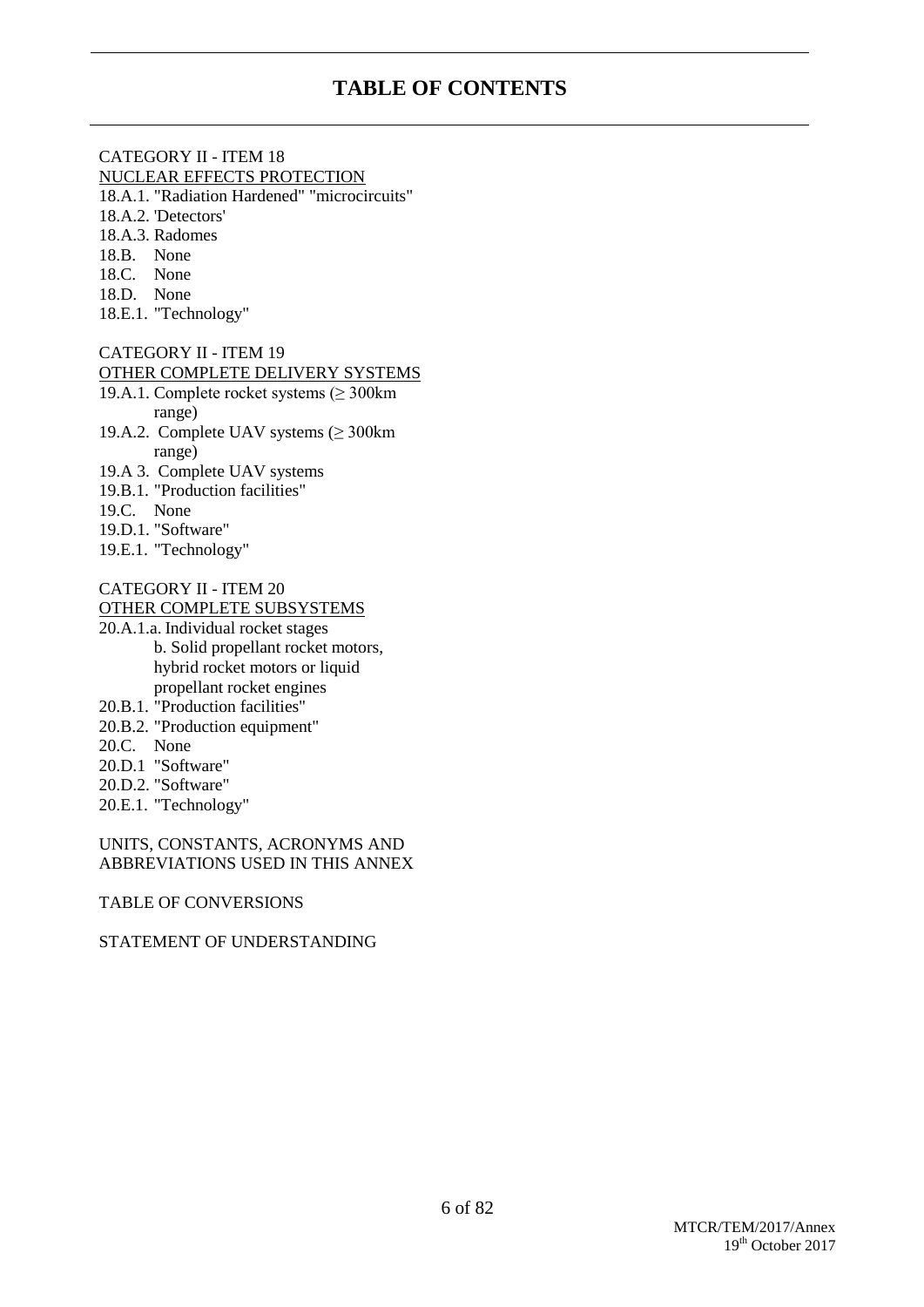# 1. INTRODUCTION

- (a) This Annex consists of two categories of items, which term includes equipment, materials, "software" or "technology". Category I items, all of which are in Annex Items 1 and 2, are those items of greatest sensitivity. If a Category I item is included in a system, that system will also be considered as Category I, except when the incorporated item cannot be separated, removed or duplicated. Category II items are those items in the Annex not designated Category I.
- (b) In reviewing the proposed applications for transfers of complete rocket and unmanned aerial vehicle systems described in Items 1 and 19, and of equipment, materials, "software" or "technology" which is listed in the Technical Annex, for potential use in such systems, the Government will take account of the ability to trade off "range" and "payload".
- (c) General Technology Note:

The transfer of "technology" directly associated with any goods controlled in the Annex is controlled according to the provisions in each Item to the extent permitted by national legislation. The approval of any Annex item for export also authorizes the export to the same end-user of the minimum "technology" required for the installation, operation, maintenance, or repair of the item.

*Note:*

*Controls do not apply to "technology" "in the public domain" or to "basic scientific research".*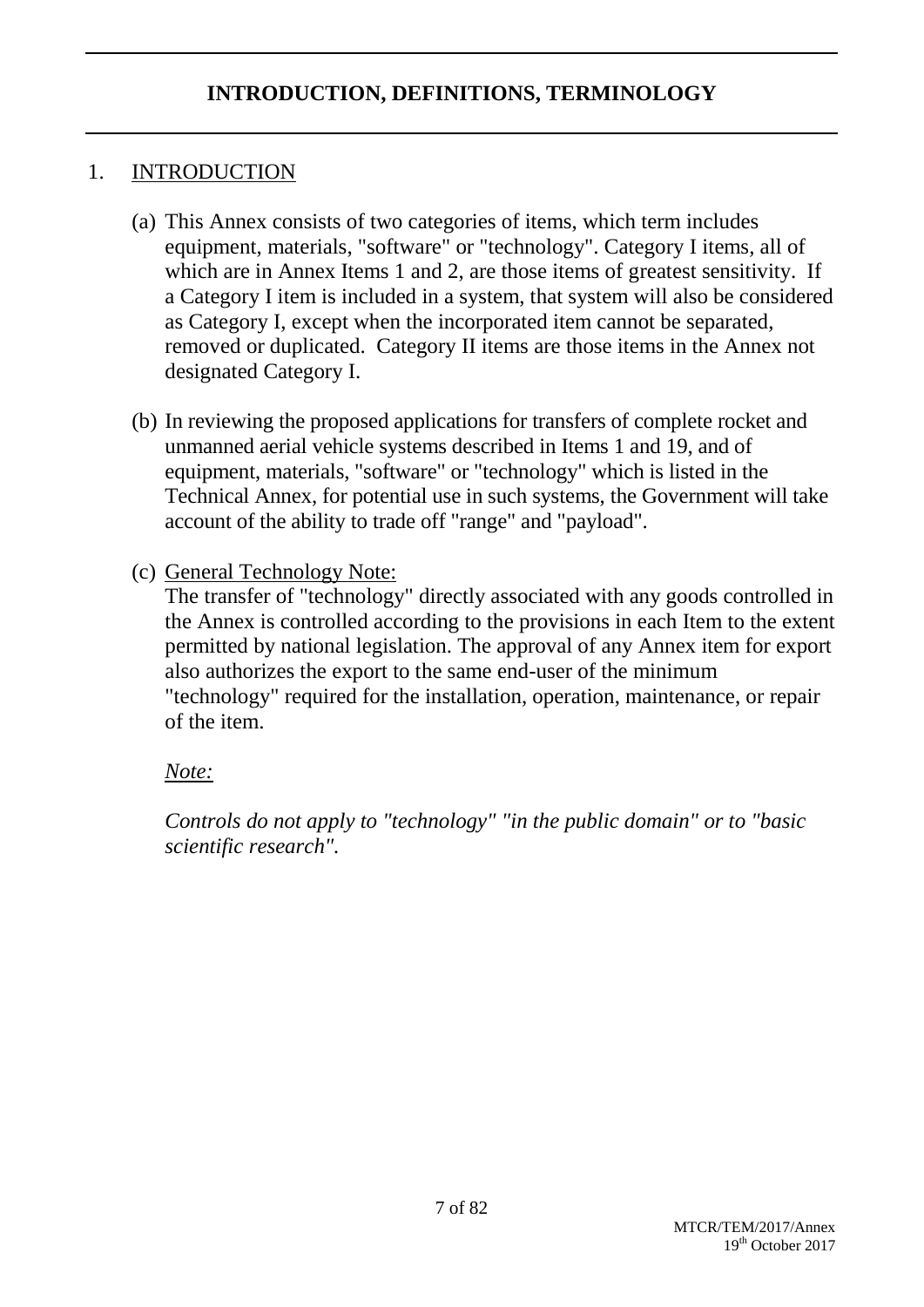(d) General Software Note:

The Annex does not control "software" which is either:

- 1. Generally available to the public by being:
	- a. Sold from stock at retail selling points without restriction, by means of:
		- 1. Over-the-counter transactions; or
		- 2. Mail order transactions; or
		- 3. Electronic transactions; or
		- 4. Telephone call transactions; and
	- b. Designed for installation by the user without further substantial support by the supplier; or
- 2. "In the public domain".

## *Note*:

*The General Software Note only applies to general purpose, mass market "software".*

(e) General Minimum Software Note:

The approval of any Annex item for export also authorizes the export, or transfer, to the same end user of the minimum "software", excluding source code, required for the installation, operation, maintenance or repair of the item in order to ensure the item's safe operation as originally intended.

## *Note:*

*The General Minimum Software Note also authorizes export of "software" intended to correct defects (bug fixes) in a previously legally exported item, provided that the capability and/or performance of the item are not otherwise enhanced.*

(f) Chemical Abstracts Service (CAS) Numbers:

In some instances chemicals are listed by name and CAS number. Chemicals of the same structural formula (including hydrates) are controlled regardless of name or CAS number. CAS numbers are shown to assist in identifying whether a particular chemical or mixture is controlled, irrespective of nomenclature. CAS numbers cannot be used as unique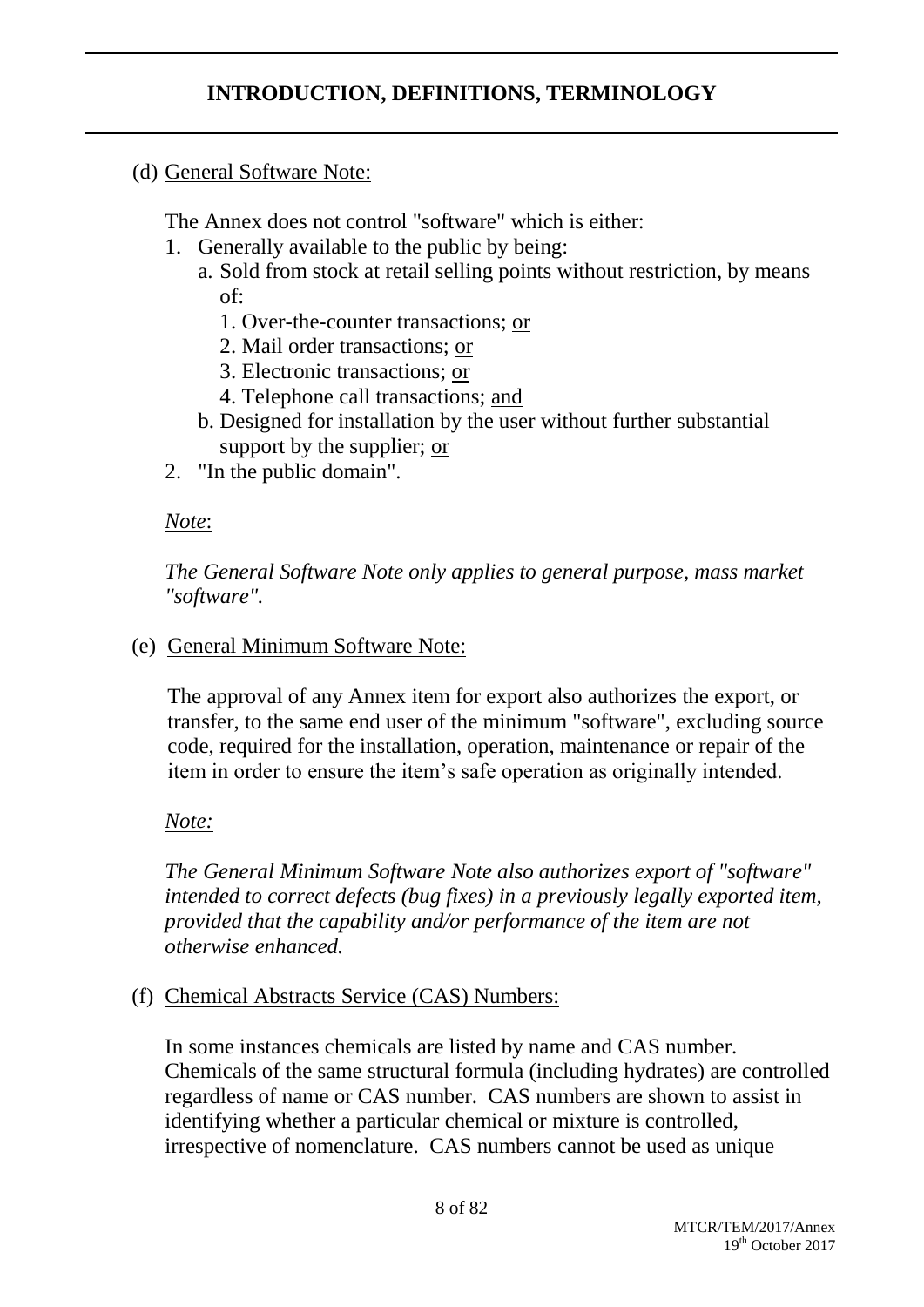identifiers because some forms of the listed chemical have different CAS numbers, and mixtures containing a listed chemical may also have different CAS numbers.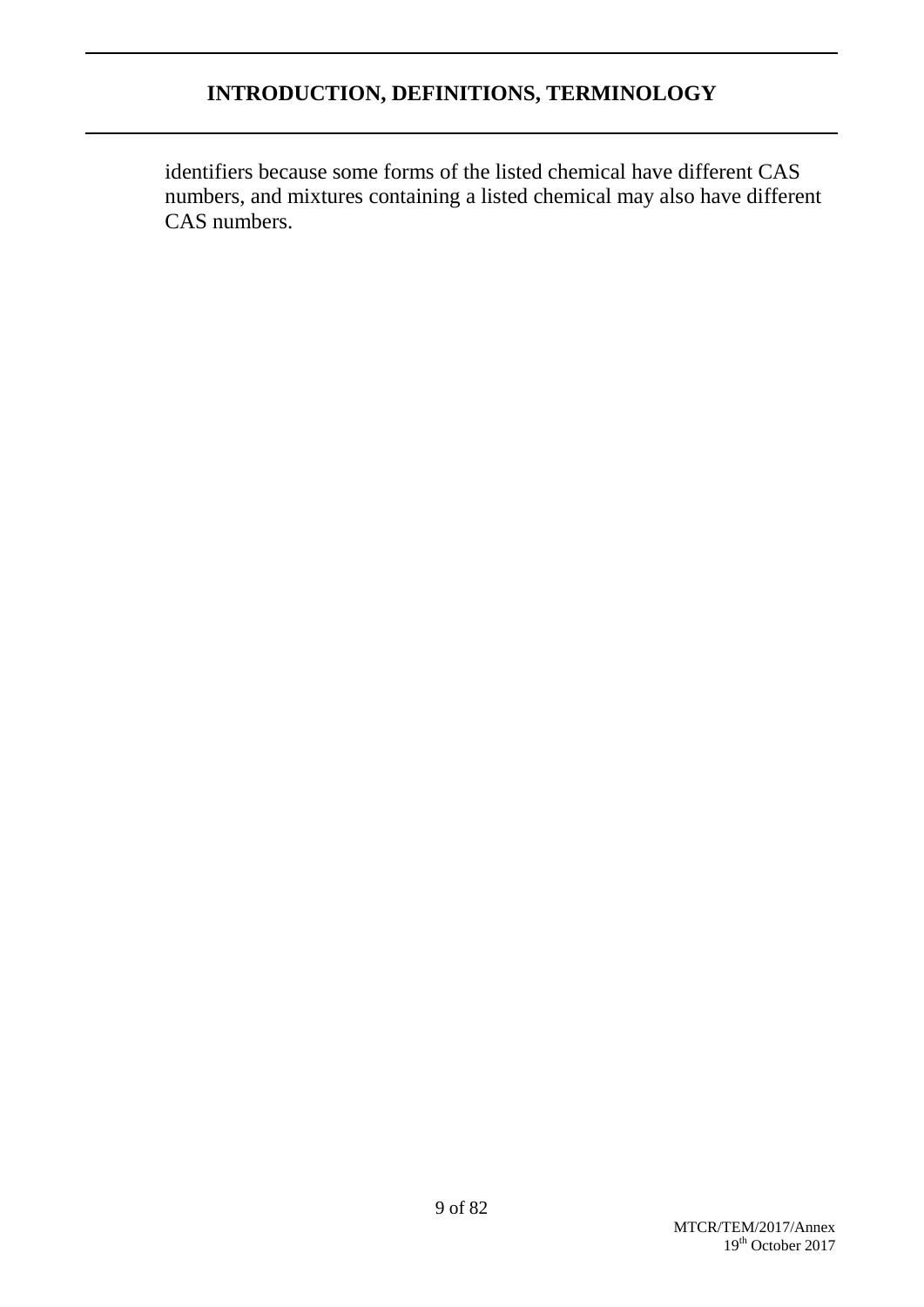## 2. DEFINITIONS

For the purpose of this Annex, the following definitions apply:

#### "Accuracy"

Usually measured in terms of inaccuracy, means the maximum deviation, positive or negative, of an indicated value from an accepted standard or true value.

#### "Basic scientific research"

Experimental or theoretical work undertaken principally to acquire new knowledge of the fundamental principles of phenomena or observable facts, not primarily directed towards a specific practical aim or objective.

#### "Development"

Is related to all phases prior to "production" such as:

- design
- design research
- design analysis
- design concepts
- assembly and testing of prototypes
- pilot production schemes
- design data
- process of transforming design data into a product
- configuration design
- integration design
- layouts

#### "In the public domain"

This means "software" or "technology" which has been made available without restrictions upon its further dissemination. (Copyright restrictions do not remove "software" or "technology" from being "in the public domain".)

## "Microcircuit"

A device in which a number of passive and/or active elements are considered as indivisibly associated on or within a continuous structure to perform the function of a circuit.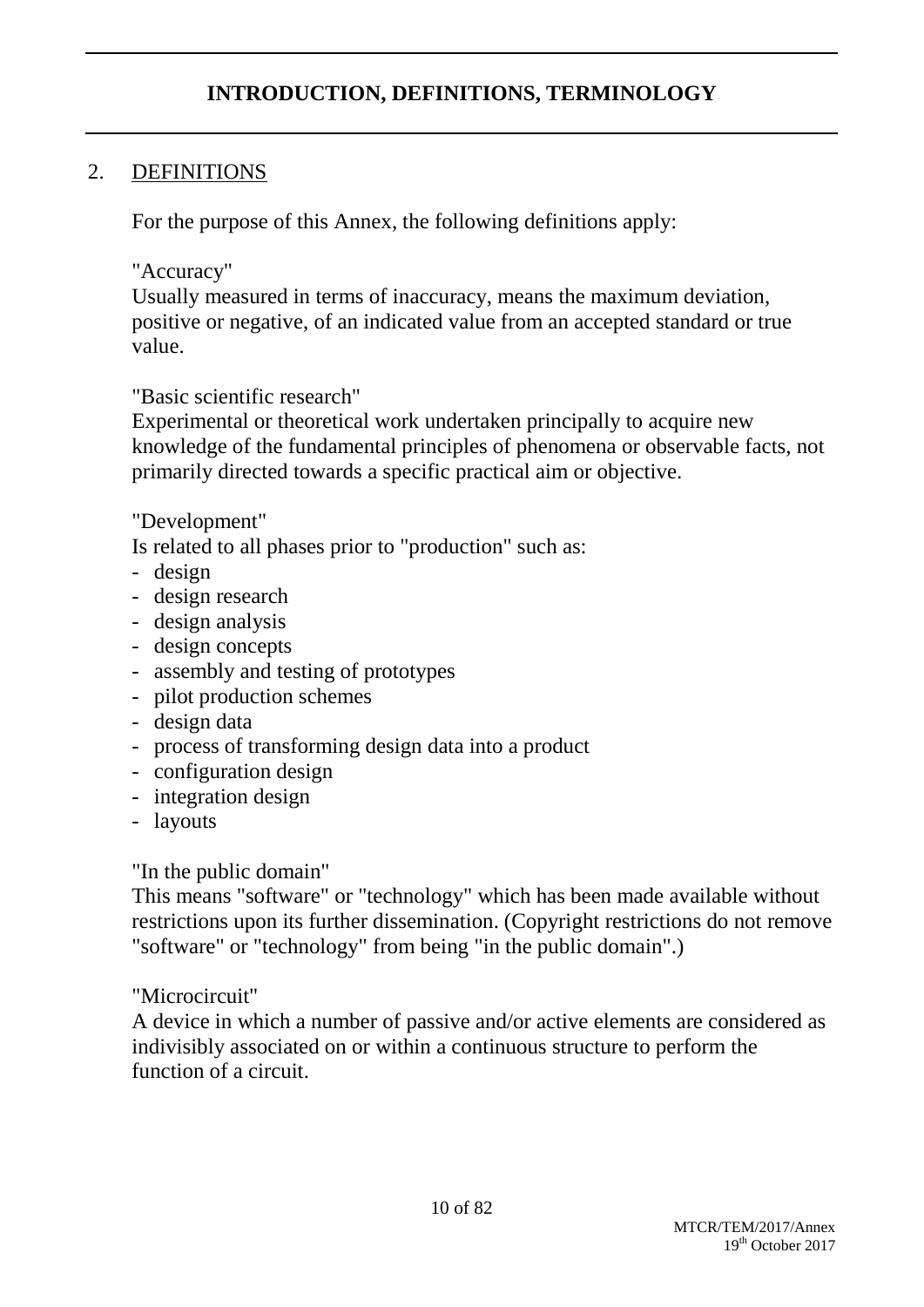## "Microprograms"

A sequence of elementary instructions maintained in a special storage, the execution of which is initiated by the introduction of its reference instruction register.

## "Payload"

The total mass that can be carried or delivered by the specified rocket system or unmanned aerial vehicle (UAV) system that is not used to maintain flight.

## *Note:*

*The particular equipment, subsystems, or components to be included in the "payload" depends on the type and configuration of the vehicle under consideration.*

## *Technical Notes:*

## *1. Ballistic Missiles*

- *a. "Payload" for systems with separating re-entry vehicles (RVs) includes: 1. The RVs, including:*
	- *a. Dedicated guidance, navigation, and control equipment;*
	- *b. Dedicated countermeasures equipment;*
	- *2. Munitions of any type (e.g. explosive or non-explosive);*
	- *3. Supporting structures and deployment mechanisms for the munitions (e.g. hardware used to attach to, or separate the RV from, the bus/postboost vehicle) that can be removed without violating the structural integrity of the vehicle;*
	- *4. Mechanisms and devices for safing, arming, fuzing or firing;*
	- *5. Any other countermeasures equipment (e.g. decoys, jammers or chaff dispensers) that separate from the RV bus/post-boost vehicle;*
	- *6. The bus/post-boost vehicle or attitude control/velocity trim module not including systems/subsystems essential to the operation of the other stages.*
- *b. "Payload" for systems with non-separating re-entry vehicles includes: 1. Munitions of any type (e.g. explosive or non-explosive);*
	- *2. Supporting structures and deployment mechanisms for the munitions that can be removed without violating the structural integrity of the vehicle;*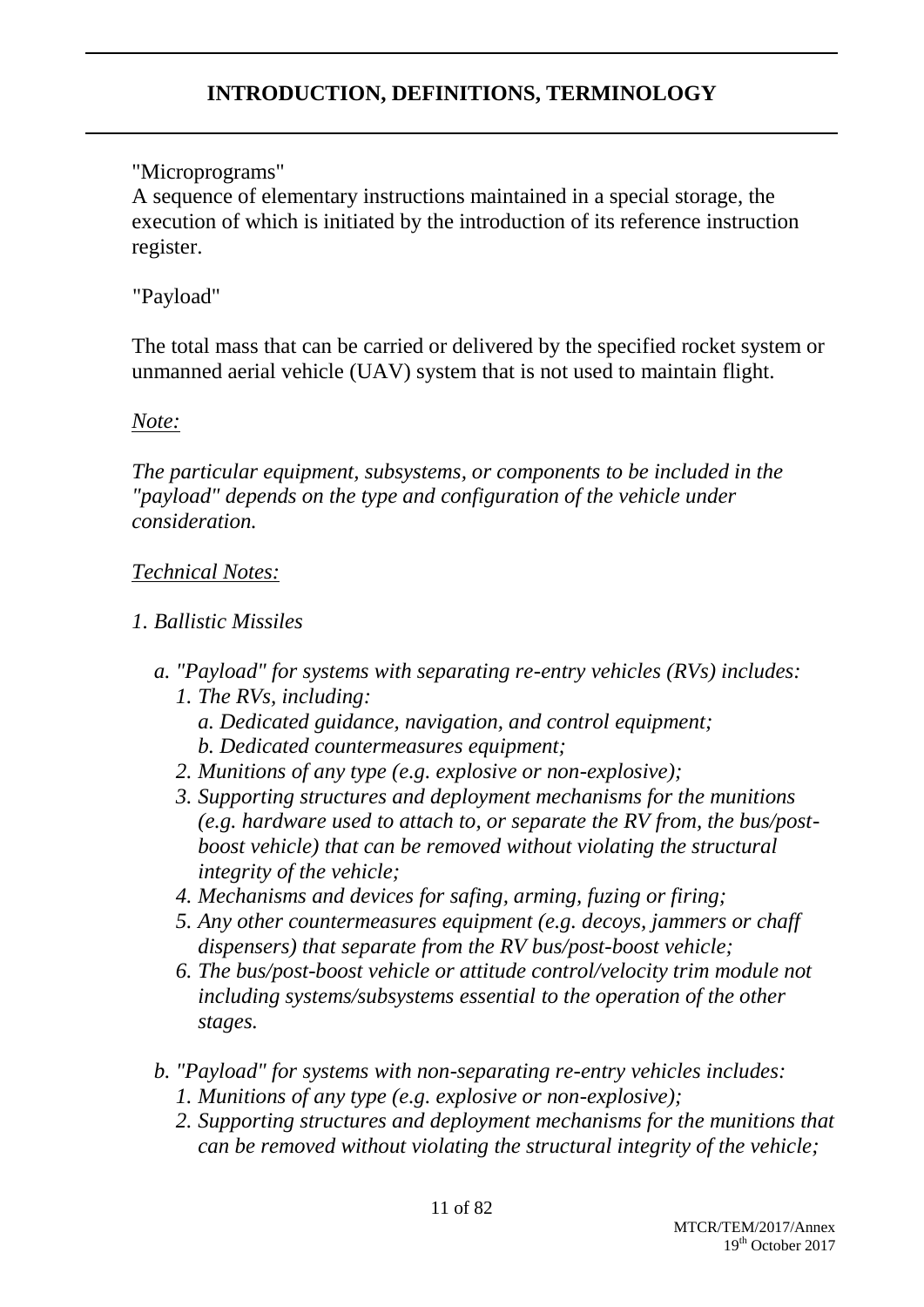- *3. Mechanisms and devices for safing, arming, fuzing or firing;*
- *4. Any countermeasures equipment (e.g. decoys, jammers or chaff dispensers) that can be removed without violating the structural integrity of the vehicle.*
- *2. Space Launch Vehicles*

*"Payload" includes:*

- *a. Spacecraft (single or multiple), including satellites;*
- *b. Spacecraft-to-launch vehicle adapters including, if applicable, apogee/perigee kick motors or similar manoeuvering systems and separation systems.*
- *3. Sounding Rockets*

*"Payload" includes:*

- *a. Equipment required for a mission, such as data gathering, recording or transmitting devices for mission-specific data;*
- *b. Recovery equipment (e.g. parachutes) that can be removed without violating the structural integrity of the vehicle.*
- *4. Cruise Missiles*

*"Payload" includes:*

- *a. Munitions of any type (e.g. explosive or non-explosive);*
- *b. Supporting structures and deployment mechanisms for the munitions that can be removed without violating the structural integrity of the vehicle;*
- *c. Mechanisms and devices for safing, arming, fuzing or firing;*
- *d. Countermeasures equipment (e.g. decoys, jammers or chaff dispensers) that can be removed without violating the structural integrity of the vehicle;*
- *e. Signature alteration equipment that can be removed without violating the structural integrity of the vehicle.*
- *5. Other UAVs*

*"Payload" includes:*

*a. Munitions of any type (e.g. explosive or non-explosive);*

*b. Mechanisms and devices for safing, arming, fuzing or firing;*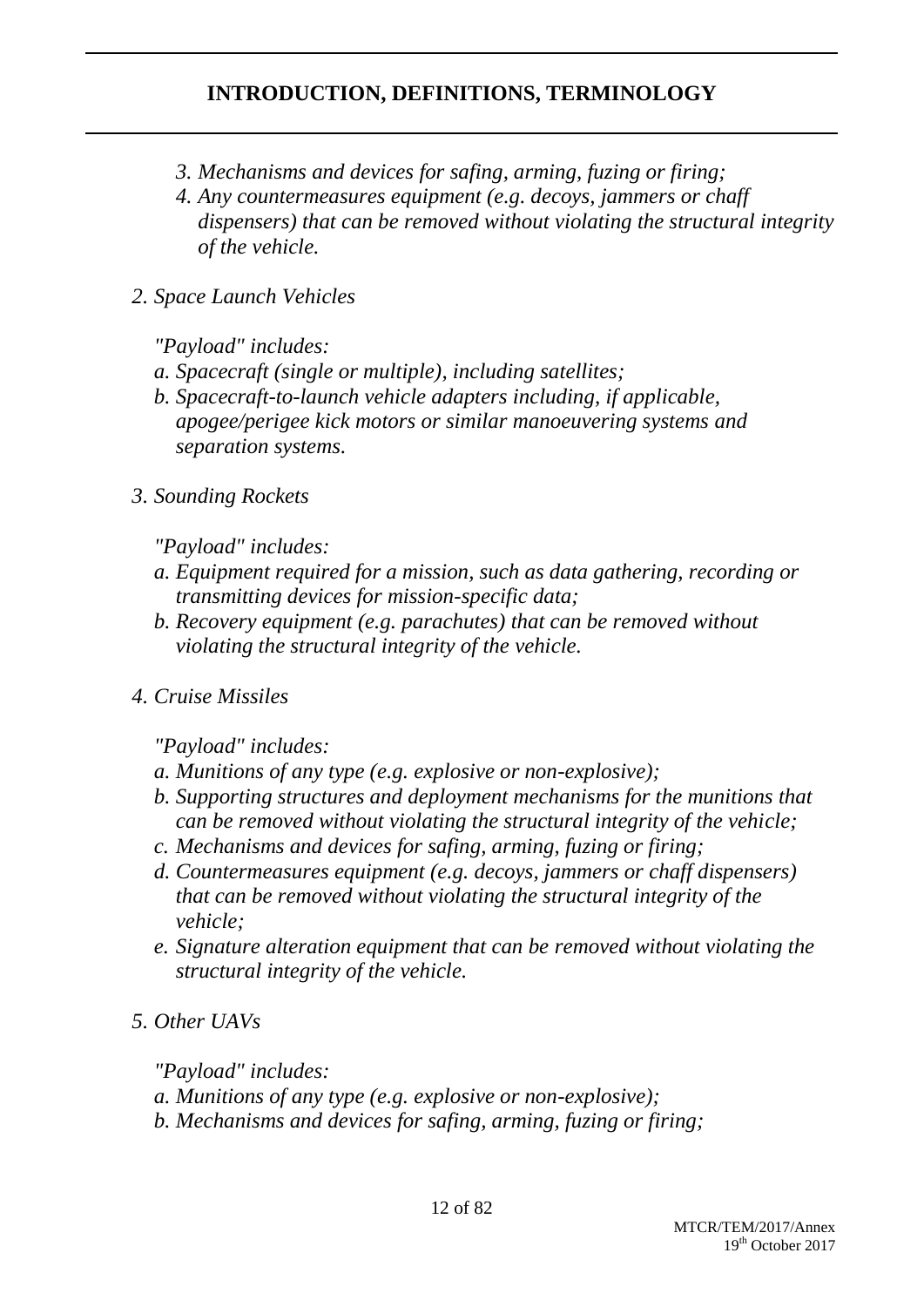- *c. Countermeasures equipment (e.g. decoys, jammers or chaff dispensers) that can be removed without violating the structural integrity of the vehicle;*
- *d. Signature alteration equipment that can be removed without violating the structural integrity of the vehicle;*
- *e. Equipment required for a mission such as data gathering, recording or transmitting devices for mission-specific data and supporting structures that can be removed without violating the structural integrity of the vehicle;*
- *f. Recovery equipment (e.g. parachutes) that can be removed without violating the structural integrity of the vehicle.*
- *g. Munitions supporting structures and deployment mechanisms that can be removed without violating the structural integrity of the vehicle.*

## "Production"

Means all production phases such as:

- production engineering
- manufacture
- integration
- assembly (mounting)
- inspection
- testing
- quality assurance

## "Production equipment"

Means tooling, templates, jigs, mandrels, moulds, dies, fixtures, alignment mechanisms, test equipment, other machinery and components therefor, limited to those specially designed or modified for "development" or for one or more phases of "production".

## "Production facilities"

Means "production equipment" and specially designed "software" therefor integrated into installations for "development" or for one or more phases of "production".

## "Programs"

A sequence of instructions to carry out a process in, or convertible into, a form executable by an electronic computer.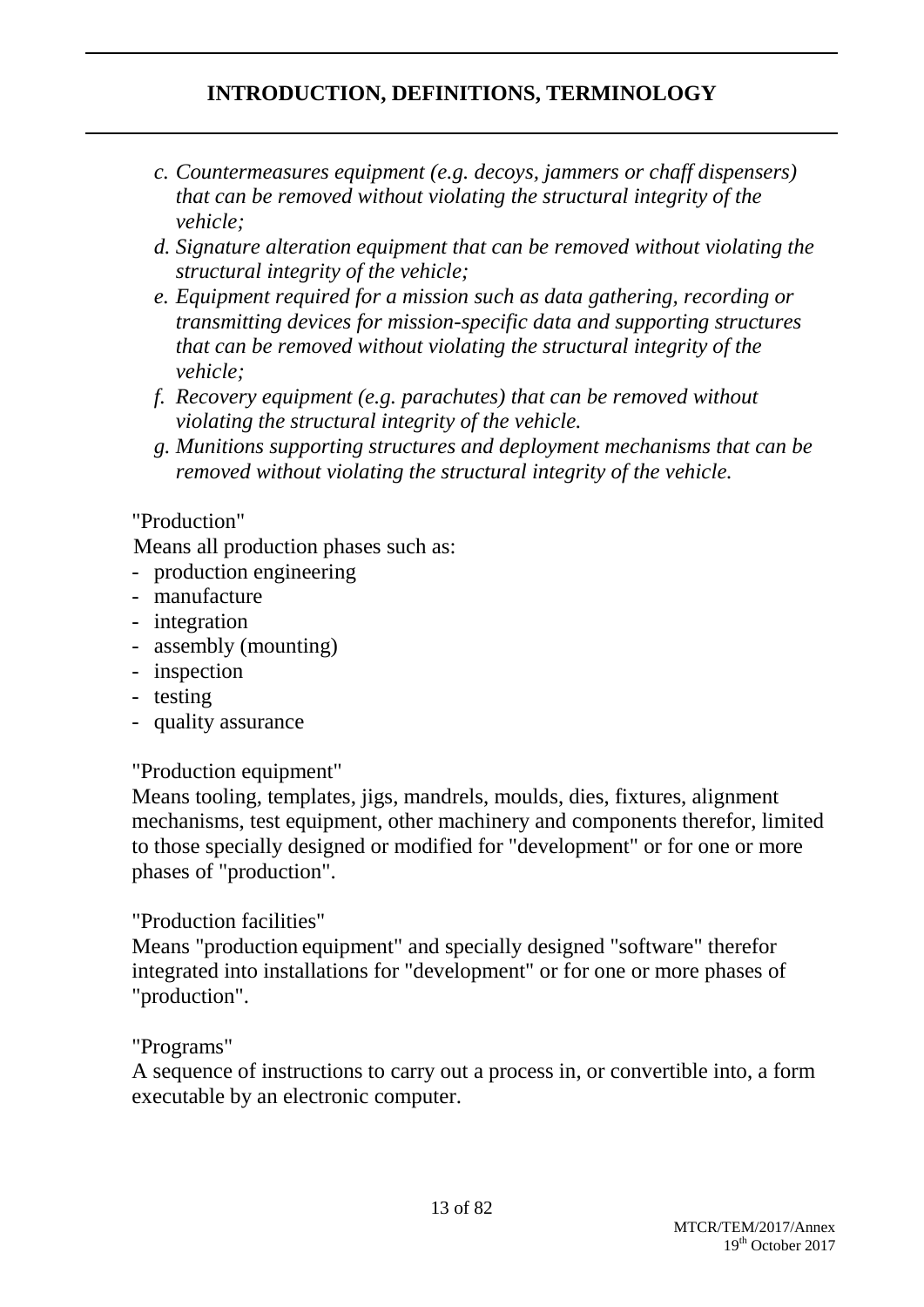"Radiation hardened"

Means that the component or equipment is designed or rated to withstand radiation levels which meet or exceed a total irradiation dose of  $5 \times 10^5$  rads (Si).

# "Range"

The maximum distance that the specified rocket system or unmanned aerial vehicle (UAV) system is capable of travelling in the mode of stable flight as measured by the projection of its trajectory over the surface of the Earth.

# *Technical Notes:*

- *1. The maximum capability based on the design characteristics of the system, when fully loaded with fuel or propellant, will be taken into consideration in determining "range".*
- *2. The "range" for both rocket systems and UAV systems will be determined independently of any external factors such as operational restrictions, limitations imposed by telemetry, data links or other external constraints.*
- *3. For rocket systems, the "range" will be determined using the trajectory that maximises "range", assuming ICAO standard atmosphere with zero wind.*
- *4. For UAV systems, the "range" will be determined for a one-way distance using the most fuel-efficient flight profile (e.g. cruise speed and altitude), assuming ICAO standard atmosphere with zero wind.*

## "Software"

A collection of one or more "programs", or "microprograms", fixed in any tangible medium of expression.

## "Technology"

Means specific information which is required for the "development", "production" or "use" of a product. The information may take the form of "technical data" or "technical assistance".

"Technical assistance" May take forms such as:

- instruction
- skills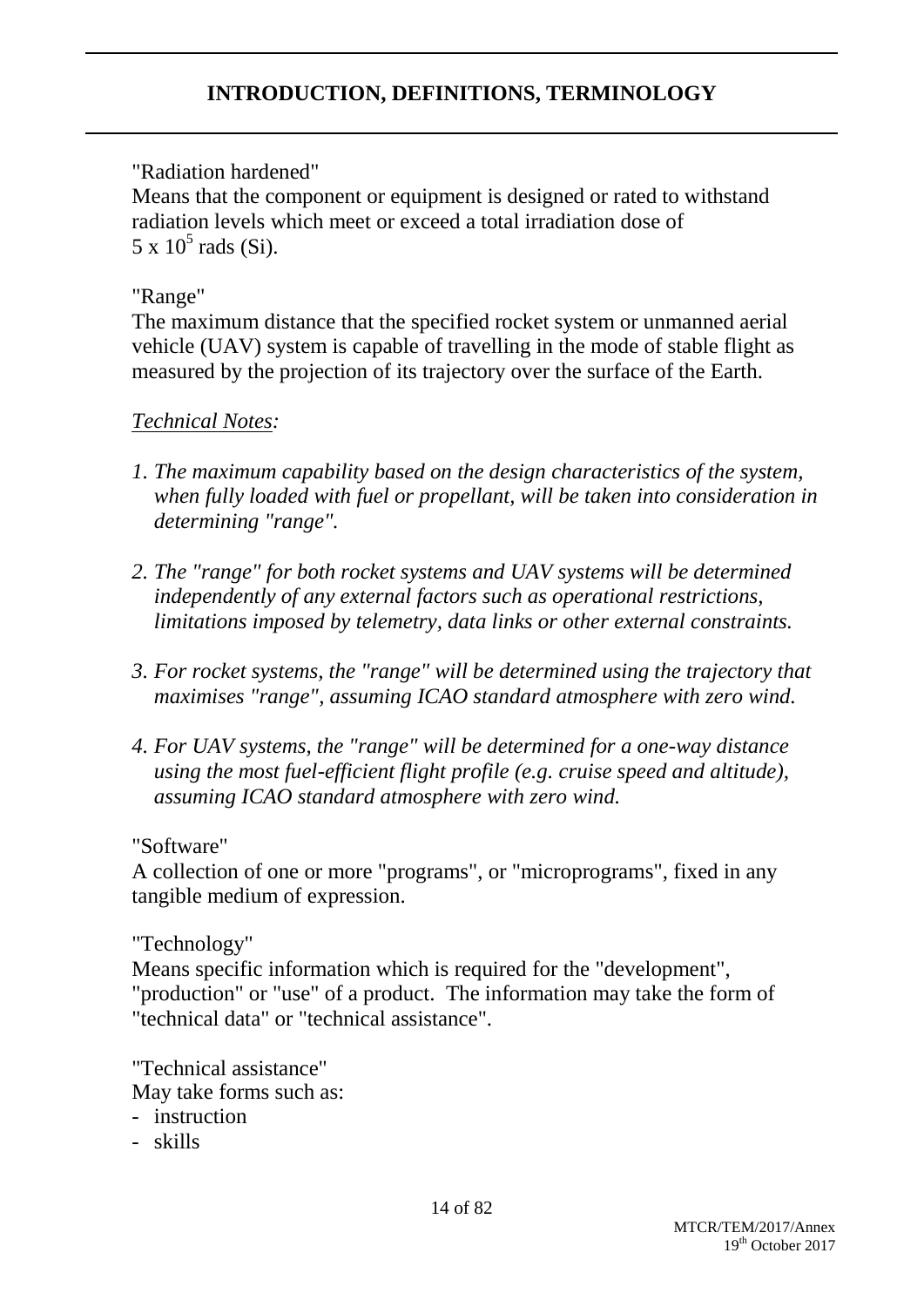- training
- working knowledge
- consulting services

"Technical data"

May take forms such as:

- blueprints
- plans
- diagrams
- models
- formulae
- engineering designs and specifications
- manuals and instructions written or recorded on other media or devices such as:
	- disk
	- tape
	- read-only memories

"Use"

Means:

- operation
- installation (including on-site installation)
- maintenance
- repair
- overhaul
- refurbishing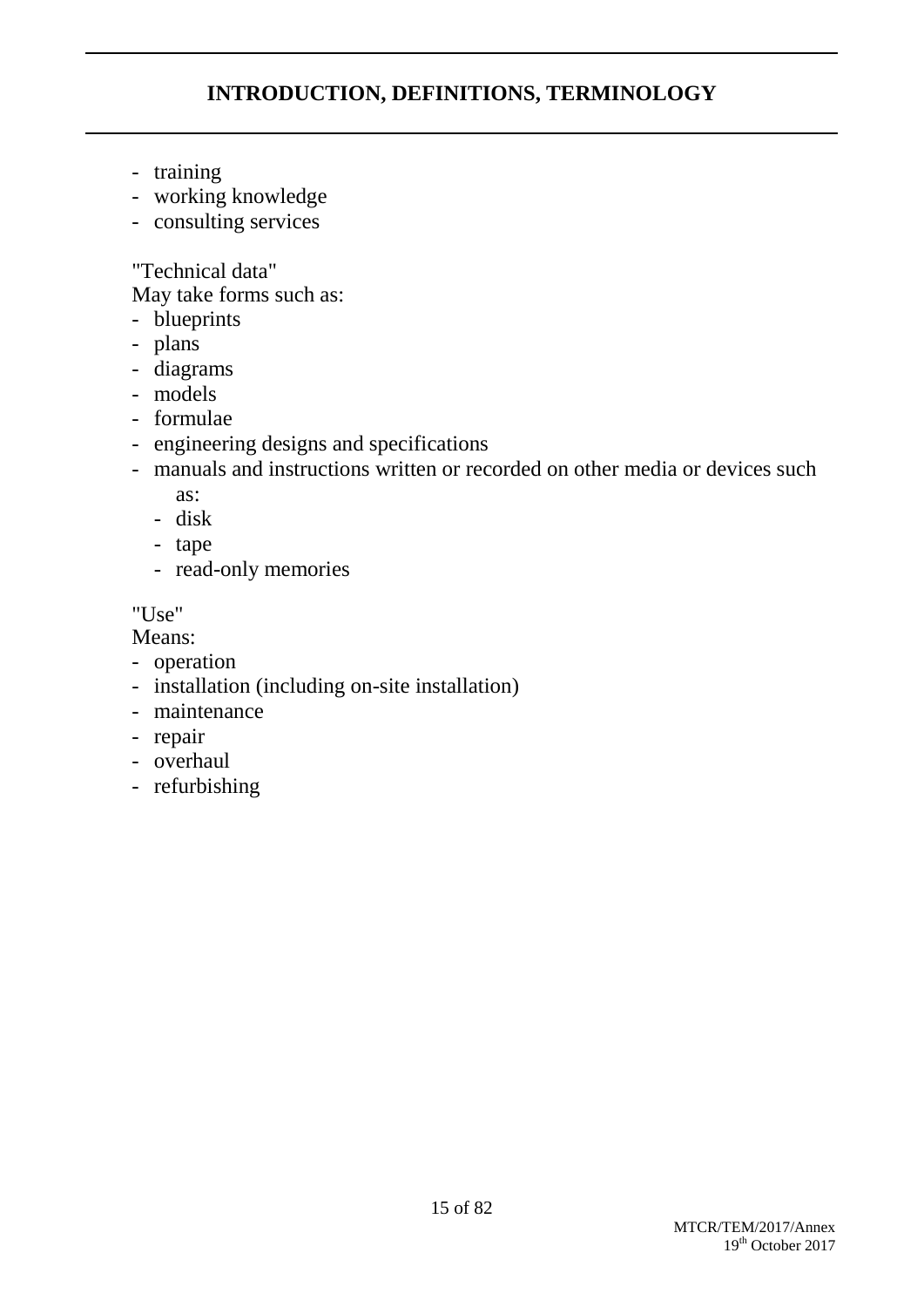## 3. TERMINOLOGY

Where the following terms appear in the text, they are to be understood according to the explanations below:

- (a) "Specially designed" describes equipment, parts, components, materials or "software" which, as a result of "development", have unique properties that distinguish them for certain predetermined purposes. For example, a piece of equipment that is "specially designed" for use in a missile will only be considered so if it has no other function or use. Similarly, a piece of manufacturing equipment that is "specially designed" to produce a certain type of component will only be considered such if it is not capable of producing other types of components.
- (b) "Designed or modified" describes equipment, parts or components which, as a result of "development," or modification, have specified properties that make them fit for a particular application. "Designed or modified" equipment, parts, components or "software" can be used for other applications. For example, a titanium coated pump designed for a missile may be used with corrosive fluids other than propellants.
- (c) "Usable in", "usable for", "usable as" or "capable of" describes equipment, parts, components, materials or "software" which are suitable for a particular purpose. There is no need for the equipment, parts, components or "software" to have been configured, modified or specified for the particular purpose. For example, any military specification memory circuit would be "capable of" operation in a guidance system.
- (d) "Modified" in the context of "software" describes "software" which has been intentionally changed such that it has properties that make it fit for specified purposes or applications. Its properties may also make it suitable for purposes or applications other than those for which it was "modified".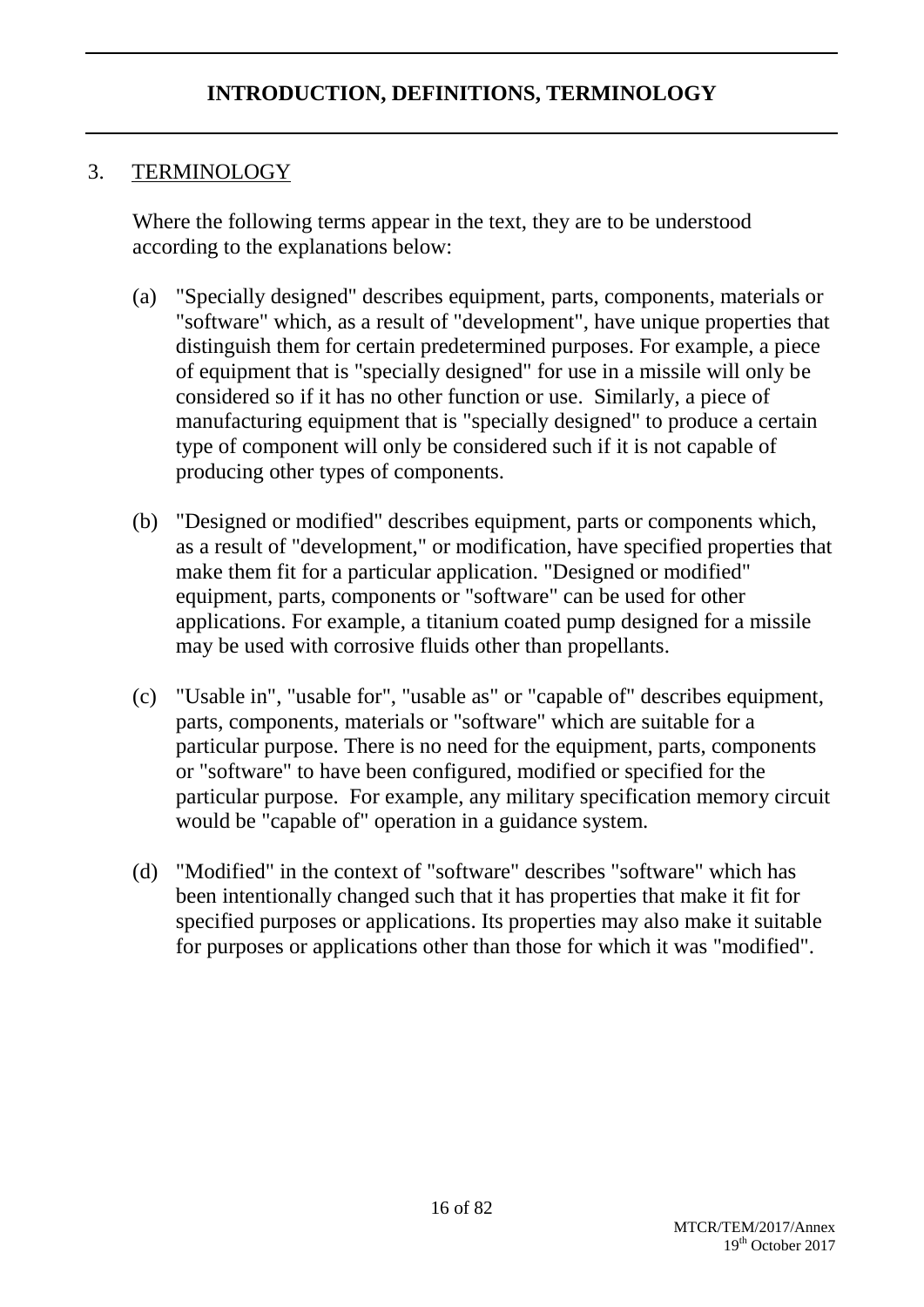## CATEGORY I

## ITEM 1 COMPLETE DELIVERY SYSTEMS

#### 1.A. EQUIPMENT, ASSEMBLIES AND COMPONENTS

- 1.A.1. Complete rocket systems (including ballistic missiles, space launch vehicles, and sounding rockets) capable of delivering at least a 500 kg "payload" to a "range" of at least 300 km.
- 1.A.2. Complete unmanned aerial vehicle systems (including cruise missiles, target drones and reconnaissance drones) capable of delivering at least a 500 kg "payload" to a "range" of at least 300 km.

#### 1.B. TEST AND PRODUCTION EQUIPMENT

1.B.1. "Production facilities" specially designed for the systems specified in 1.A.

#### 1.C. MATERIALS

None.

- 1.D. SOFTWARE
- 1.D.1. "Software" specially designed or modified for the "use" of "production facilities" specified in 1.B.
- 1.D.2. "Software" specially designed or modified to coordinate the function of more than one subsystem in systems specified in 1.A.

*Note:*

*For a manned aircraft converted to operate as an unmanned aerial vehicle specified in 1.A.2., Item 1.D.2. includes "software", as follows:*

*a. "Software" specially designed or modified to integrate the conversion equipment with the aircraft system functions;*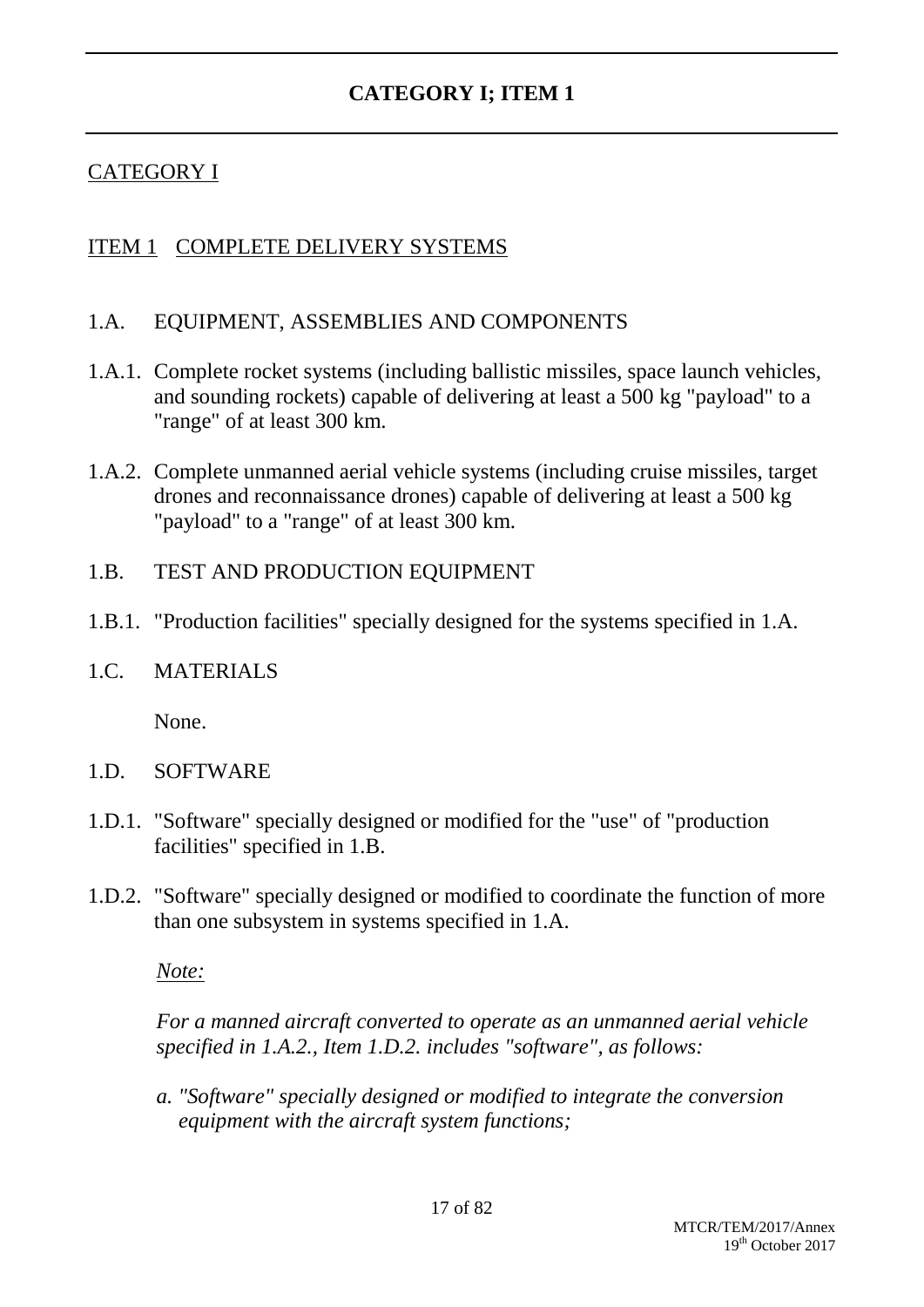*b. "Software" specially designed or modified to operate the aircraft as an unmanned aerial vehicle.*

## 1.E. TECHNOLOGY

1.E.1. "Technology", in accordance with the General Technology Note, for the "development", "production" or "use" of equipment or "software" specified in 1.A., 1.B., or 1.D.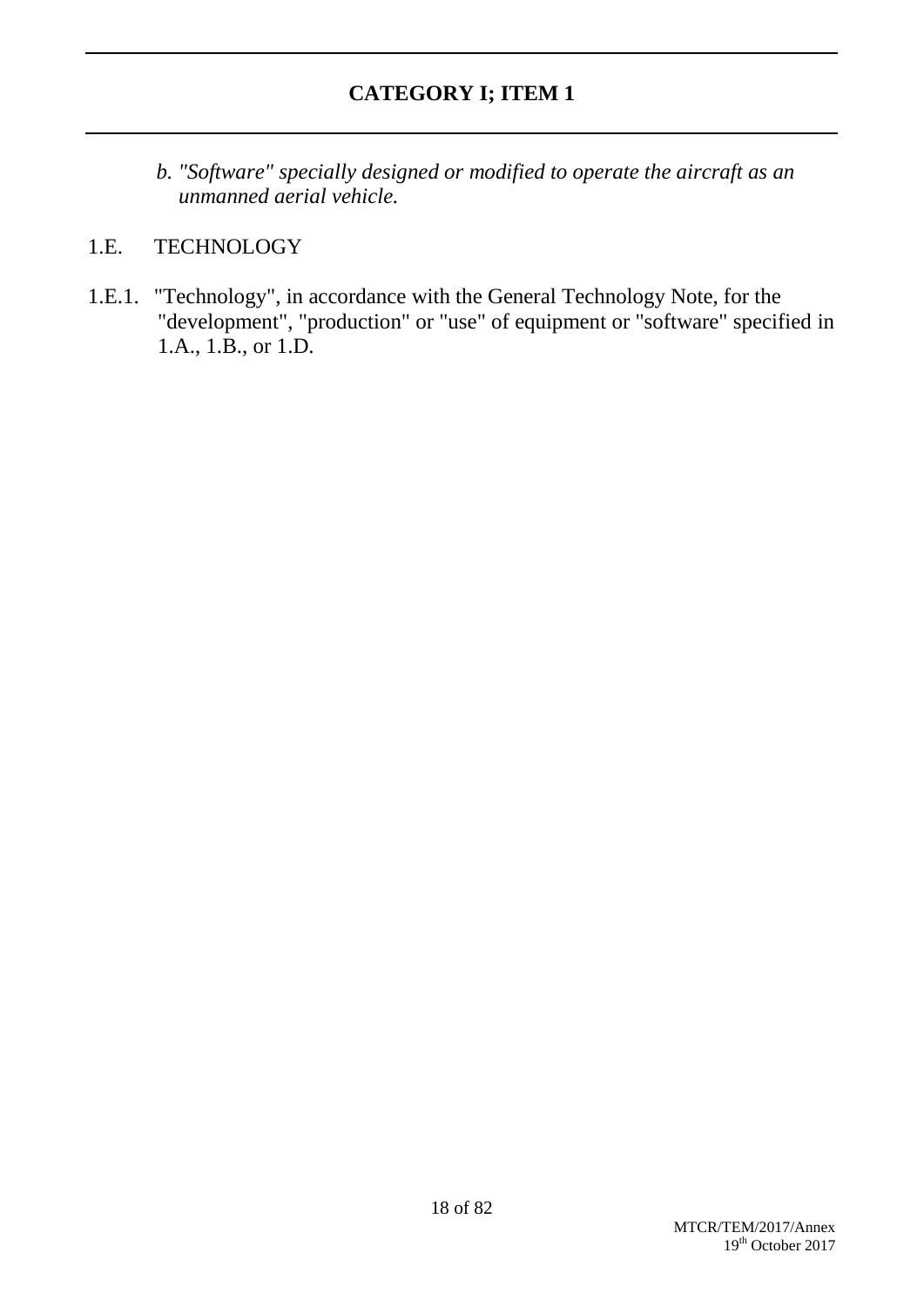## ITEM 2 COMPLETE SUBSYSTEMS USABLE FOR COMPLETE DELIVERY SYSTEMS

## 2.A. EQUIPMENT, ASSEMBLIES AND COMPONENTS

- 2.A.1. Complete subsystems usable in the systems specified in 1.A., as follows:
	- a. Individual rocket stages usable in the systems specified in 1.A.;
	- b. Re-entry vehicles usable in the systems specified in 1.A., and, as follows, equipment designed or modified therefor, except as provided in the Note below 2.A.1. for those designed for non-weapon payloads:
		- 1. Heat shields, and components therefor, fabricated of ceramic or ablative materials;
		- 2. Heat sinks and components therefor, fabricated of light-weight, high heat capacity materials;
		- 3. Electronic equipment specially designed for re-entry vehicles;
	- c. Rocket propulsion subsystems, usable in the systems specified in 1.A., as follows;
		- 1. Solid propellant rocket motors or hybrid rocket motors having a total impulse capacity equal to or greater than  $1.1 \times 10^6$  Ns;
		- 2. Liquid propellant rocket engines or gel propellant rocket motors integrated, or designed or modified to be integrated, into a liquid propellant or gel propellant propulsion system which has a total impulse capacity equal to or greater than 1.1 x  $10^6$  Ns;

## *Note:*

*Liquid propellant apogee engines or station-keeping engines specified in 2.A.1.c.2., designed or modified for use on satellites, may be treated as Category II, if the subsystem is exported subject to end-use statements and quantity limits appropriate for the excepted end-use stated above, when having a vacuum thrust not greater than 1kN.*

d. 'Guidance sets', usable in the systems specified in 1.A., capable of achieving system accuracy of 3.33% or less of the "range" (e.g. a 'CEP' of 10 km or less at a "range" of 300 km), except as provided in the Note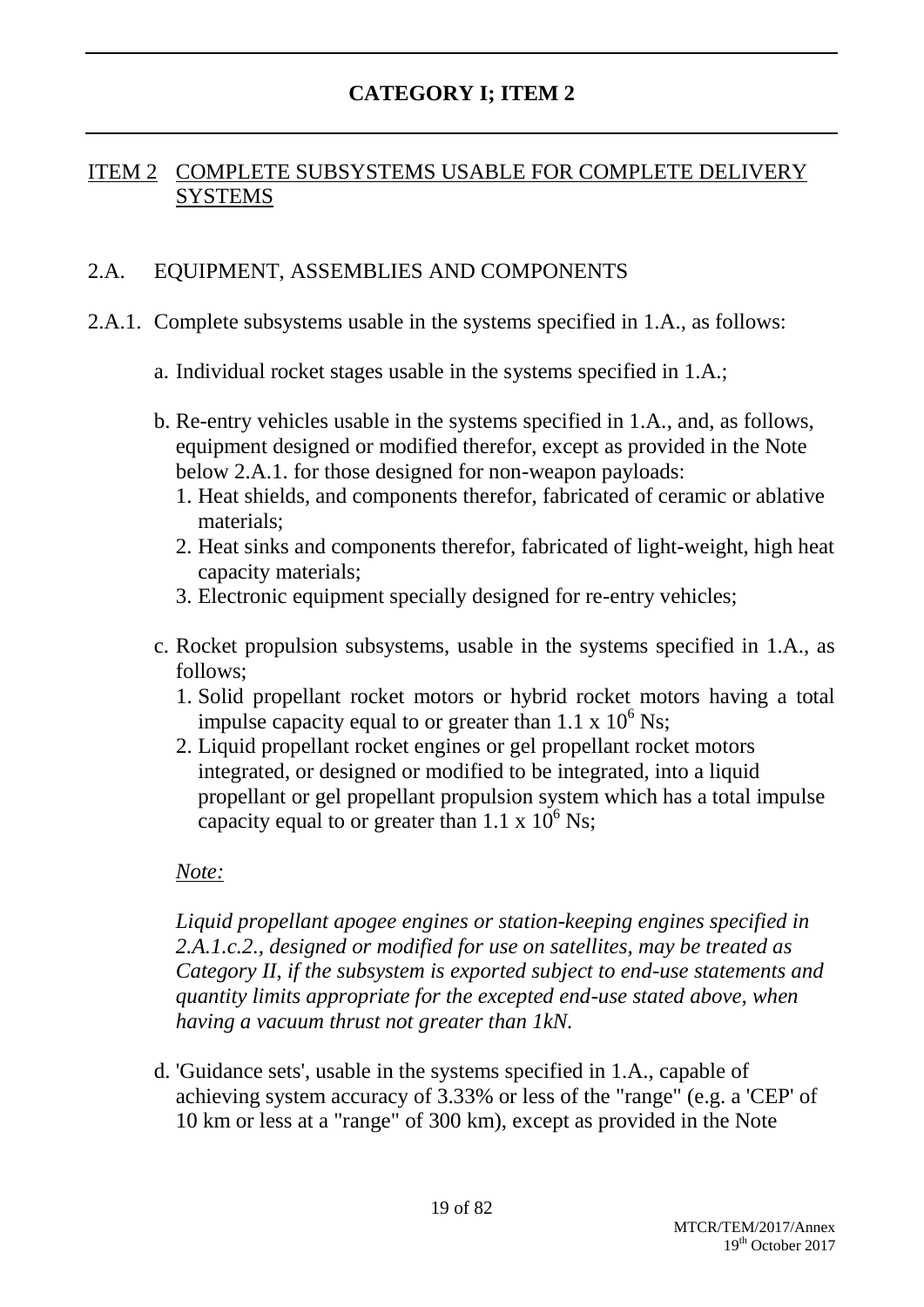below 2.A.1. for those designed for missiles with a "range" under 300 km or manned aircraft;

# *Technical Notes:*

- *1. A 'guidance set' integrates the process of measuring and computing a vehicle's position and velocity (i.e. navigation) with that of computing and sending commands to the vehicle's flight control systems to correct the trajectory.*
- *2. 'CEP' (circle of equal probability) is a measure of accuracy, defined as the radius of the circle centred at the target, at a specific range, in which 50% of the payloads impact.*
- e. Thrust vector control subsystems, usable in the systems specified in 1.A., except as provided in the Note below 2.A.1. for those designed for rocket systems that do not exceed the "range"/"payload" capability of systems specified in 1.A.;

*Technical Note:*

- *2.A.1.e. includes the following methods of achieving thrust vector control:*
- *a. Flexible nozzle;*
- *b. Fluid or secondary gas injection;*
- *c. Movable engine or nozzle;*
- *d. Deflection of exhaust gas stream (jet vanes or probes);*
- *e. Use of thrust tabs.*
- f. Weapon or warhead safing, arming, fuzing, and firing mechanisms, usable in the systems specified in 1.A., except as provided in the Note below 2.A.1. for those designed for systems other than those specified in 1.A.

## *Note:*

*The exceptions in 2.A.1.b., 2.A.1.d., 2.A.1.e. and 2.A.1.f. above may be treated as Category II if the subsystem is exported subject to end-use statements and quantity limits appropriate for the excepted end-use stated above.*

# 2.B. TEST AND PRODUCTION EQUIPMENT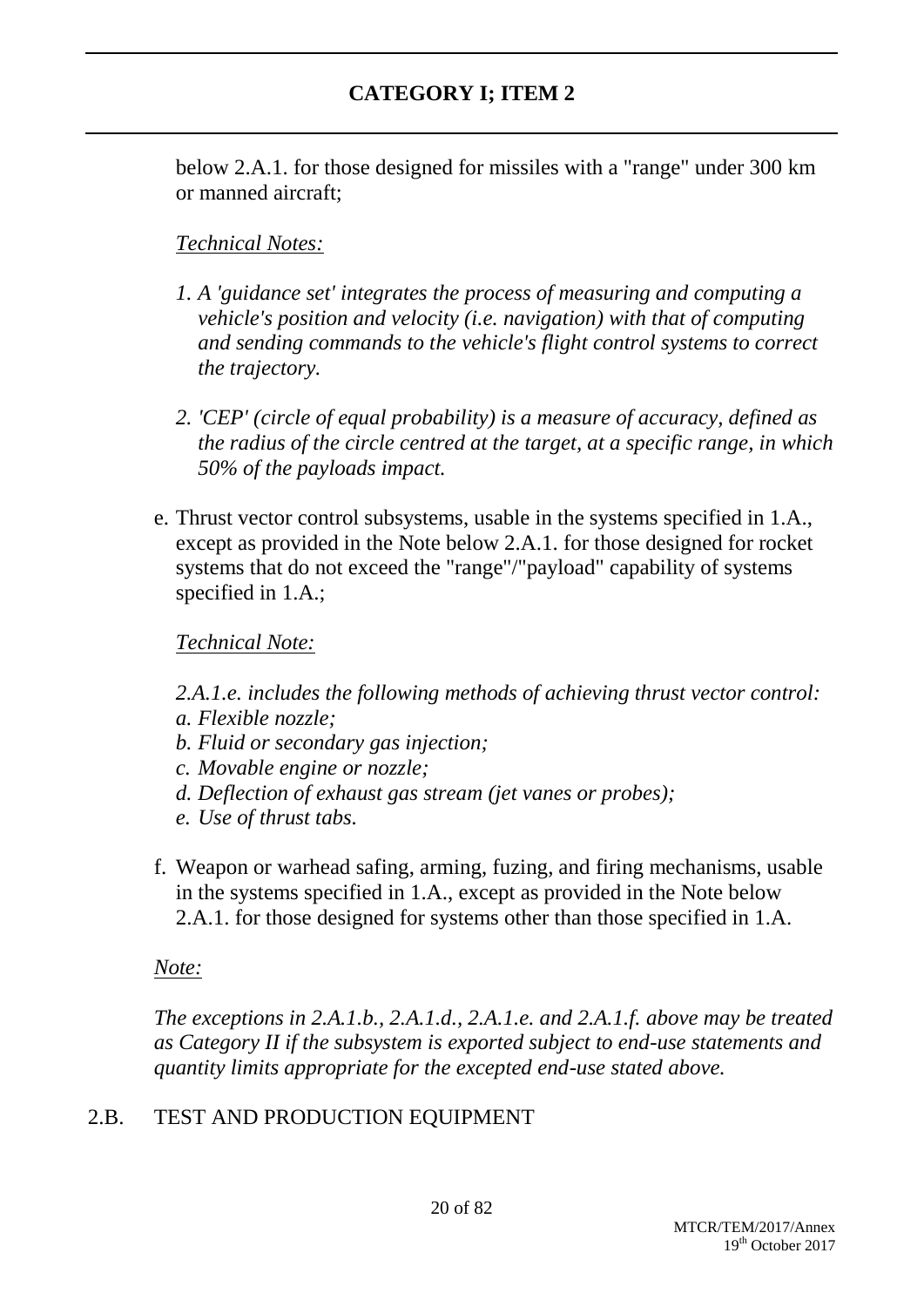- 2.B.1. "Production facilities" specially designed for the subsystems specified in 2.A.
- 2.B.2. "Production equipment" specially designed for the subsystems specified in 2.A.
- 2.C. MATERIALS

None.

- 2.D. SOFTWARE
- 2.D.1. "Software" specially designed or modified for the "use" of "production facilities" specified in 2.B.1.
- 2.D.2. "Software" specially designed or modified for the "use" of rocket motors or engines specified in 2.A.1.c.
- 2.D.3. "Software", specially designed or modified for the operation or maintenance of 'guidance sets' specified in 2.A.1.d.

*Note:*

*2.D.3. includes "software", specially designed or modified to enhance the performance of 'guidance sets' to achieve or exceed the accuracy specified in 2.A.1.d.*

- 2.D.4. "Software" specially designed or modified for the operation or maintenance of subsystems or equipment specified in 2.A.1.b.3.
- 2.D.5. "Software" specially designed or modified for the operation or maintenance of subsystems in 2.A.1.e.
- 2.D.6. "Software" specially designed or modified for the operation or maintenance of subsystems in 2.A.1.f.

## *Note:*

*Subject to end-use statements appropriate for the excepted end-use, "software" controlled by 2.D.2. - 2.D.6. may be treated as Category II as follows:*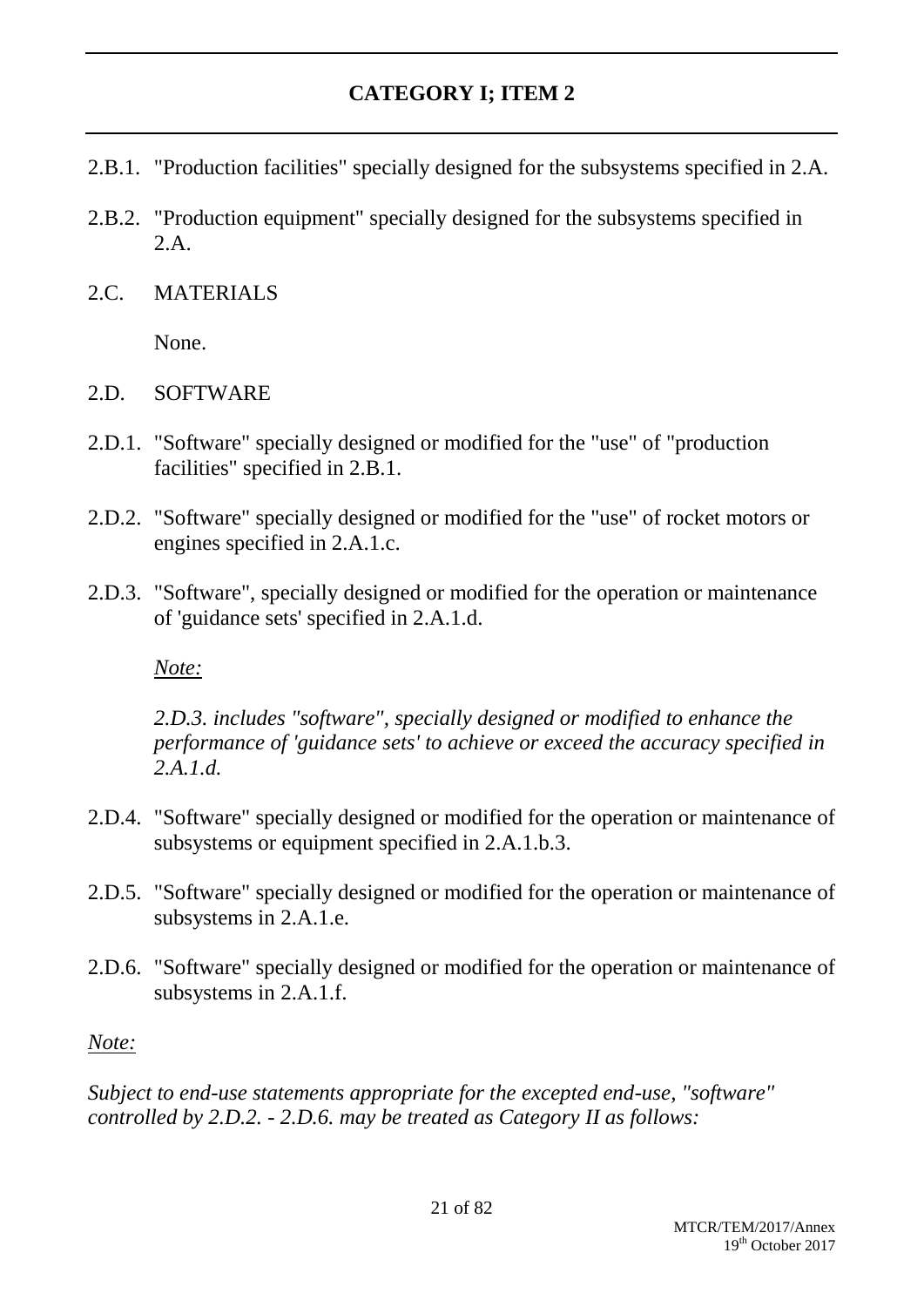- *1. Under 2.D.2. if specially designed or modified for liquid propellant apogee engines or station keeping engines, designed or modified for satellite applications as specified in the Note to 2.A.1.c.2.;*
- *2. Under 2.D.3. if designed for missiles with a "range" of under 300 km or manned aircraft;*
- *3. Under 2.D.4. if specially designed or modified for re-entry vehicles designed for non-weapon payloads;*
- *4. Under 2.D.5. if designed for rocket systems that do not exceed the "range" "payload" capability of systems specified in 1.A.;*
- *5. Under 2.D.6. if designed for systems other than those specified in 1.A.*
- 2.E. TECHNOLOGY
- 2.E.1. "Technology", in accordance with the General Technology Note, for the "development", "production" or "use" of equipment or "software" specified in 2.A., 2.B. or 2.D.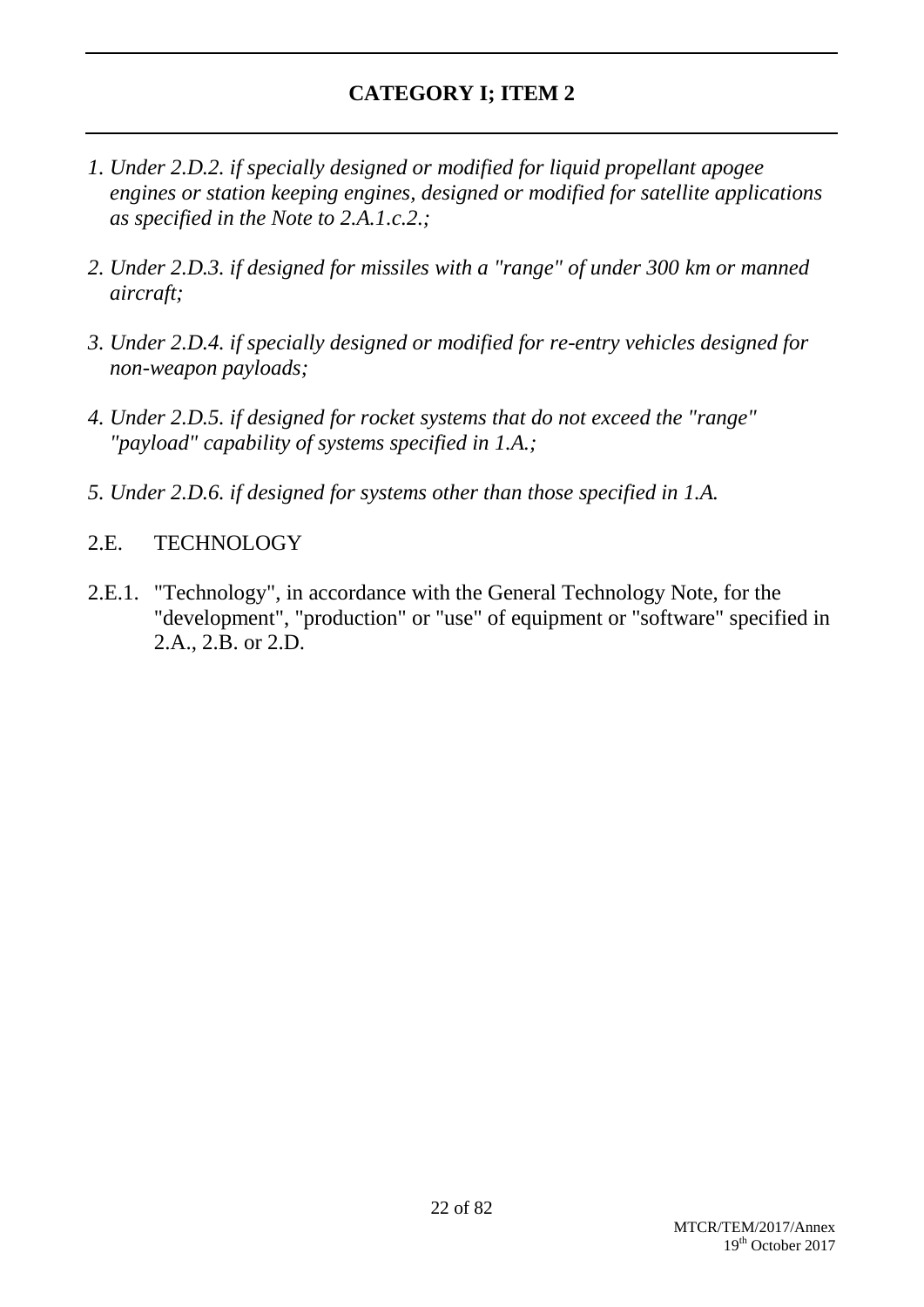## CATEGORY II

## ITEM 3 PROPULSION COMPONENTS AND EQUIPMENT

#### 3.A. EQUIPMENT, ASSEMBLIES AND COMPONENTS

#### 3.A.1. Turbojet and turbofan engines, as follows:

- a. Engines having all of the following characteristics:
	- 1. 'Maximum thrust value' greater than 400 N (achieved un-installed) excluding civil certified engines with a 'maximum thrust value' greater than 8.89 kN (achieved un-installed);
	- 2. Specific fuel consumption of 0.15 kg  $N^{-1}$  h<sup>-1</sup> or less (at maximum continuous power at sea level static conditions using the ICAO standard atmosphere);
	- 3. 'Dry weight' less than 750 kg; and
	- 4. 'First-stage rotor diameter' less than 1 m;

#### *Technical Notes:*

- *1. In 3.A.1.a.1., 'maximum thrust value' is the manufacturer's demonstrated maximum thrust for the engine type un-installed at sea level static conditions using the ICAO standard atmosphere. The civil type certified thrust value will be equal to or less than the manufacturer's demonstrated maximum thrust for the engine type.*
- *2. 'Dry weight' is the weight of the engine without fluids (fuel, hydraulic fluid, oil, etc.) and does not include the nacelle (housing).*
- *3. 'First-stage rotor diameter' is the diameter of the first rotating stage of the engine, whether a fan or compressor, measured at the leading edge of the blade tips.*
- b. Engines designed or modified for systems specified in 1.A. or 19.A.2., regardless of thrust, specific fuel consumption, 'dry weight' or 'first-stage rotor diameter'.

*Note:*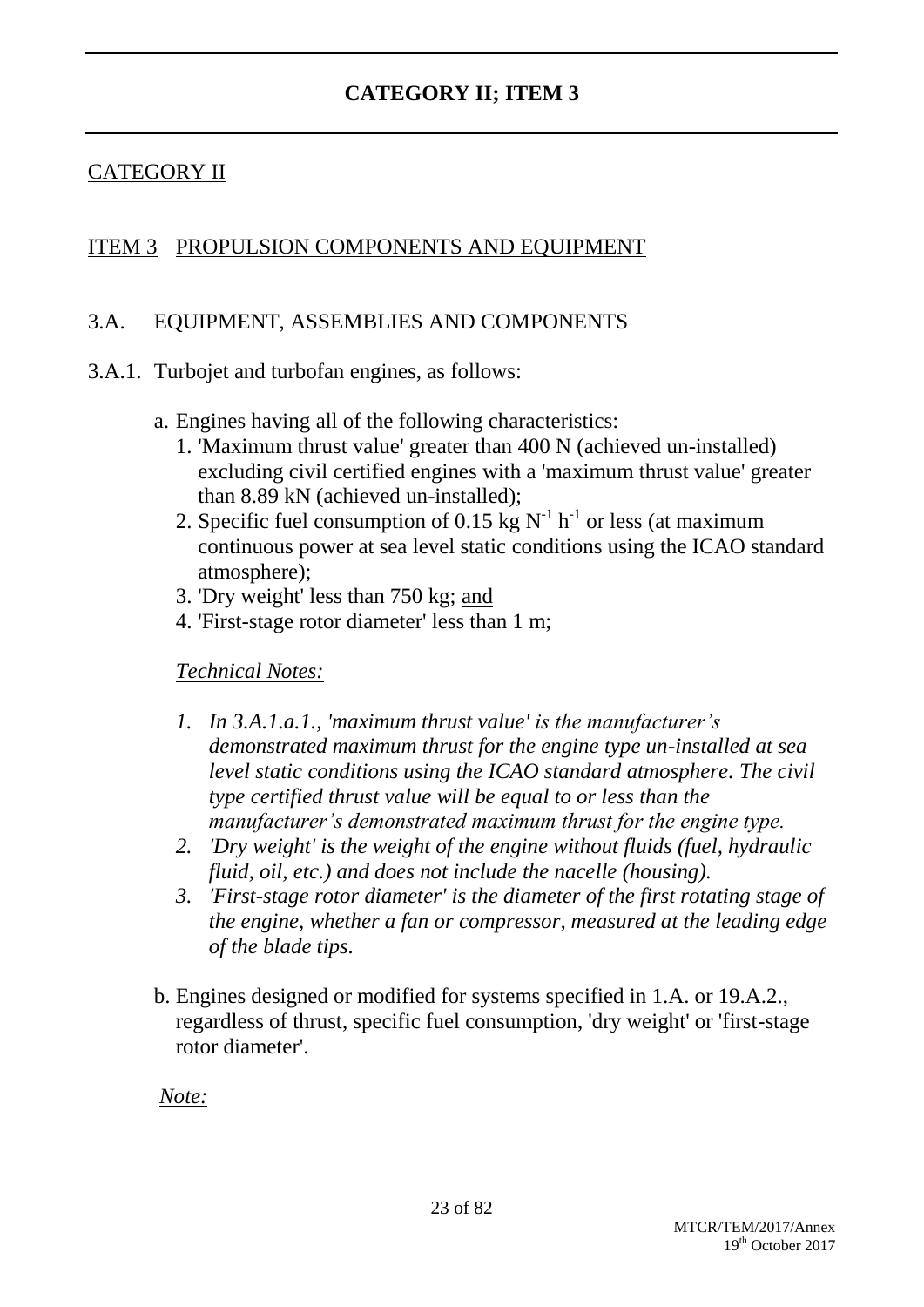*Engines specified in 3.A.1. may be exported as part of a manned aircraft or in quantities appropriate for replacement parts for a manned aircraft.*

3.A.2. Ramjet/scramjet/pulse jet/'combined cycle engines', including devices to regulate combustion, and specially designed components therefor, usable in the systems specified in 1.A. or 19.A.2.

## *Technical Note:*

*In Item 3.A.2., 'combined cycle engines' are the engines that employ two or more cycles of the following types of engines: gas-turbine engine (turbojet, turboprop, turbofan and turboshaft), ramjet, scramjet, pulse jet, pulse detonation engine, rocket motor (liquid/gel/solid-propellant and hybrid).*

3.A.3. Rocket motor cases, 'insulation' components and nozzles therefor, usable in the subsystems specified in 2.A.1.c.1. or 20.A.1.b.1.

## *Technical Note:*

*In 3.A.3. 'insulation' intended to be applied to the components of a rocket motor, i.e. the case, nozzle inlets, case closures, includes cured or semi-cured compounded rubber components comprising sheet stock containing an insulating or refractory material. It may also be incorporated as stress relief boots or flaps.*

## *Note:*

*Refer to 3.C.2. for 'insulation' material in bulk or sheet form.*

3.A.4. Staging mechanisms, separation mechanisms, and interstages therefor, usable in the systems specified in 1.A.

*Note:*

*See also Item 11.A.5.*

*Technical Note:*

*Staging and separation mechanisms specified in 3.A.4. may contain some of the following components:*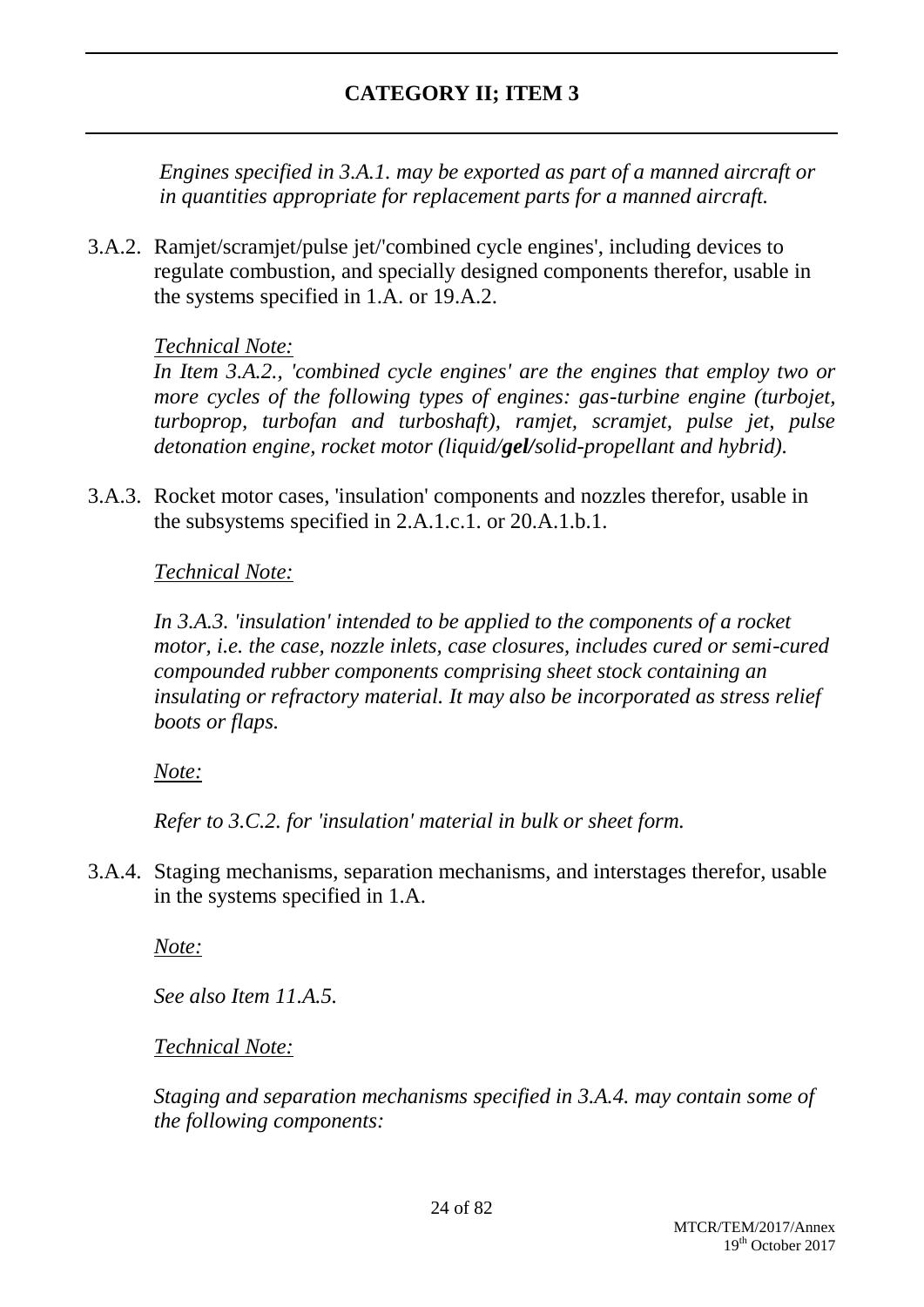- *- Pyrotechnic bolts, nuts and shackles;*
- *- Ball locks;*
- *- Circular cutting devices;*
- *- Flexible linear shaped charges (FLSC).*
- 3.A.5. Liquid, slurry and gel propellant (including oxidisers) control systems, and specially designed components therefor, usable in the systems specified in 1.A., designed or modified to operate in vibration environments greater than 10 g rms between 20 Hz and 2 kHz.

## *Notes:*

- *1. The only servo valves, pumps and gas turbines specified in 3.A.5. are the following:*
	- *a. Servo valves designed for flow rates equal to or greater than 24 litres per minute, at an absolute pressure equal to or greater than 7 MPa, that have an actuator response time of less than 100 ms.*
	- *b. Pumps, for liquid propellants, with shaft speeds equal to or greater than 8,000 rpm at the maximum operating mode or with discharge pressures equal to or greater than 7 MPa.*
	- *c. Gas turbines, for liquid propellant turbopumps, with shaft speeds equal to or greater than 8,000 rpm at the maximum operating mode.*
- *2. Systems and components specified in 3.A.5. may be exported as part of a satellite.*
- 3.A.6. Specially designed components for hybrid rocket motors specified in 2.A.1.c.1. and 20.A.1.b.1.
- 3.A.7. Radial ball bearings having all tolerances specified in accordance with ISO 492 Tolerance Class 2 (or ANSI/ABMA Std 20 Tolerance Class ABEC-9 or other national equivalents), or better and having all the following characteristics:
	- a. An inner ring bore diameter between 12 and 50 mm;
	- b. An outer ring outside diameter between 25 and 100 mm; and
	- c. A width between 10 and 20 mm.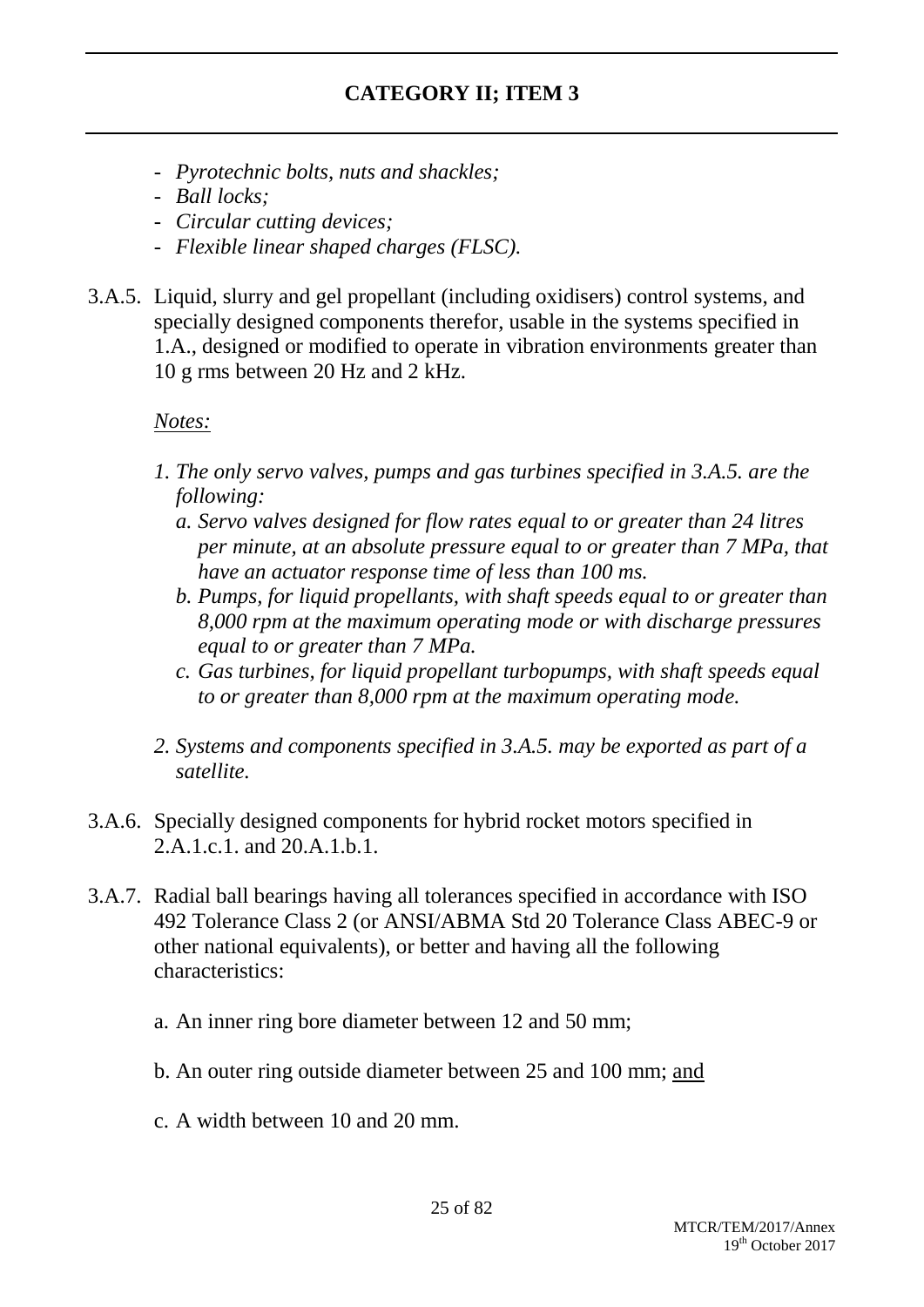- 3.A.8. Liquid or gel propellant tanks specially designed for the propellants controlled in Item 4.C. or other liquid or gel propellants used in the systems specified in 1.A.1.
- 3.A.9. 'Turboprop engine systems' specially designed for the systems in 1.A.2. or 19.A.2., and specially designed components therefor, having a maximum power greater than 10 kW (achieved uninstalled at sea level static conditions using the ICAO standard atmosphere), excluding civil certified engines.

## *Technical Note:*

*For the purposes of Item 3.A.9., a 'turboprop engine system' incorporates all of the following: a. Turboshaft engine; and b. Power transmission system to transfer the power to a propeller.*

- 3.A.10.Combustion chambers and nozzles for liquid propellant rocket engines or gel propellant rocket motors usable in the subsystems specified in 2.A.1.c.2. or 20.A.1.b.2.
- 3.B. TEST AND PRODUCTION EQUIPMENT
- 3.B.1. "Production facilities" specially designed for equipment or materials specified in 3.A.1., 3.A.2., 3.A.3., 3.A.4., 3.A.5., 3.A.6., 3.A.8., 3.A.9., 3.A.10. or 3.C.
- 3.B.2. "Production equipment" specially designed for equipment or materials specified in 3.A.1., 3.A.2., 3.A.3., 3.A.4., 3.A.5., 3.A.6., 3.A.8., 3.A.9., 3.A.10. or 3.C.
- 3.B.3. Flow-forming machines, **usable in the "production" of propulsion components and equipment (e.g. motor cases and interstages) for systems specified in 1.A., having all of the following,** and specially designed components therefor:
	- a. **Equipped with, or** according to the manufacturer's technical specification **are capable of being** equipped with, numerical control units or computer control; and
	- b. More than two axes which can be co-ordinated simultaneously for contouring control.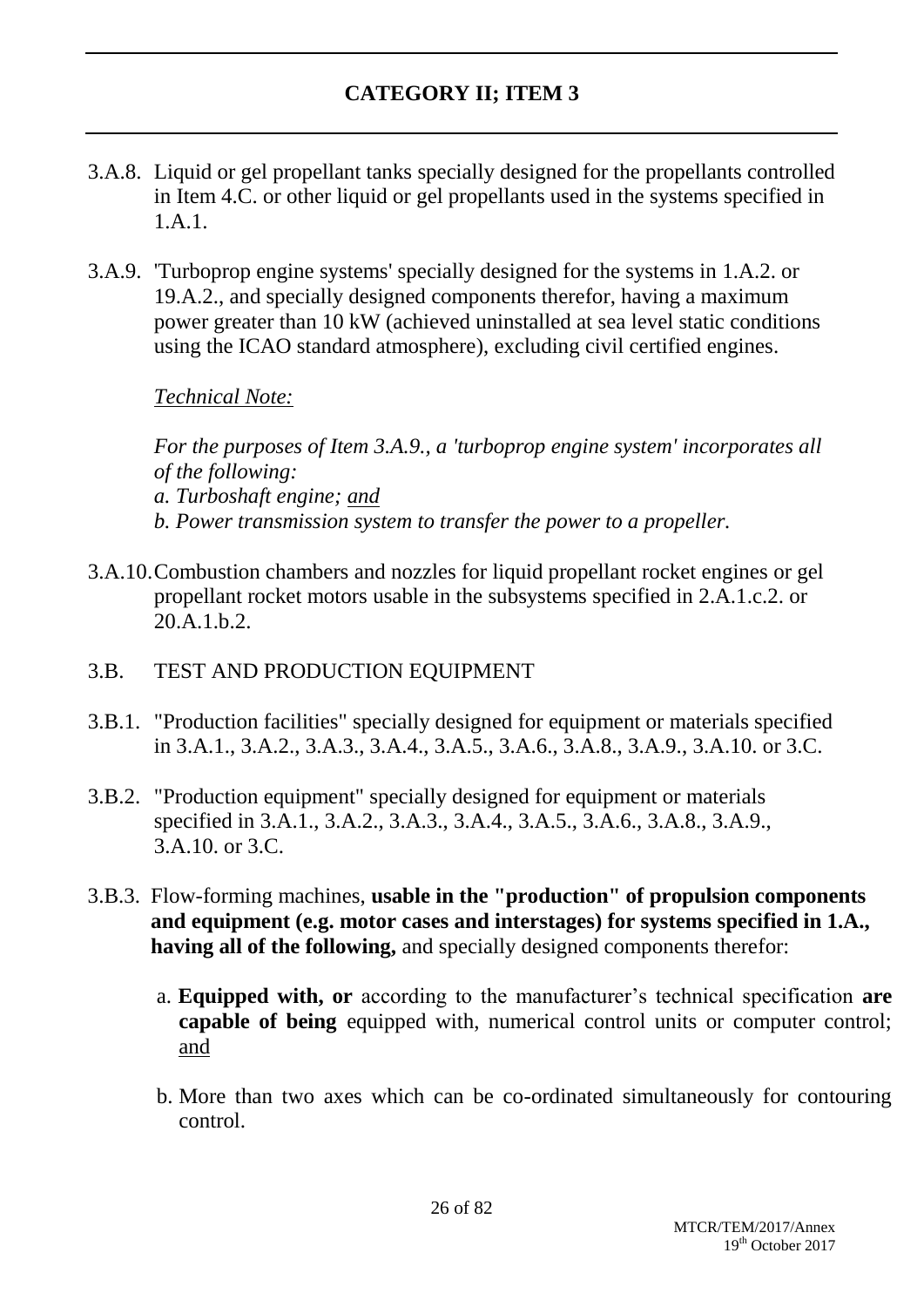# *Technical Note:*

*Machines combining the function of spin-forming and flow-forming are, for the purpose of this item, regarded as flow-forming machines.*

## 3.C. MATERIALS

3.C.1. 'Interior lining' usable for rocket motor cases in the subsystems specified in 2.A.1.c.1. or specially designed for subsystems specified in 20.A.1.b.1.

## *Technical Note:*

*In 3.C.1. 'interior lining' suited for the bond interface between the solid propellant and the case or insulating liner is usually a liquid polymer based dispersion of refractory or insulating materials e.g. carbon filled HTPB or other polymer with added curing agents to be sprayed or screeded over a case interior.*

3.C.2. 'Insulation' material in bulk form usable for rocket motor cases in the subsystems specified in 2.A.1.c.1. or specially designed for subsystems specified in 20.A.1.b.1.

## *Technical Note:*

*In 3.C.2. 'insulation' intended to be applied to the components of a rocket*  motor, *i.e. the case, nozzle inlets, case closures, includes cured or semi-cured compounded rubber sheet stock containing an insulating or refractory material. It may also be incorporated as stress relief boots or flaps specified in 3.A.3.*

## 3.D. SOFTWARE

- 3.D.1. "Software" specially designed or modified for the "use" of "production facilities" and flow-forming machines specified in 3.B.1. or 3.B.3.
- 3.D.2. "Software" specially designed or modified for the "use" of equipment specified in 3.A.1., 3.A.2., 3.A.4., 3.A.5., 3.A.6. or 3.A.9.

*Notes:*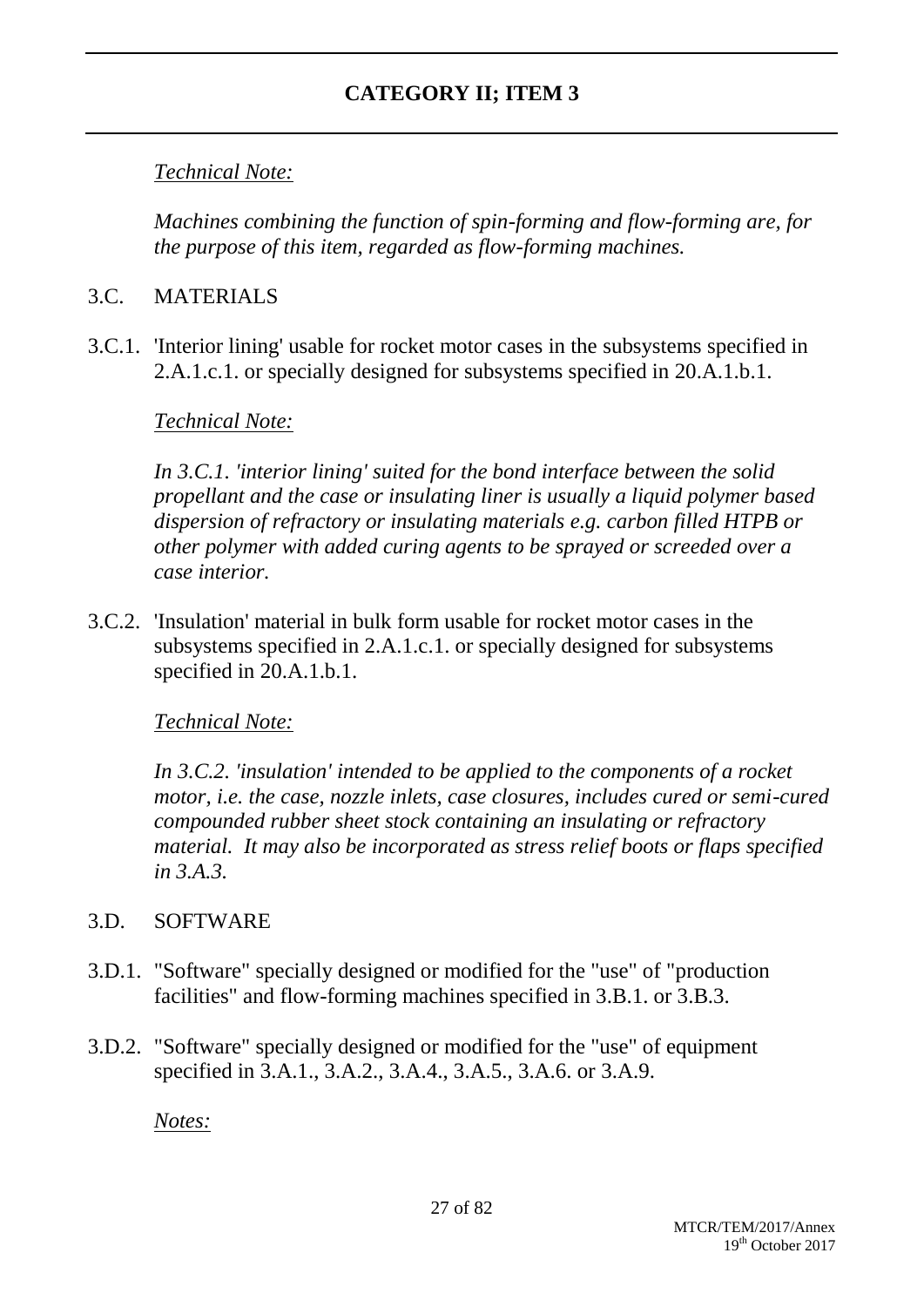- *1. "Software" specially designed or modified for the "use" of engines specified in 3.A.1. may be exported as part of a manned aircraft or as replacement "software" therefor.*
- *2. "Software" specially designed or modified for the "use" of propellant control systems specified in 3.A.5. may be exported as part of a satellite or as replacement "software" therefor.*
- 3.D.3. "Software" specially designed or modified for the "development" of equipment specified in 3.A.2., 3.A.3. or 3.A.4.
- 3.E. TECHNOLOGY
- 3.E.1. "Technology", in accordance with the General Technology Note, for the "development", "production" or "use" of equipment, materials or "software" specified in 3.A.1., 3.A.2., 3.A.3., 3.A.4., 3.A.5., 3.A.6., 3.A.8., 3.A.9., 3.A.10., 3.B., 3.C. or 3.D.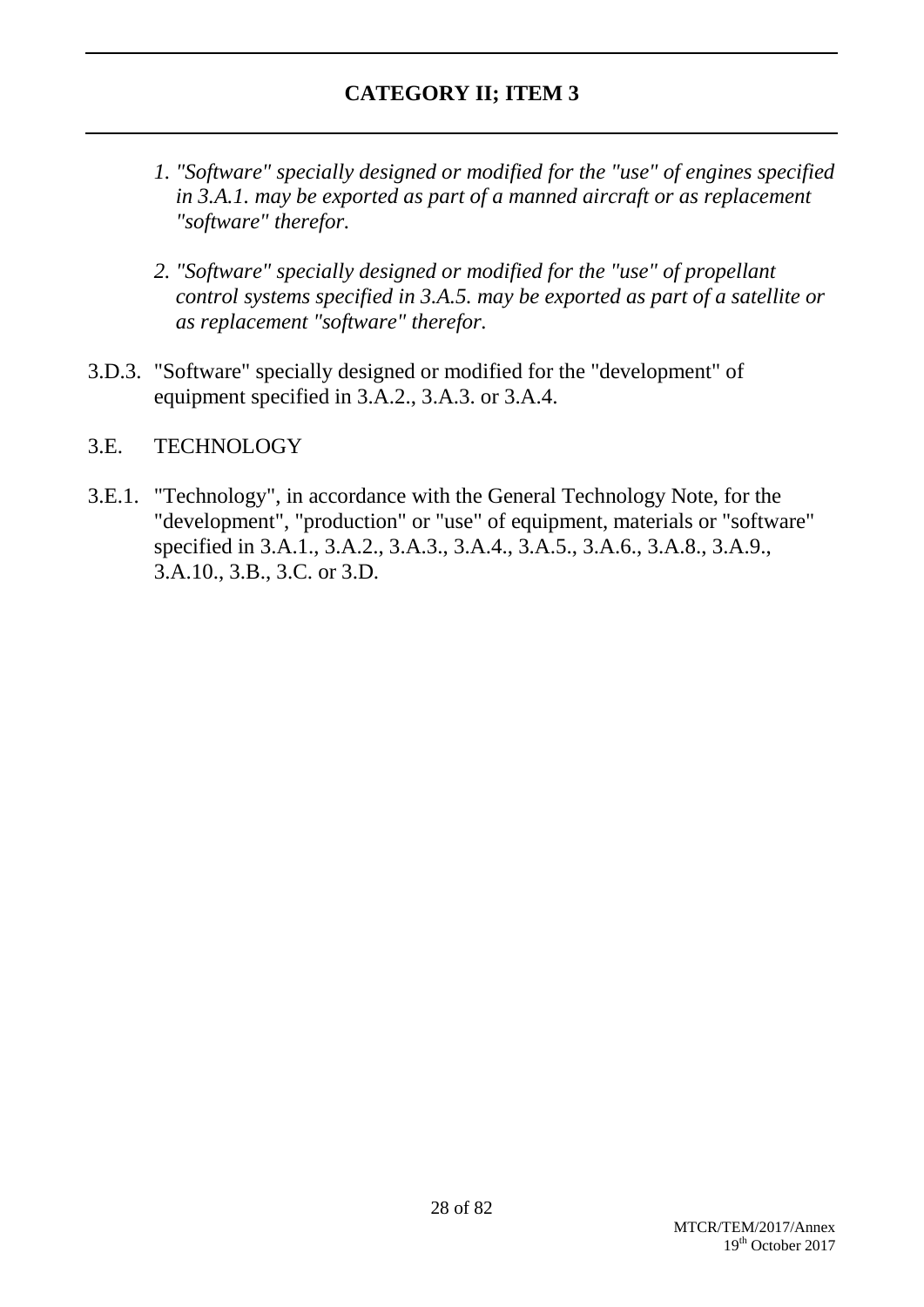## ITEM 4 PROPELLANTS, CHEMICALS AND PROPELLANT PRODUCTION

## 4.A. EQUIPMENT, ASSEMBLIES AND COMPONENTS

None.

#### 4.B. TEST AND PRODUCTION EQUIPMENT

- 4.B.1. "Production equipment", and specially designed components therefor, for the "production", handling or acceptance testing of liquid propellants or propellant constituents specified in 4.C.
- 4.B.2. "Production equipment", other than that described in 4.B.3., and specially designed components therefor, for the production, handling, mixing, curing, casting, pressing, machining, extruding or acceptance testing of solid propellants or propellant constituents specified in 4.C.
- 4.B.3. Equipment as follows, and specially designed components therefor:
	- a. Batch mixers having all of the following:
		- **1**. **Designed or modified for mixing under vacuum in the range of zero to 13.326 kPa;**
		- **2**. **Capable of controlling the temperature of the mixing chamber;**
		- **3**. A total volumetric capacity of 110 litres or more; and
		- **4**. At least one 'mixing/kneading shaft' mounted off centre;

*Note:*

*In Item 4.B.3.a.4. the term 'mixing/kneading shaft' does not refer to deagglomerators or knife-spindles.*

- b. Continuous mixers having **all** of the following:
	- **1. Designed or modified for mixing under vacuum in the range of zero to 13.326 kPa;**
	- **2. Capable of controlling the temperature of the mixing chamber; and**
	- **3. Any of the following:**
		- **a.** Two or more mixing/kneading shafts; or
		- **b. All of the following**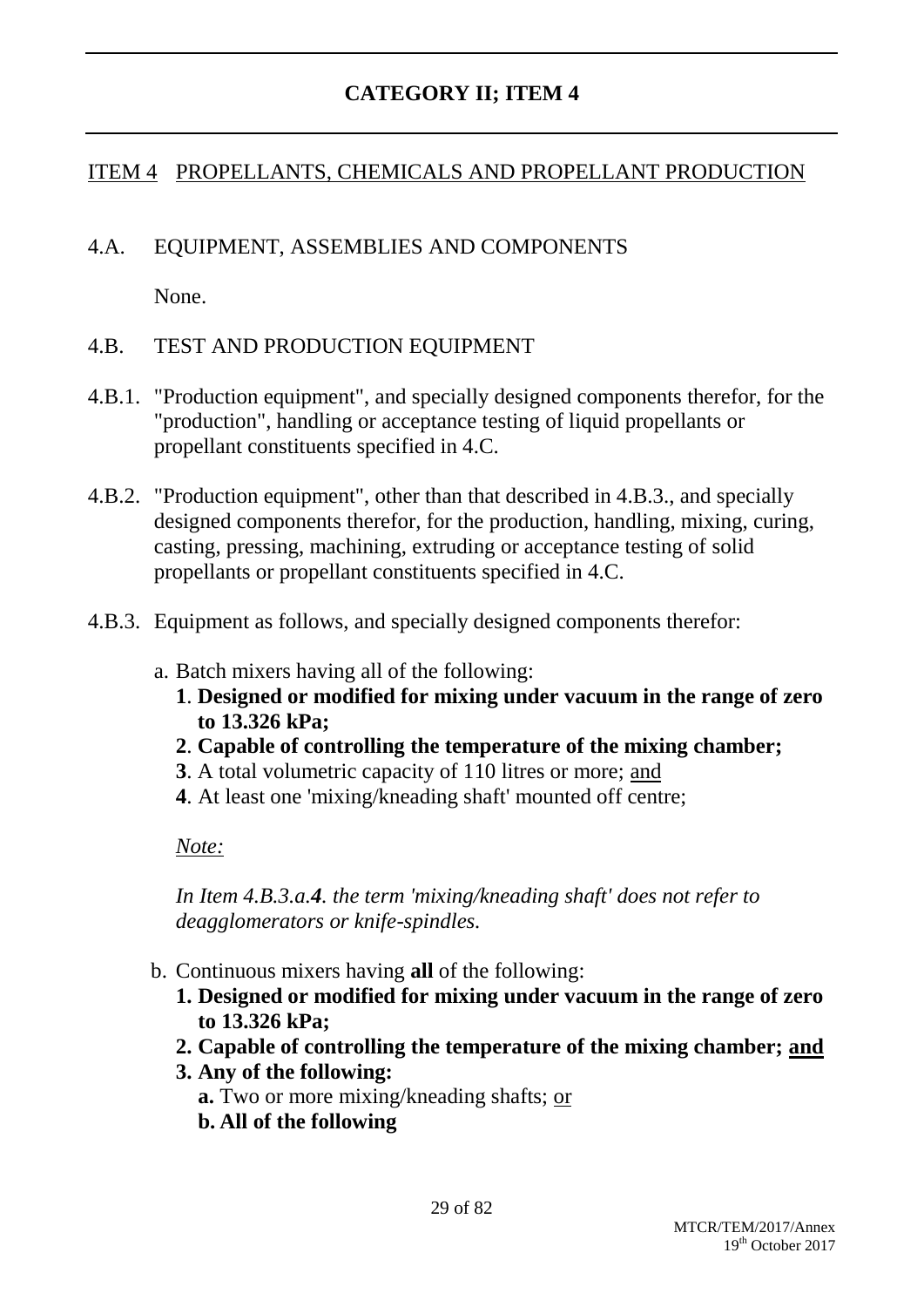- **1.** A single rotating **and oscillating** shaft **with** kneading teeth/pins**, and**
- **2. Kneading teeth/pins** inside the casing of the mixing chamber;
- c. Fluid energy mills usable for grinding or milling substances specified in 4.C.;
- d. Metal powder "production equipment" usable for the "production", in a controlled environment, of spherical, spheroidal or atomised materials specified in 4.C.2.c., 4.C.2.d. or 4.C.2.e.

*Note:*

- *4.B.3.d. includes:*
- *a. Plasma generators (high frequency arc-jet) usable for obtaining sputtered or spherical metallic powders with organization of the process in an argon-water environment;*
- *b. Electroburst equipment usable for obtaining sputtered or spherical metallic powders with organization of the process in an argon-water environment;*
- *c. Equipment usable for the "production" of spherical aluminium powders by powdering a melt in an inert medium (e.g. nitrogen).*

## *Notes:*

- *1. The only batch mixers, continuous mixers, usable for solid propellants or propellants constituents specified in 4.C., and fluid energy mills specified in 4.B., are those specified in 4.B.3.*
- *2. Forms of metal powder "production equipment" not specified in 4.B.3.d. are to be evaluated in accordance with 4.B.2.*

## 4.C. MATERIALS

- 4.C.1. Composite and composite modified double base propellants.
- 4.C.2. Fuel substances as follows:
	- a. Hydrazine (*CAS 302-01-2*) with a concentration of more than 70%;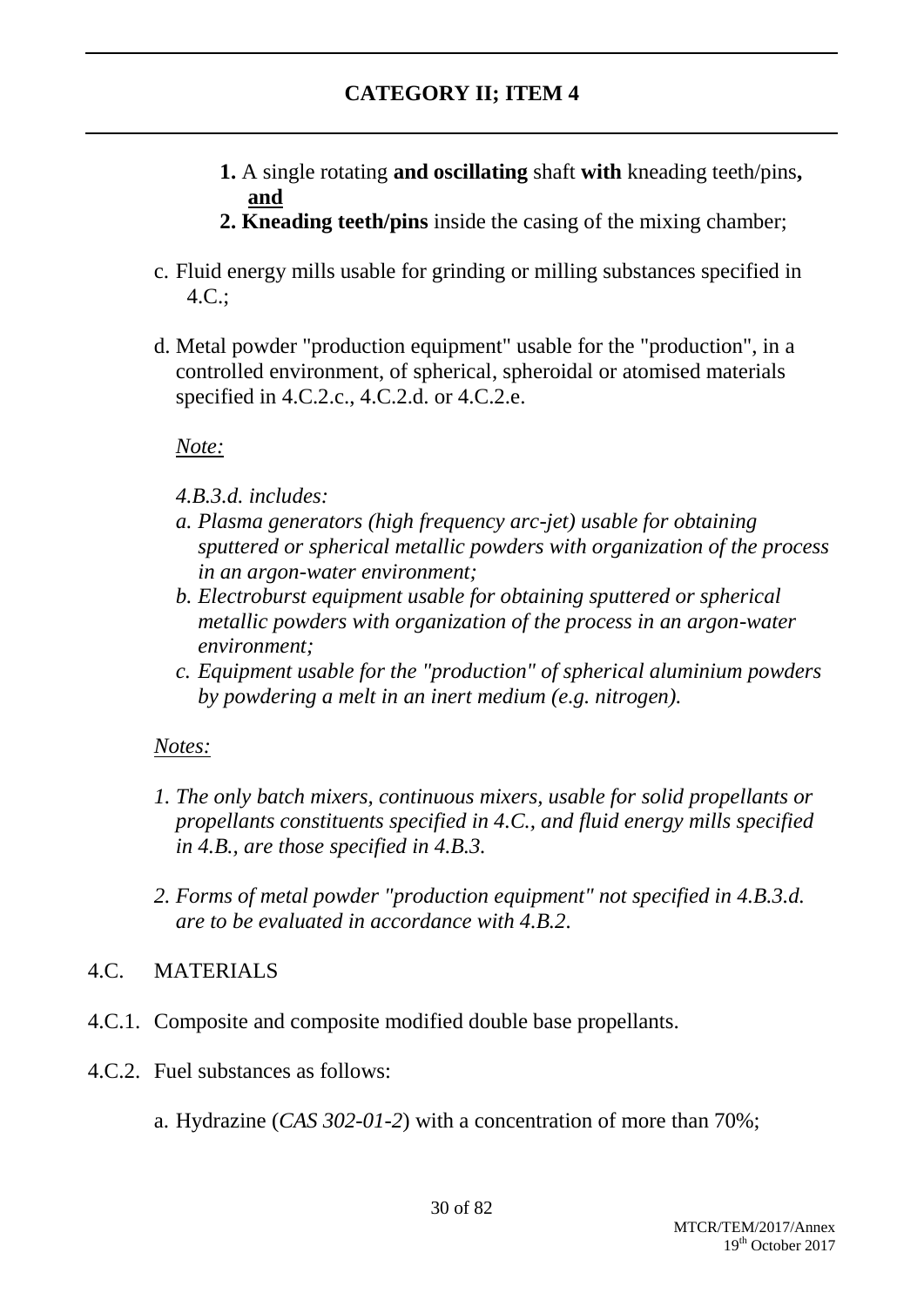b. Hydrazine derivatives as follows:

- 1. Monomethylhydrazine (MMH) (*CAS 60-34-4*);
- 2. Unsymmetrical dimethylhydrazine (UDMH) (*CAS 57-14-7*);
- 3. Hydrazine mononitrate (*CAS 13464-97-6*);
- 4. Trimethylhydrazine (*CAS 1741-01-1*);
- 5. Tetramethylhydrazine (*CAS 6415-12-9*);
- 6. N,N diallylhydrazine (*CAS 5164-11-4*);
- 7. Allylhydrazine (*CAS 7422-78-8*);
- 8. Ethylene dihydrazine (*CAS 6068-98-0*);
- 9. Monomethylhydrazine dinitrate;
- 10. Unsymmetrical dimethylhydrazine nitrate;
- 11. Hydrazinium azide (*CAS 14546-44-2*);
- 12. 1,1-Dimethylhydrazinium azide (*CAS 227955-52-4*) / 1,2-Dimethylhydrazinium azide (*CAS 299177-50-7*);
- 13. Hydrazinium dinitrate (*CAS 13464-98-7*);
- 14. Diimido oxalic acid dihydrazine (*CAS 3457-37-2*);
- 15. 2-hydroxyethylhydrazine nitrate (HEHN);
- 16. Hydrazinium perchlorate (*CAS 27978-54-7*);
- 17. Hydrazinium diperchlorate (*CAS 13812-39-0*);
- 18. Methylhydrazine nitrate (MHN) (*CAS 29674-96-2*);
- 19. 1,1-Diethylhydrazine nitrate (DEHN) /
	- 1,2-Diethylhydrazine nitrate (DEHN) (*CAS 363453-17-2*);
- 20. 3,6-dihydrazino tetrazine nitrate (DHTN);

# *Technical note:*

*3,6-dihydrazino tetrazine nitrate is also referred to as 1,4-dihydrazine nitrate.*

c. Spherical or spheroidal aluminium powder (*CAS 7429-90-5*) in particle size of less than  $200 \times 10^{-6}$  m (200 µm) and an aluminium content of 97% by weight or more, if at least 10% of the total weight is made up of particles of less than 63 µm, according to ISO 2591-1:1988 or national equivalents;

# *Technical Note:*

*A particle size of 63 µm (ISO R-565) corresponds to 250 mesh (Tyler) or 230 mesh (ASTM standard E-11).*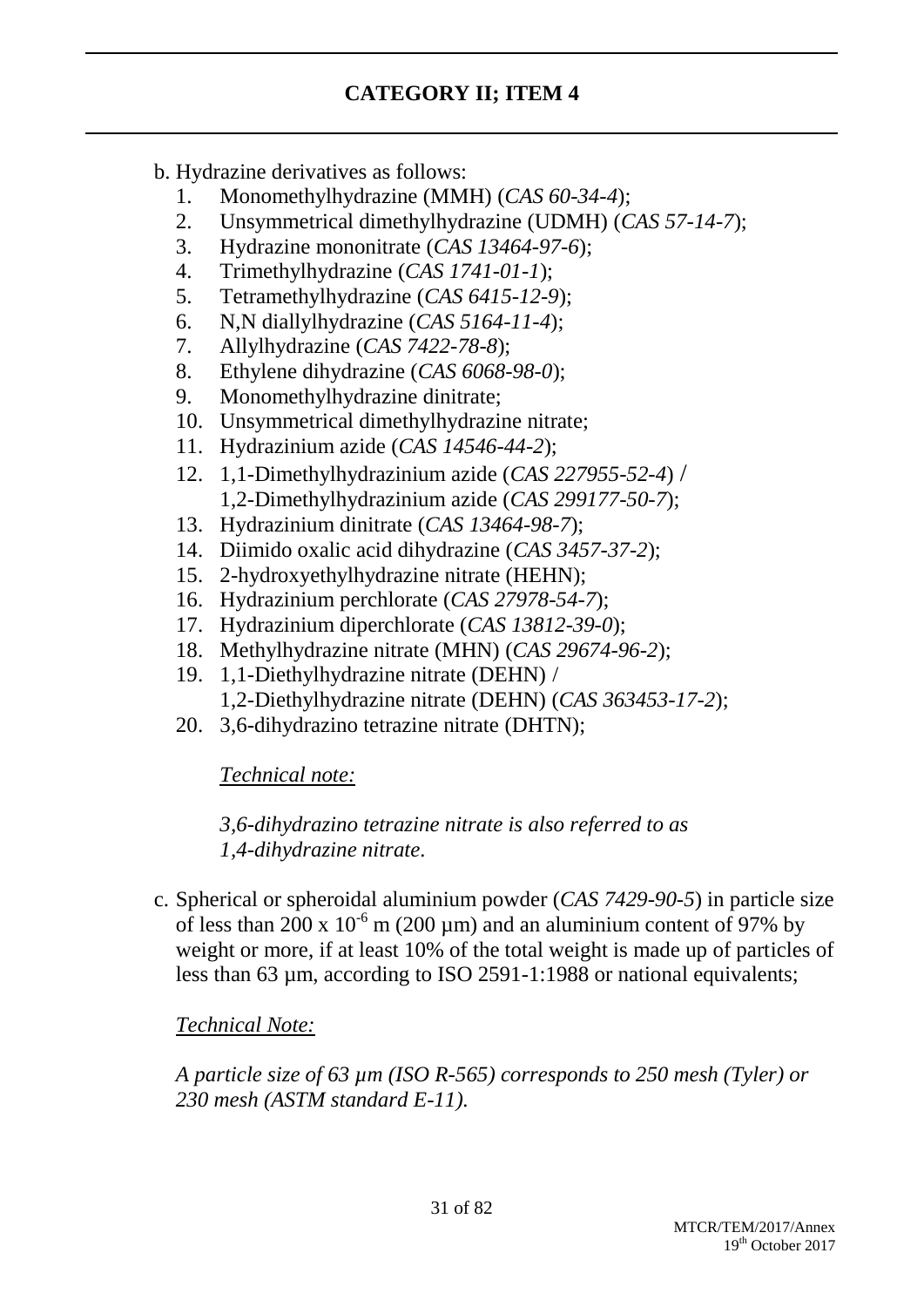d. Metal powders of any of the following: zirconium (*CAS 7440-67-7*), beryllium (*CAS 7440-41-7*), magnesium (*CAS 7439-95-4*) or alloys of these, if at least 90% of the total particles by particle volume or weight are made up of particles of less than 60  $\mu$ m (determined by measurement techniques such as using a sieve, laser diffraction or optical scanning), whether spherical, atomised, spheroidal, flaked or ground, consisting of 97% by weight or more of any of the above mentioned metals;

## *Note:*

In a multimodal particle distribution (e.g. mixtures of different grain sizes) in which one or more modes are controlled, the entire powder mixture is controlled.

## *Technical Note:*

*The natural content of hafnium (CAS 7440-58-6) in the zirconium (typically 2% to 7%) is counted with the zirconium.*

e. Metal powders of either boron (*CAS 7440-42-8*) or boron alloys with a boron content of 85% or more by weight, if at least 90% of the total particles by particle volume or weight are made up of particles of less than 60 µm (determined by measurement techniques such as using a sieve, laser diffraction or optical scanning), whether spherical, atomised, spheroidal, flaked or ground;

## *Note:*

*In a multimodal particle distribution (e.g. mixtures of different grain sizes) in which one or more modes are controlled, the entire powder mixture is controlled.*

- f. High energy density materials, usable in the systems specified in 1.A. or 19.A., as follows:
	- 1. Mixed fuels that incorporate both solid and liquid fuels, such as boron slurry, having a mass-based energy density of 40 x  $10^6$  J/kg or greater;
	- 2. Other high energy density fuels and fuel additives (e.g., cubane, ionic solutions, JP-10) having a volume-based energy density of  $37.5 \times 10^9$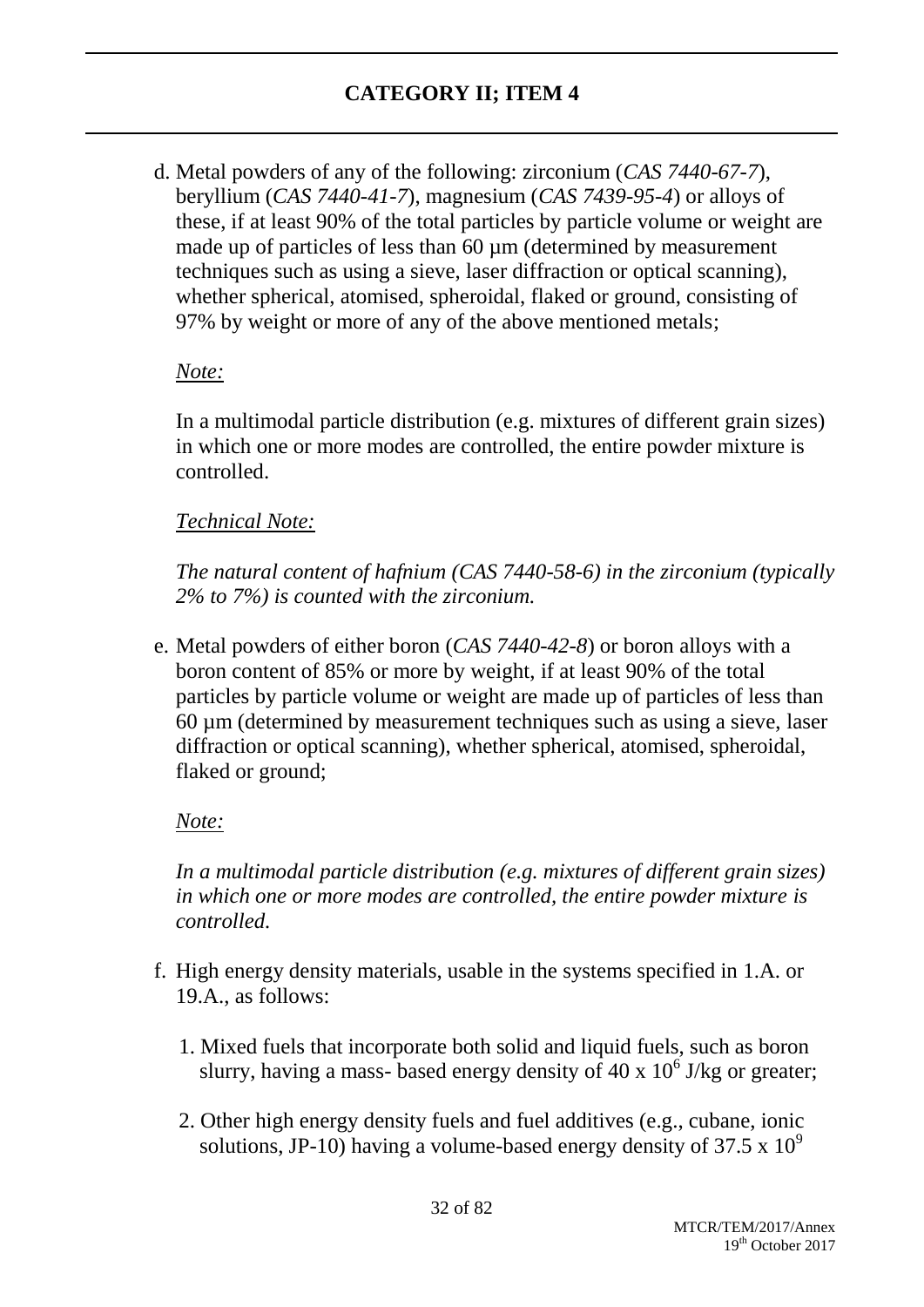J/m<sup>3</sup> or greater, measured at  $20^{\circ}$ C and one atmosphere (101.325 kPa) pressure.

## *Note:*

*Item 4.C.2.f.2. does not control fossil refined fuels and biofuels produced from vegetables, including fuels for engines certified for use in civil aviation, unless specifically formulated for systems specified in 1.A. or 19.A.*

- g. Hydrazine replacement fuels as follows:
	- 1. 2-Dimethylaminoethylazide (DMAZ) (*CAS 86147-04-8*).
- 4.C.3. Oxidisers/Fuels as follows:

Perchlorates, chlorates or chromates mixed with powdered metals or other high energy fuel components.

- 4.C.4. Oxidiser substances as follows:
	- a. Oxidiser substances usable in liquid propellant rocket engines as follows:
		- 1. Dinitrogen trioxide (*CAS 10544-73-7*);
		- 2. Nitrogen dioxide (*CAS 10102-44-0*) / dinitrogen tetroxide (*CAS 10544-72-6*);
		- 3. Dinitrogen pentoxide (*CAS 10102-03-1*);
		- 4. Mixed Oxides of Nitrogen (MON);

*Technical Note:*

*Mixed Oxides of Nitrogen (MON) are solutions of Nitric Oxide (NO) in Dinitrogen Tetroxide/Nitrogen Dioxide (N2O4/NO2) that can be used in missile systems. There are a range of compositions that can be denoted as MONi or MONij where i and j are integers representing the percentage of Nitric Oxide in the mixture (e.g. MON3 contains 3% Nitric Oxide, MON25 25% Nitric Oxide. An upper limit is MON40, 40% by weight).*

- 5. Inhibited Red Fuming Nitric Acid (IRFNA) (*CAS 8007-58-7*);
- 6. Compounds composed of fluorine and one or more of other halogens, oxygen or nitrogen;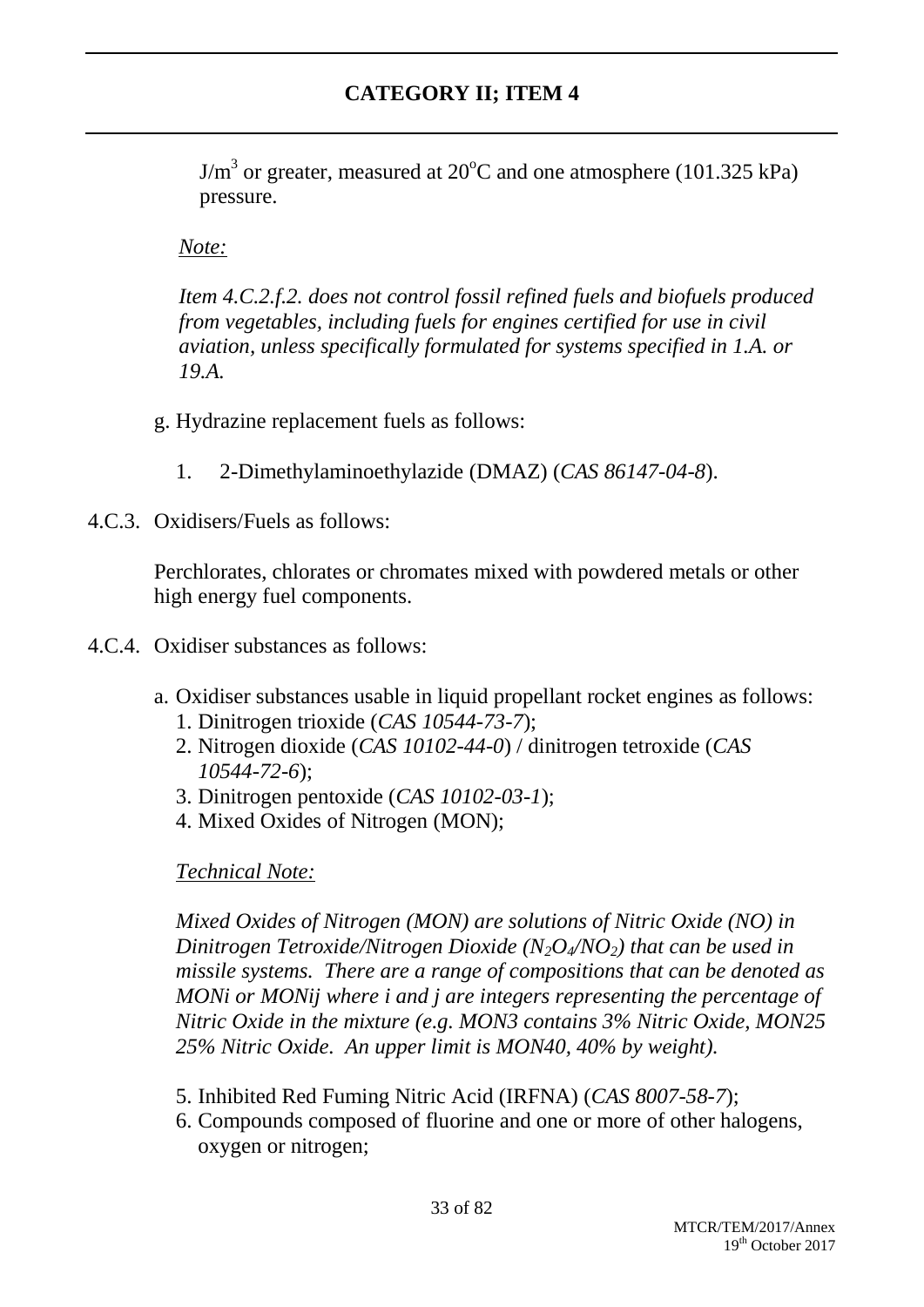## *Note:*

*Item 4.C.4.a.6. does not control Nitrogen Trifluoride (NF3) (CAS 7783-54- 2) in a gaseous state as it is not usable for missile applications.*

- b. Oxidiser substances usable in solid propellant rocket motors as follows:
	- 1. Ammonium perchlorate (AP) (*CAS 7790-98-9*);
	- 2. Ammonium dinitramide (ADN) (*CAS 140456-78-6*);
	- 3. Nitro-amines (cyclotetramethylene tetranitramine (HMX) (*CAS 2691- 41-0*); cyclotrimethylene - trinitramine (RDX) (*CAS 121-82-4*);
	- 4. Hydrazinium nitroformate (HNF) (*CAS 20773-28-8*);
	- 5. 2,4,6,8,10,12-Hexanitrohexaazaisowurtzitane (CL-20) (*CAS 135285-90-4*).
- 4.C.5. Polymeric substances, as follows:
	- a. Carboxy terminated polybutadiene (including carboxyl terminated polybutadiene) (CTPB);
	- b. Hydroxy terminated polybutadiene (including hydroxyl terminated polybutadiene) (HTPB) (*CAS 69102-90-5*);
	- c. Glycidyl azide polymer (GAP), including hydroxyl terminated GAP;
	- d. Polybutadiene Acrylic Acid (PBAA);

e. Polybutadiene - Acrylic Acid - Acrylonitrile (PBAN) (*CAS 25265-19-4 / CAS 68891-50-9*);

f. Polytetrahydrofuran polyethylene glycol (TPEG).

*Technical Note:*

*Polytetrahydrofuran polyethylene glycol (TPEG) is a block co-polymer of poly 1,4-Butanediol (CAS 110-63-4) and polyethylene glycol (PEG) (CAS 25322-68-3).*

g. Polyglycidyl nitrate (PGN or poly-GLYN) (*CAS 27814-48-8*).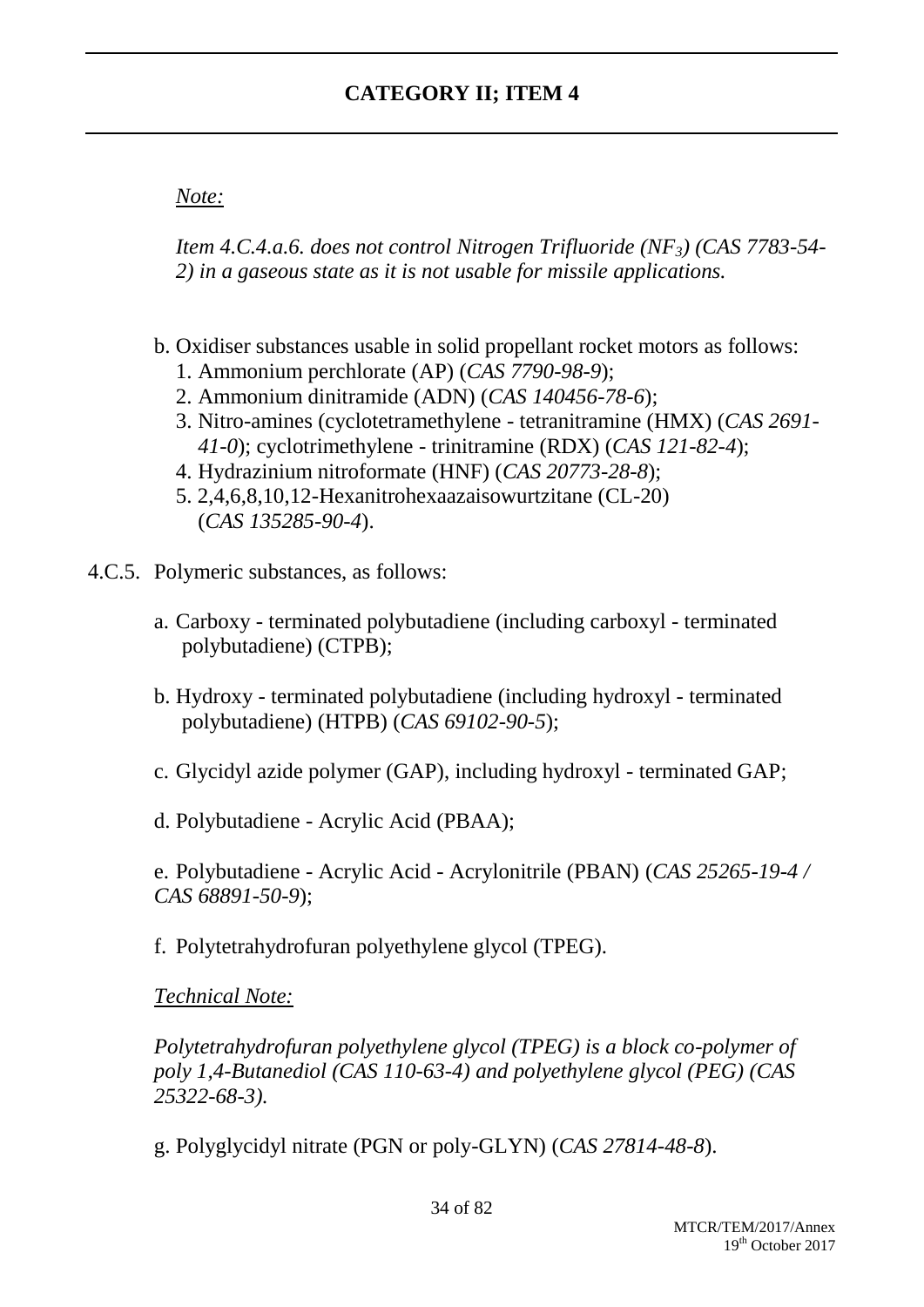4.C.6. Other propellant additives and agents as follows:

- a. Bonding agents as follows:
	- 1. Tris (1-(2-methyl)aziridinyl) phosphine oxide (MAPO) (*CAS 57-39-6*);
	- 2. 1,1′,1″-trimesoyl-tris(2-ethylaziridine) (HX-868, BITA) (*CAS 7722-73- 8*);
	- 3. Tepanol (HX-878), reaction product of tetraethlylenepentamine, acrylonitrile and glycidol (*CAS 68412-46-4*);
	- 4. Tepan (HX-879), reaction product of tetraethlylenepentamine and acrylonitrile (*CAS 68412-45-3*);
	- 5. Polyfunctional aziridine amides with isophthalic, trimesic, isocyanuric, or trimethyladipic backbone also having a 2-methyl or 2-ethyl aziridine group;

*Note:*

*Item 4.C.6.a.5. includes:*

- *1. 1,1′-Isophthaloyl-bis(2-methylaziridine) (HX-752) (CAS 7652-64-4);*
- *2. 2,4,6-tris(2-ethyl-1-aziridinyl)-1,3,5-triazine (HX-874) (CAS 18924-91-9);*
- *3. 1,1'-trimethyladipoylbis(2-ethylaziridine) (HX-877) (CAS 71463-62-2)*.
- b. Curing reaction catalysts as follows: Triphenyl bismuth (TPB) (*CAS 603-33-8*);
- c. Burning rate modifiers, as follows:
	- 1. Carboranes, decaboranes, pentaboranes and derivatives thereof;
	- 2. Ferrocene derivatives, as follows:
		- a. Catocene (*CAS 37206-42-1*);
		- b. Ethyl ferrocene (*CAS 1273-89-8*);
		- c. n-Propyl ferrocene (*CAS 1273-92-3*) / iso-propyl ferrocene (*CAS 12126-81-7*);
		- d. n-Butyl ferrocene (*CAS 31904-29-7*);
		- e. Pentyl ferrocene (*CAS 1274-00-6*);
		- f. Dicyclopentyl ferrocene (*CAS 125861-17-8*);
		- g. Dicyclohexyl ferrocene;
		- h. Diethyl ferrocene (*CAS 1273-97-8*);
		- i. Dipropyl ferrocene;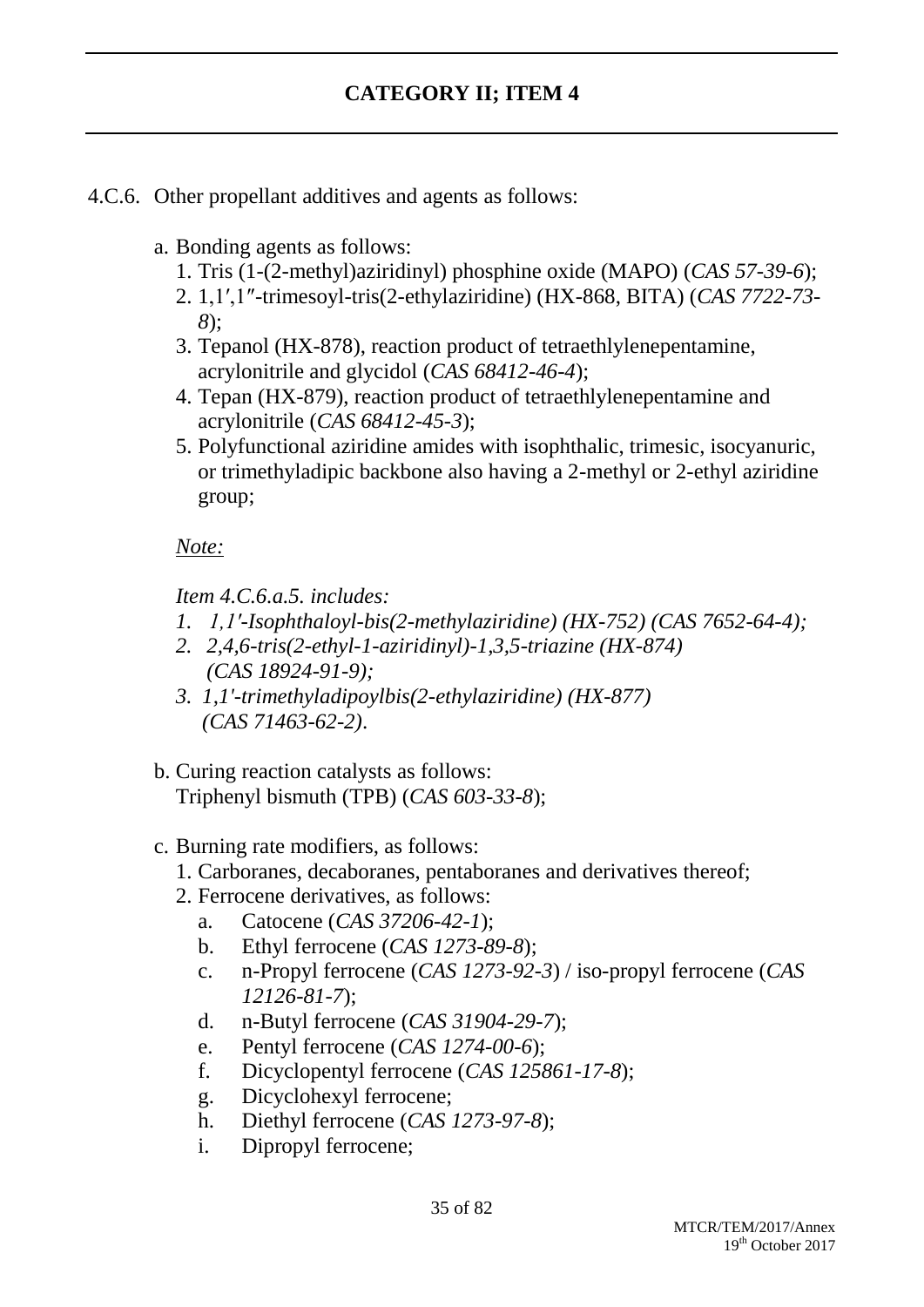- j. Dibutyl ferrocene (*CAS 1274-08-4*);
- k. Dihexyl ferrocene (*CAS 93894-59-8*);
- l. Acetyl ferrocene (*CAS 1271-55-*2) / 1,1'-diacetyl ferrocene (*CAS 1273-94-5*);
- m. Ferrocene carboxylic acid (*CAS 1271-42-7*) / 1,1'- Ferrocenedicarboxylic acid (*CAS 1293-87-4*);
- n. Butacene (*CAS 125856-62-4*);
- o. Other ferrocene derivatives usable as rocket propellant burning rate modifiers;

*Note:*

*Item 4.C.6.c.2.o does not control ferrocene derivatives that contain a six carbon aromatic functional group attached to the ferrocene molecule.*

- d. Esters and plasticisers as follows:
	- 1. Triethylene glycol dinitrate (TEGDN) (*CAS 111-22-8*);
	- 2. Trimethylolethane trinitrate (TMETN) (*CAS 3032-55-1*);
	- 3. 1,2,4-butanetriol trinitrate (BTTN) (*CAS 6659-60-5*);
	- 4. Diethylene glycol dinitrate (DEGDN) (*CAS 693-21-0*);
	- 5. 4,5 diazidomethyl-2-methyl-1,2,3-triazole (iso- DAMTR);
	- 6. Nitratoethylnitramine (NENA) based plasticisers, as follows:
		- a. Methyl-NENA (*CAS 17096-47-8*);
		- b. Ethyl-NENA (*CAS 85068-73-1*);
		- c. Butyl-NENA (*CAS 82486-82-6*);
	- 7. Dinitropropyl based plasticisers, as follows:
		- a. Bis (2,2-dinitropropyl) acetal (BDNPA) (*CAS 5108-69-0*);
		- b. Bis (2,2-dinitropropyl) formal (BDNPF) (*CAS 5917-61-3*);
- e. Stabilisers as follows:
	- 1. 2-Nitrodiphenylamine (*CAS 119-75-5*);
	- 2. N-methyl-p-nitroaniline (*CAS 100-15-2*).
- 4.C.7. 'Gel propellants' specifically formulated for use in the systems specified in 1.A., 19.A.1. or 19.A.2.

*Technical Note:*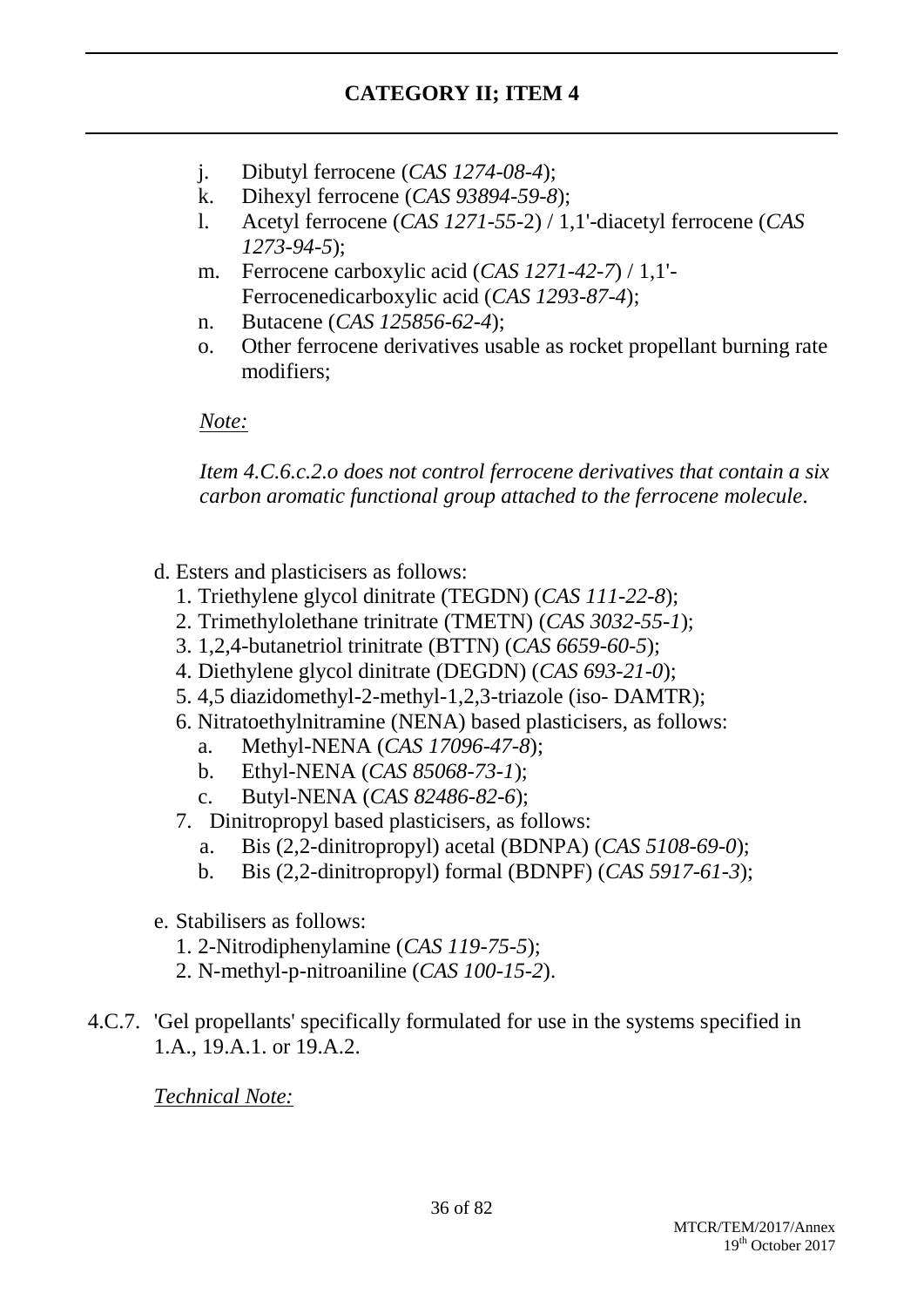*A 'gel propellant' is a fuel or oxidiser formulation using a gellant such as silicates, kaolin (clay), carbon or any polymeric gellant.*

*N.B. CAS numbers included in Item 4.C. are Technical Notes. For the use of CAS numbers in the Annex, see Introduction Section (f).*

### *Technical Note:*

*Substance groupings in Item 4.C. (e.g. fuels, oxidisers, etc.) describe typical applications of propellant substances. A substance remains specified by Item 4.C. even when used in an application other than the typical one indicated by its grouping (e.g. hydrazinium perchlorate* **(CAS 27978-54-7)** *is grouped as a fuel but can also be used as an oxidiser).*

- 4.D. SOFTWARE
- 4.D.1. "Software" specially designed or modified for the operation or maintenance of equipment specified in 4.B. for the "production" and handling of materials specified in 4.C.

#### 4.E. TECHNOLOGY

4.E.1 "Technology", in accordance with the General Technology Note, for the "development", "production" or "use" of equipment or materials specified in 4.B. and 4.C.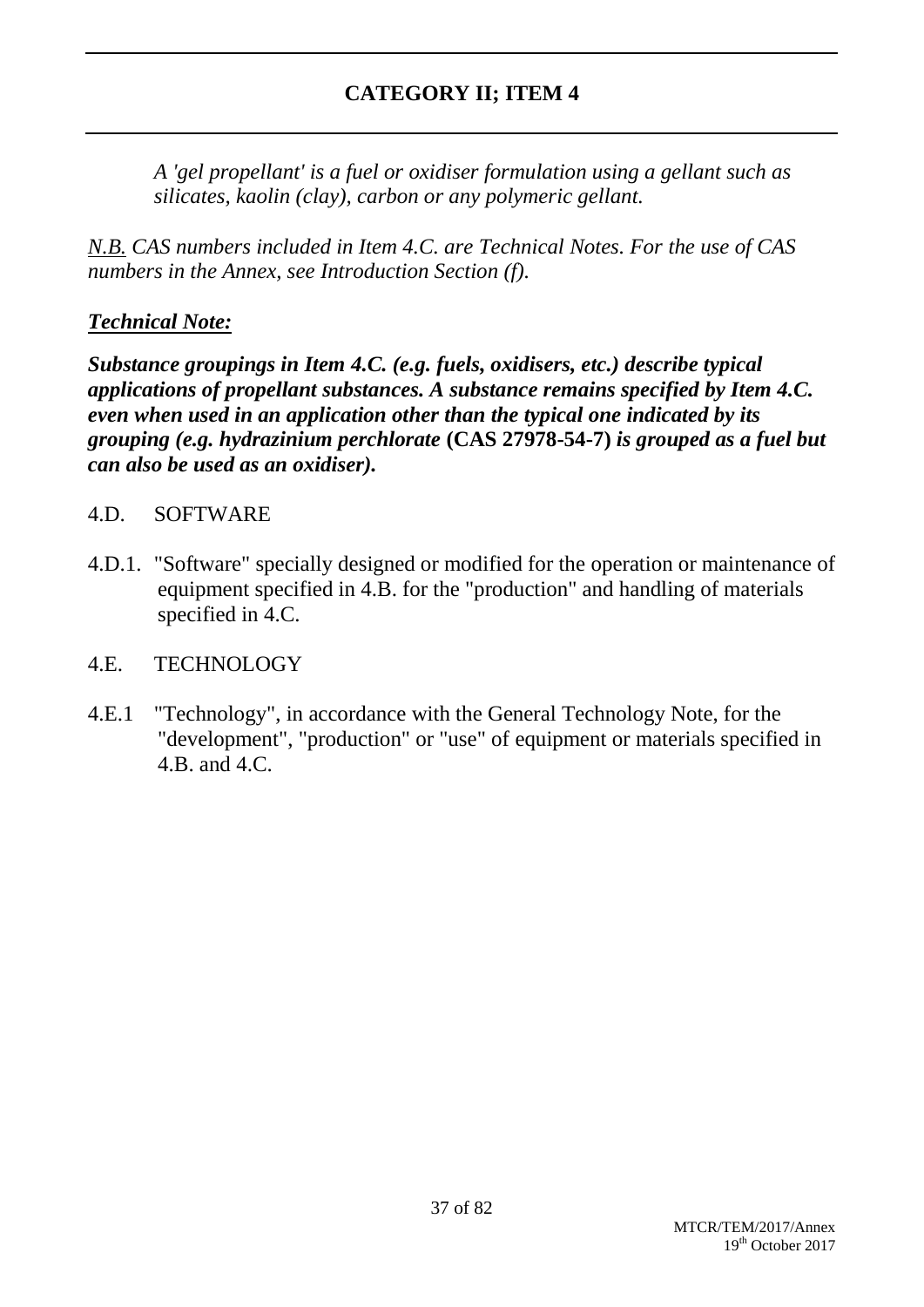# RESERVED FOR FUTURE USE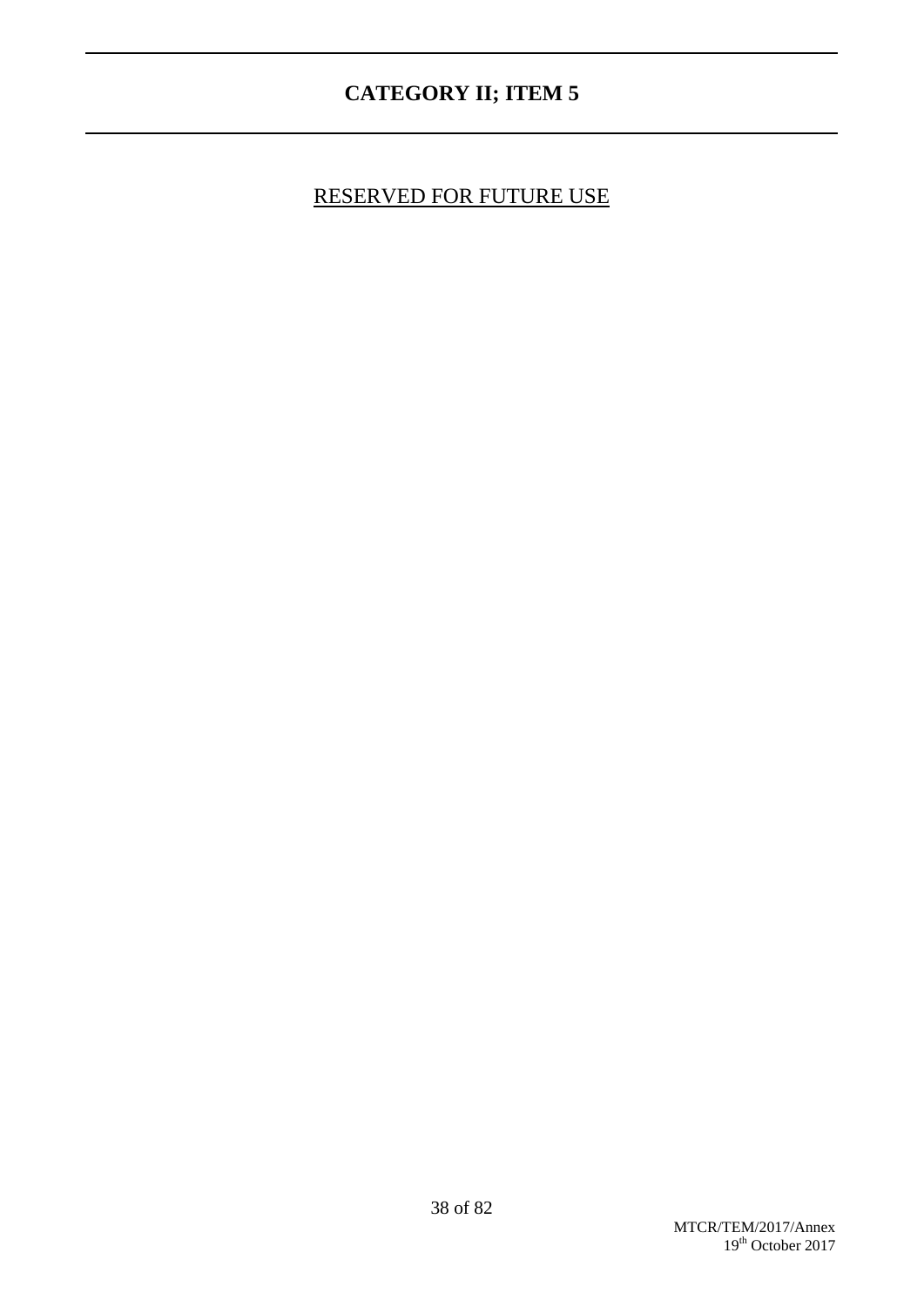### ITEM 6 PRODUCTION OF STRUCTURAL COMPOSITES, PYROLYTIC DEPOSITION AND DENSIFICATION, AND STRUCTURAL MATERIALS

### 6.A. EQUIPMENT, ASSEMBLIES AND COMPONENTS

- 6.A.1. Composite structures, laminates, and manufactures thereof, specially designed for use in the systems specified in 1.A., 19.A.1. or 19.A.2. and the subsystems specified in 2.A. or 20.A.
- 6.A.2. Resaturated pyrolised (i.e. carbon-carbon) components having all of the following:

a. Designed for rocket systems; and

b. Usable in the systems specified in 1.A. or 19.A.1.

#### 6.B. TEST AND PRODUCTION EQUIPMENT

- 6.B.1. Equipment for the "production" of structural composites, fibres, prepregs or preforms, usable in the systems specified in 1.A., 19.A.1. or 19.A.2., as follows, and specially designed components, and accessories therefor:
	- a. Filament winding machines or 'fibre/tow-placement machines', of which the motions for positioning, wrapping and winding fibres can be coordinated and programmed in three or more axes, designed to fabricate composite structures or laminates from fibrous or filamentary materials, and co-ordinating and programming controls;
	- b. 'Tape-laying machines' of which the motions for positioning and laying tape can be co-ordinated and programmed in two or more axes, designed for the manufacture of composite airframes and missile structures;

*Note:*

*For the purposes of 6.B.1.a. and 6.B.1.b., the following definitions apply:*

*1. A 'filament band' is a single continuous width of fully or partially resinimpregnated tape, tow, or fibre. Fully or partially resin-impregnated*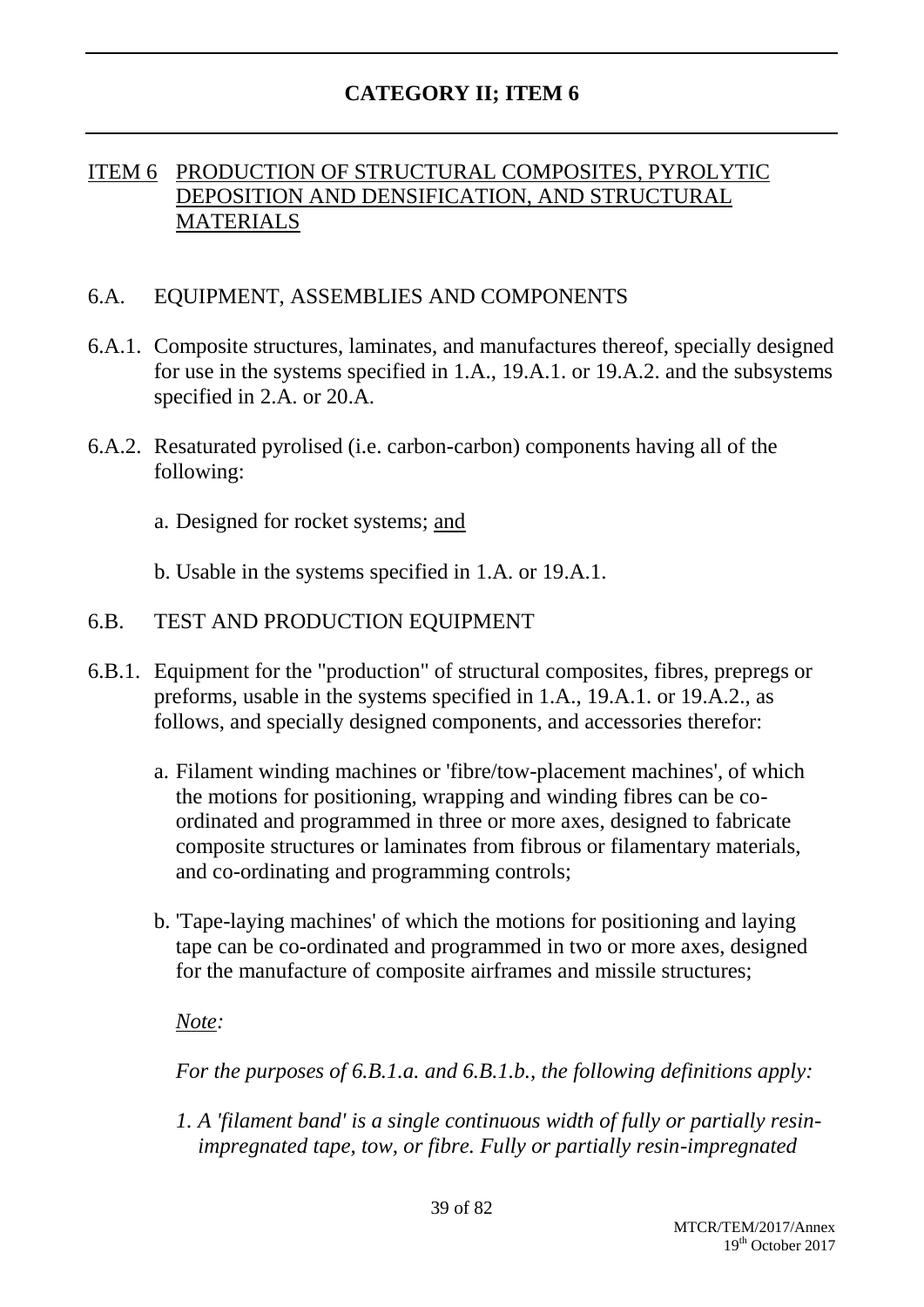*'filament bands' include those coated with dry powder that tacks upon heating.*

- *2. 'Fibre/tow-placement machines' and 'tape-laying machines' are machines that perform similar processes that use computer-guided heads to lay one or several 'filament bands' onto a mold to create a part or a structure. These machines have the ability to cut and restart individual 'filament band' courses during the laying process.*
- *3. 'Fibre/tow-placement machines' have the ability to place one or more 'filament bands' having widths less than or equal to 25.4 mm. This refers to the minimum width of material the machine can place, regardless of the upper capability of the machine.*
- *4. 'Tape-laying machines' have the ability to place one or more 'filament bands' having widths less than or equal to 304.8 mm, but cannot place 'filaments bands' with a width equal to or less than 25.4 mm. This refers to the minimum width of material the machine can place, regardless of the upper capability of the machine.*
- c. Multi-directional, multi-dimensional weaving machines or interlacing machines, including adapters and modification kits for weaving, interlacing or braiding fibres to manufacture composite structures;

# *Note:*

*6.B.1.c. does not control textile machinery not modified for the end-uses stated.*

- d. Equipment designed or modified for the production of fibrous or filamentary materials as follows:
	- 1. Equipment for converting polymeric fibres (such as polyacrylonitrile, rayon, or polycarbosilane) including special provision to strain the fibre during heating;
	- 2. Equipment for the vapour deposition of elements or compounds on heated filament substrates;
	- 3. Equipment for the wet-spinning of refractory ceramics (such as aluminium oxide);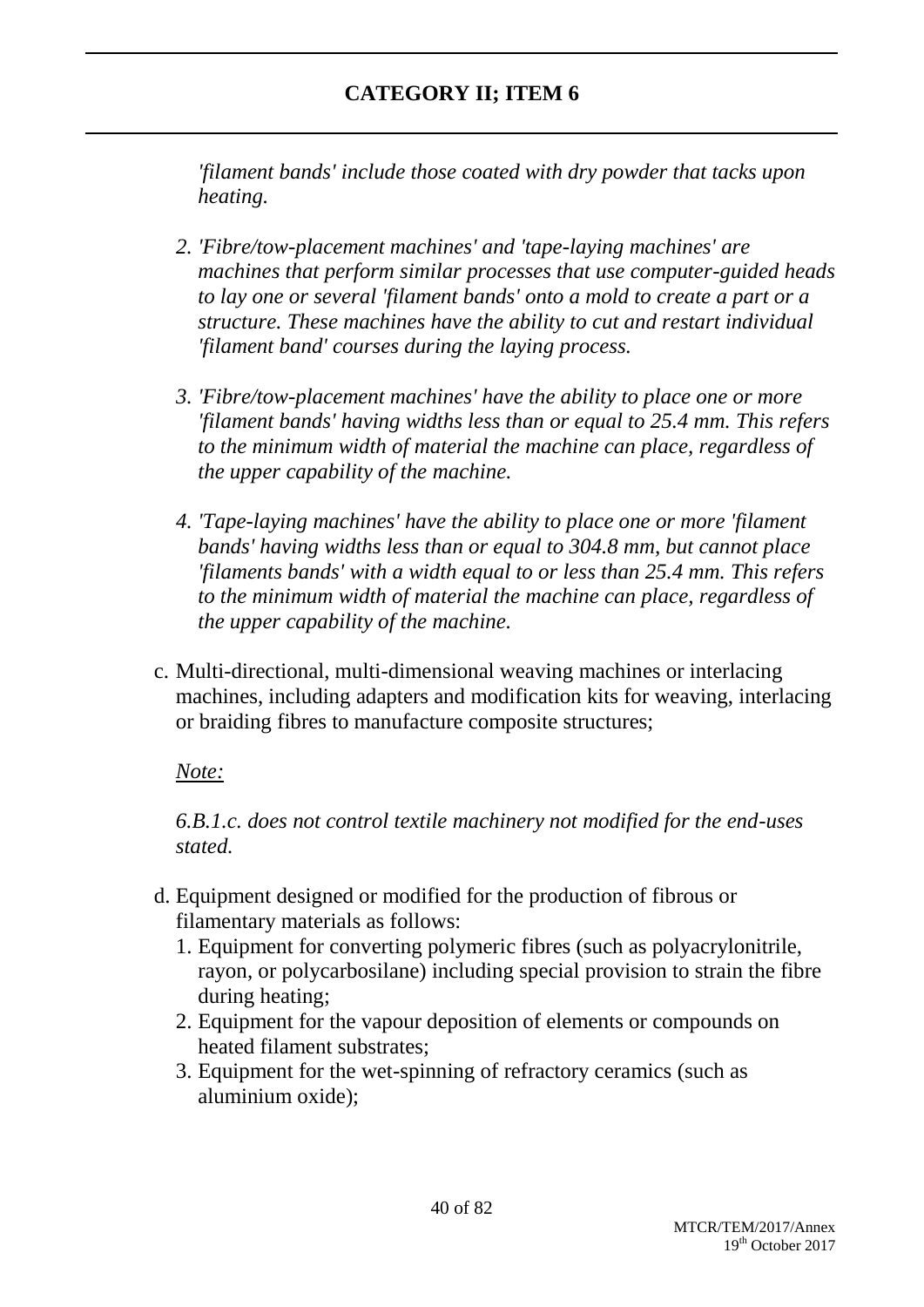e. Equipment designed or modified for special fibre surface treatment or for producing prepregs and preforms, including rollers, tension stretchers, coating equipment, cutting equipment and clicker dies.

### *Note:*

*Examples of components and accessories for the machines specified in 6.B.1. are moulds, mandrels, dies, fixtures and tooling for the preform pressing, curing, casting, sintering or bonding of composite structures, laminates and manufactures thereof.*

- 6.B.2. Nozzles specially designed for the processes referred to in 6.E.3.
- 6.B.3. Isostatic presses having all of the following characteristics:
	- a. Maximum working pressure equal to or greater than 69 MPa;
	- b. Designed to achieve and maintain a controlled thermal environment of  $600^{\circ}$ C or greater; and
	- c. Possessing a chamber cavity with an inside diameter of 254 mm or greater.
- 6.B.4. Chemical vapour deposition furnaces designed or modified for the densification of carbon-carbon composites.
- 6.B.5. Equipment and process controls, other than those specified in 6.B.3. or 6.B.4., designed or modified for densification and pyrolysis of structural composite rocket nozzles and re-entry vehicle nose tips.

### 6.C. MATERIALS

6.C.1. Resin impregnated fibre prepregs and metal coated fibre preforms, for the goods specified in 6.A.1., made either with organic matrix or metal matrix utilising fibrous or filamentary reinforcements having a specific tensile strength greater than 7.62 x  $10^4$  m and a specific modulus greater than  $3.18 \times 10^6$  m.

*Note:*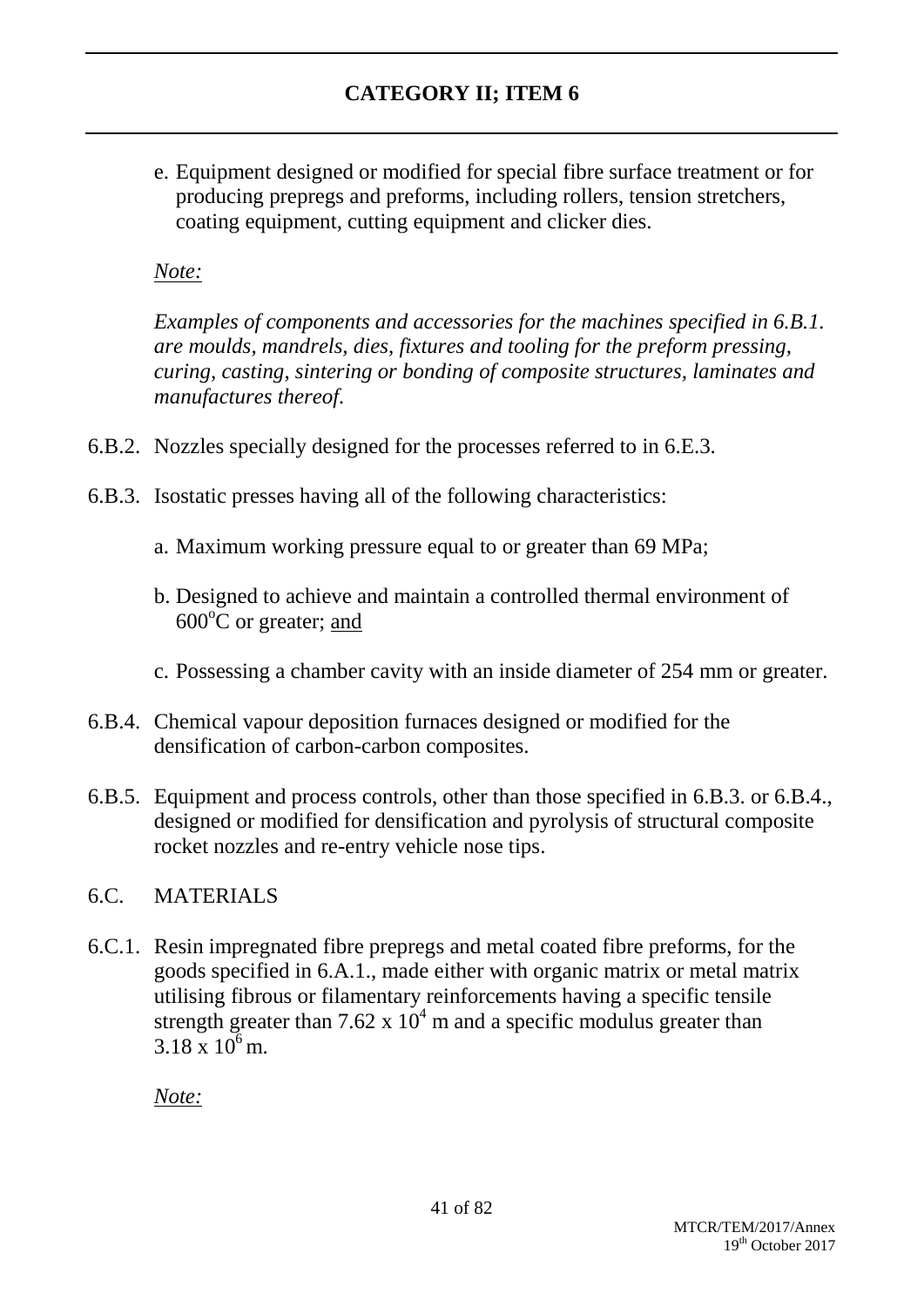*The only resin impregnated fibre prepregs specified in 6.C.1. are those using resins with a glass transition temperature (Tg), after cure, exceeding*  $145^{\circ}$ *C as determined by ASTM D4065 or national equivalents.*

*Technical Notes:*

- *1. In Item 6.C.1. 'specific tensile strength' is the ultimate tensile strength in N/m<sup>2</sup> divided by the specific weight in N/m<sup>3</sup> , measured at a temperature of*   $(296 \pm 2)K (23 \pm 2)°C$  *and a relative humidity of*  $(50 \pm 5)%$ .
- *2. In Item 6.C.1. 'specific modulus' is the Young's modulus in N/m<sup>2</sup> divided by the specific weight in N/m<sup>3</sup> , measured at a temperature of*   $(296 \pm 2)K ((23 \pm 2)^{\circ}C)$  and a relative humidity of  $(50 \pm 5)\%$ .
- 6.C.2. Resaturated pyrolised (i.e. carbon-carbon) materials having all of the following:

a. Designed for rocket systems; and

b. Usable in the systems specified in 1.A. or 19.A.1.

- 6.C.3. Fine grain graphites with a bulk density of at least 1.72 g/cc measured at 15ºC and having a grain size of 100 x  $10^{-6}$  m (100 µm) or less, usable for rocket nozzles and re-entry vehicle nose tips, which can be machined to any of the following products:
	- a. Cylinders having a diameter of 120 mm or greater and a length of 50 mm or greater;
	- b. Tubes having an inner diameter of 65 mm or greater and a wall thickness of 25 mm or greater and a length of 50 mm or greater; or
	- c. Blocks having a size of 120 mm x 120 mm x 50 mm or greater.
- 6.C.4. Pyrolytic or fibrous reinforced graphites usable for rocket nozzles and reentry vehicle nose tips usable in systems specified in 1.A. or 19.A.1.
- 6.C.5. Ceramic composite materials (dielectric constant less than 6 at any frequency from 100 MHz to 100 GHz) for use in missile radomes usable in systems specified in 1.A. or 19.A.1.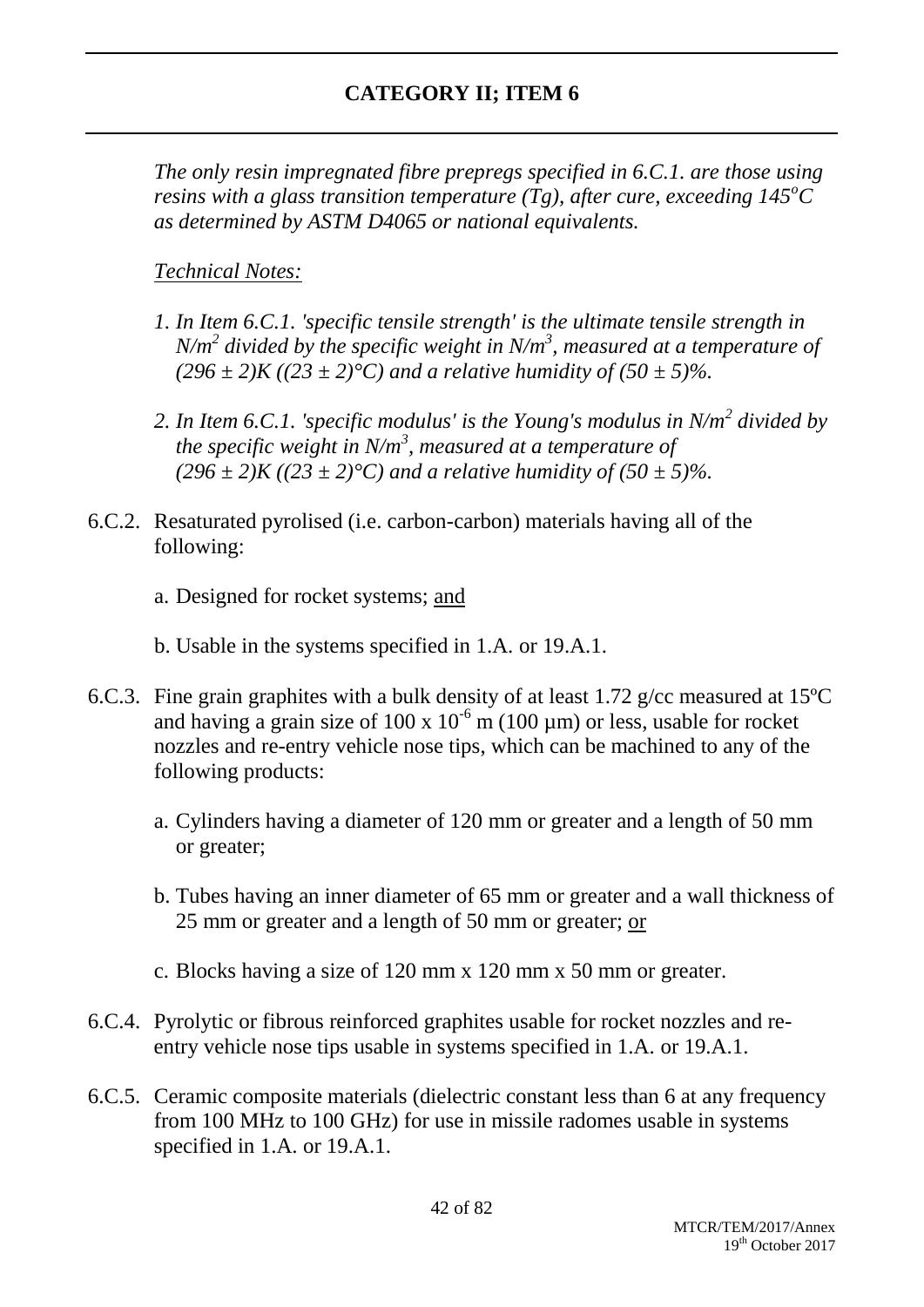6.C.6. High-temperature ceramic materials as follows:

- a. Bulk machinable silicon-carbide reinforced unfired ceramic usable for nose tips usable in systems specified in 1.A. or 19.A.1.;
- b. Reinforced silicon-carbide ceramic composites usable for nose tips, re-entry vehicles, nozzle flaps, usable in systems specified in 1.A. or 19.A.1.
- c. Bulk machinable ceramic composite materials consisting of an 'Ultra High Temperature Ceramic (UHTC)' matrix with a melting point equal to or greater than 3000°C and reinforced with fibres or filaments, usable for missile components (such as nose-tips, re-entry vehicles, leading edges, jet vanes, control surfaces or rocket motor throat inserts) in the systems specified in 1.A., 19.A.1. or 19.A.2.

### *Note:*

*Item 6.C.6.c. does not control 'Ultra High Temperature Ceramic (UHTC)' materials in non-composite form.*

### *Technical Note:*

*'Ultra High Temperature Ceramics (UHTC)' includes:*

- *1. Titanium diboride (TiB2);*
- *2. Zirconium diboride (ZrB2);*
- *3. Niobium diboride (NbB2);*
- *4. Hafnium diboride (HfB2);*
- *5. Tantalum diboride (TaB2);*
- *6. Titanium carbide (TiC);*
- *7. Zirconium carbide (ZrC);*
- *8. Niobium carbide (NbC);*
- *9. Hafnium carbide (HfC);*
- *10. Tantalum carbide (TaC).*
- 6.C.7. Materials for the fabrication of missile components in the systems specified in 1.A., 19.A.1. or 19.A.2, as follows:.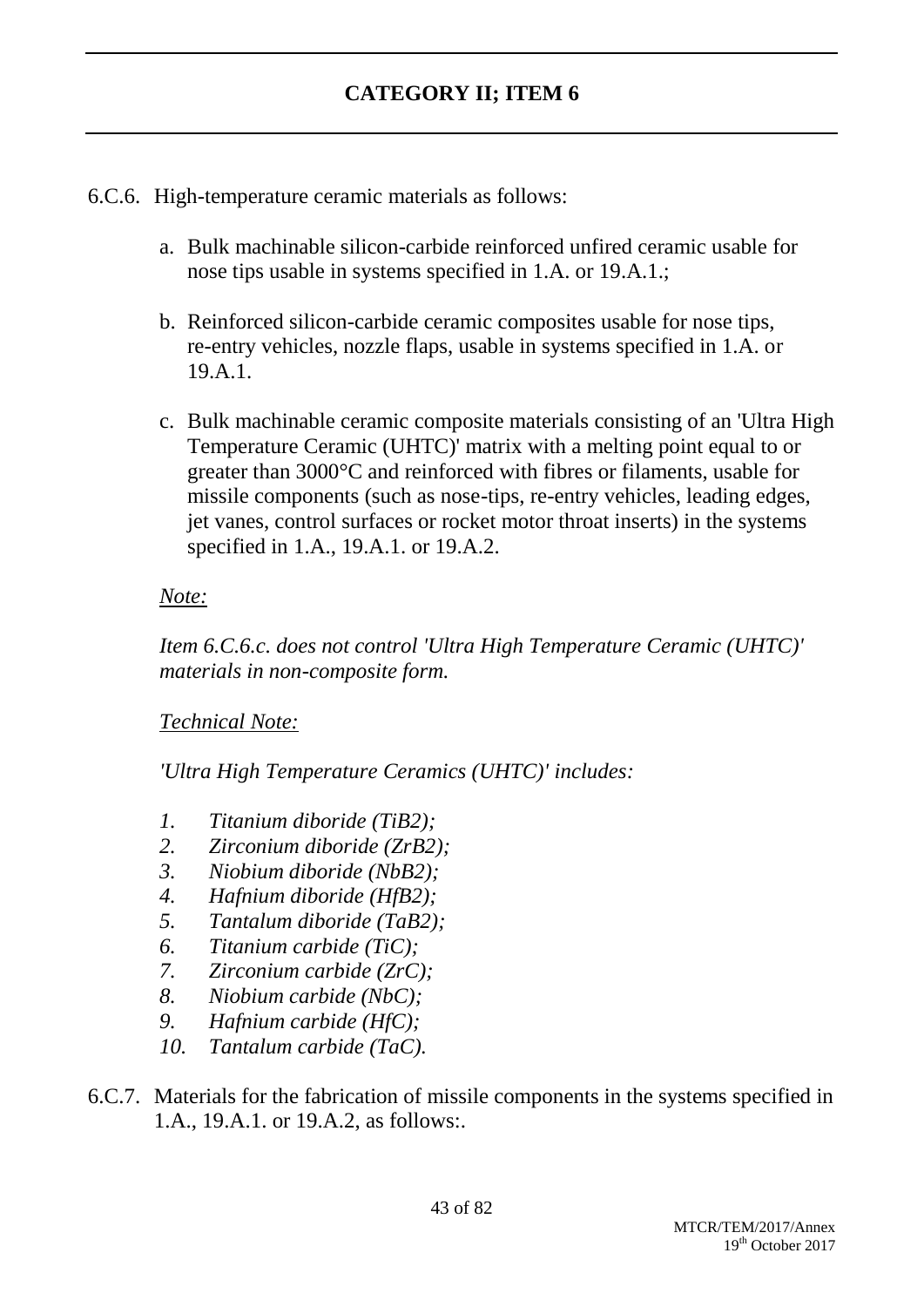- a. Tungsten and alloys in particulate form with a tungsten content of 97% by weight or more and a particle size of 50  $\times$ 10<sup>-6</sup> m (50  $\mu$ m) or less;
- b. Molybdenum and alloys in particulate form with a molybdenum content of 97% by weight or more and a particle size of 50  $\times 10^{-6}$  m (50 µm) or less;
- c. Tungsten materials in the solid form having all of the following:
	- 1. Any of the following material compositions:
		- i. Tungsten and alloys containing 97% by weight or more of tungsten;
		- ii. Copper infiltrated tungsten containing 80% by weight or more of tungsten; or
		- iii. Silver infiltrated tungsten containing 80% by weight or more of tungsten; and
	- 2. Able to be machined to any of the following products:
		- i. Cylinders having a diameter of 120 mm or greater and a length of 50 mm or greater;
		- ii. Tubes having an inner diameter of 65 mm or greater and a wall thickness of 25 mm or greater and a length of 50 mm or greater; or
		- iii. Blocks having a size of 120 mm x 120 mm x 50 mm or greater.
- 6.C.8. Maraging steels, usable in the systems specified in 1.A. or 19.A.1., having all of the following:
	- a. Having an ultimate tensile strength, measured at 20°C, equal to or greater than:
		- 1. 0.9 GPa in the solution annealed stage; or
		- 2. 1.5 GPa in the precipitation hardened stage; and
	- b. Any of the following forms:
		- 1. Sheet, plate or tubing with a wall or plate thickness equal to or less than 5.0 mm; or
		- 2. Tubular forms with a wall thickness equal to or less than 50 mm and having an inner diameter equal to or greater than 270 mm.

*Technical Note:*

*Maraging steels are iron alloys:*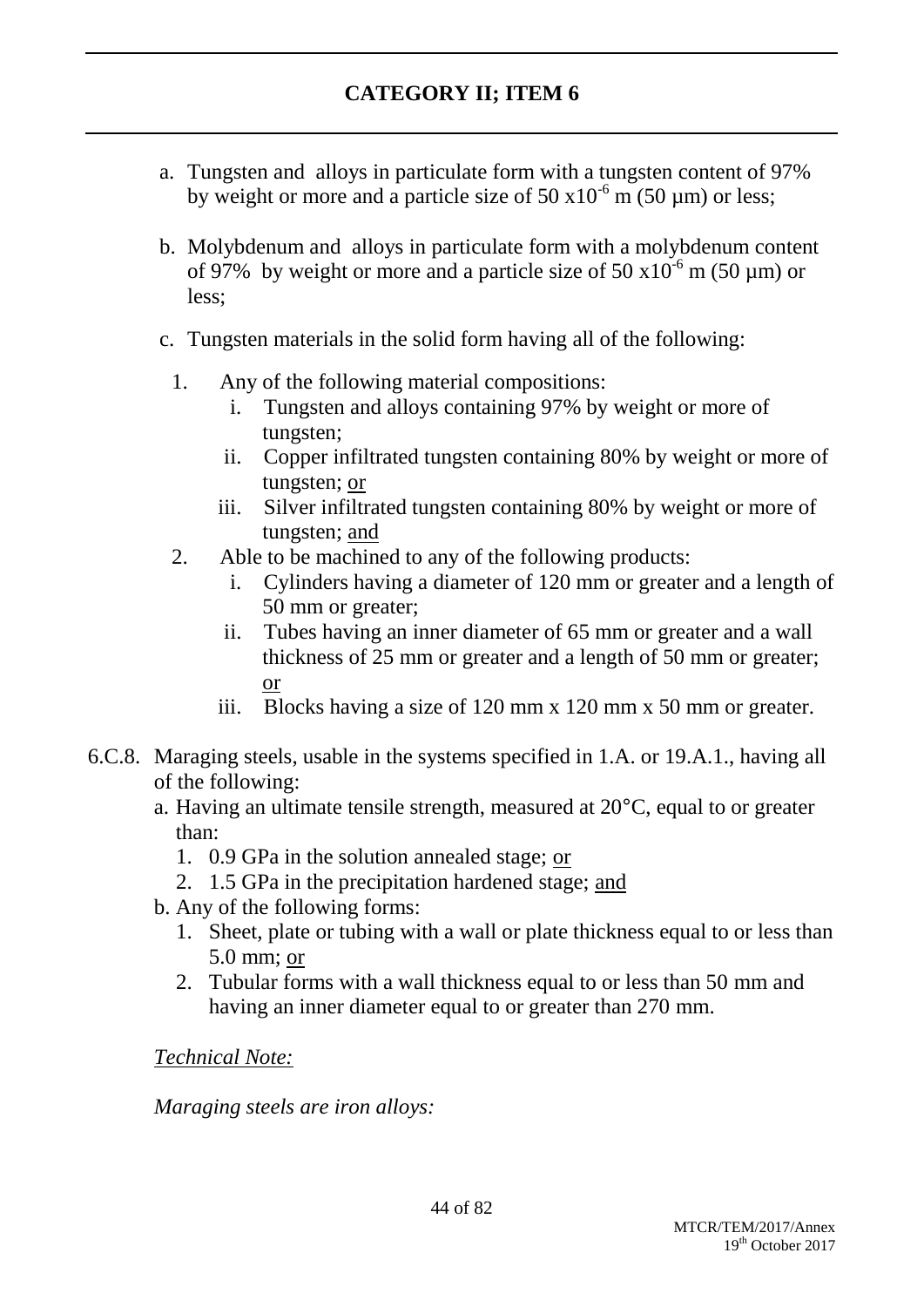- *a. Generally characterised by high nickel, very low carbon content and use substitutional elements or precipitates to produce strengthening and agehardening of the alloy; and*
- *b. Subjected to heat treatment cycles to facilitate the martensitic transformation process (solution annealed stage) and subsequently age hardened (precipitation hardened stage).*
- 6.C.9. Titanium-stabilized duplex stainless steel (Ti-DSS) usable in the systems specified in 1.A. or 19.A.1. and having all of the following:
	- a. Having all of the following characteristics:
		- 1. Containing 17.0 23.0**% by weight of** chromium and 4.5 7.0**% by weight of** nickel;
		- 2. Having a titanium content of greater than 0.10**% by weight**; and
		- 3. A ferritic-austenitic microstructure (also referred to as a two-phase microstructure) of which at least 10% by volume (according to ASTM E-1181-87 or national equivalents) **is austenite**; and
	- b. Any of the following forms:
		- 1. Ingots or bars having a size of 100 mm or more in each dimension;
		- 2. Sheets having a width of 600 mm or more and a thickness of 3 mm or less; or
		- 3. Tubes having an outer diameter of 600 mm or more and a wall thickness of 3 mm or less.

### 6.D. SOFTWARE

- 6.D.1. "Software" specially designed or modified for the operation or maintenance of equipment specified in 6.B.1.
- 6.D.2. "Software" specially designed or modified for the equipment specified in 6.B.3., 6.B.4. or 6.B.5.
- 6.E. TECHNOLOGY
- 6.E.1. "Technology", in accordance with the General Technology Note, for the "development", "production" or "use" of equipment, materials or "software" specified in 6.A., 6.B., 6.C. or 6.D.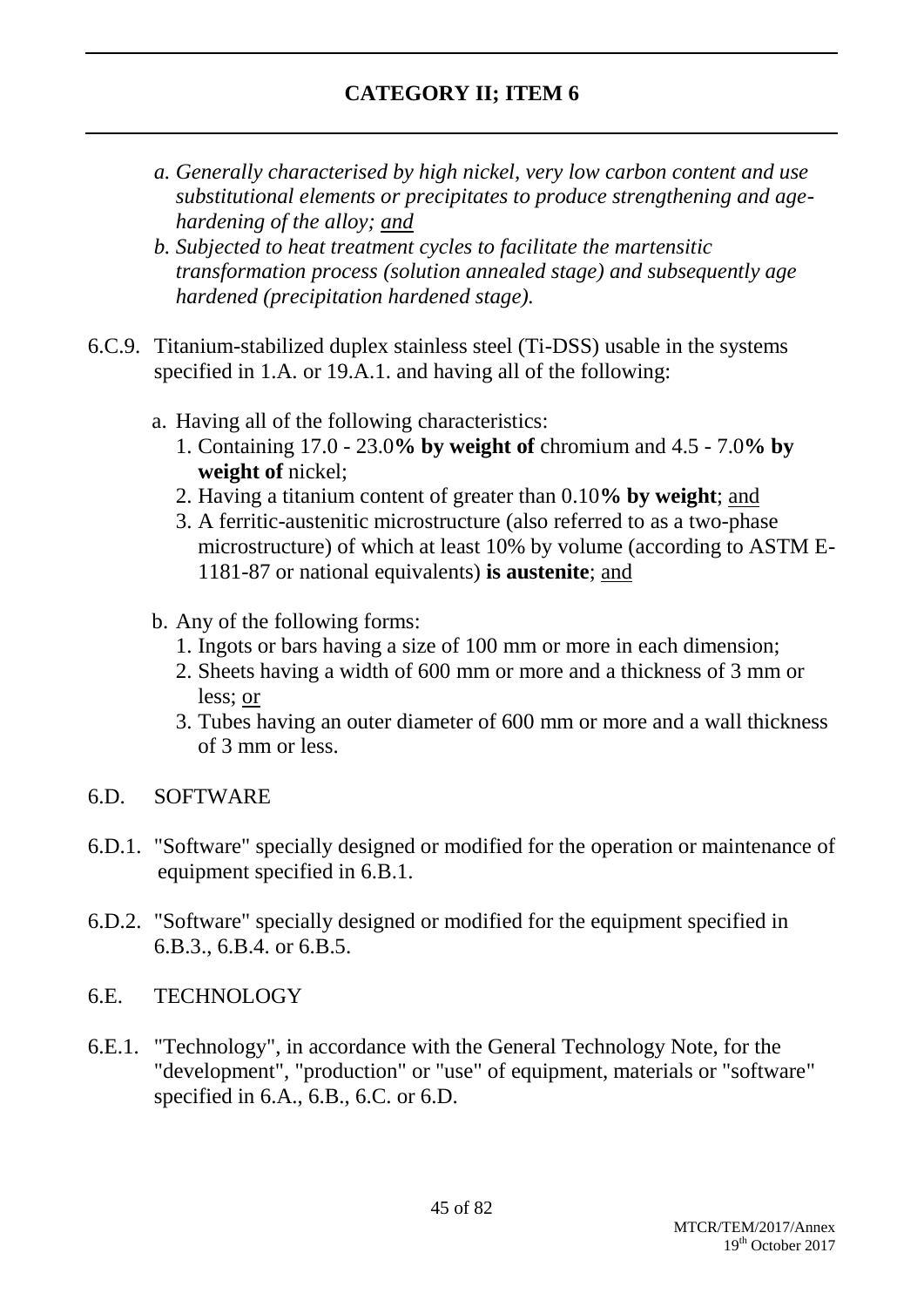- 6.E.2. "Technical data" (including processing conditions) and procedures for the regulation of temperature, pressures or atmosphere in autoclaves or hydroclaves when used for the production of composites or partially processed composites, usable for equipment or materials specified in 6.A. or 6.C.
- 6.E.3. "Technology" for the "production" of pyrolytically derived materials formed on a mould, mandrel or other substrate from precursor gases which decompose in the  $1,300^{\circ}$ C to  $2,900^{\circ}$ C temperature range at pressures of 130 Pa (1 mm Hg) to 20 kPa (150 mm Hg) including "technology" for the composition of precursor gases, flow-rates, and process control schedules and parameters.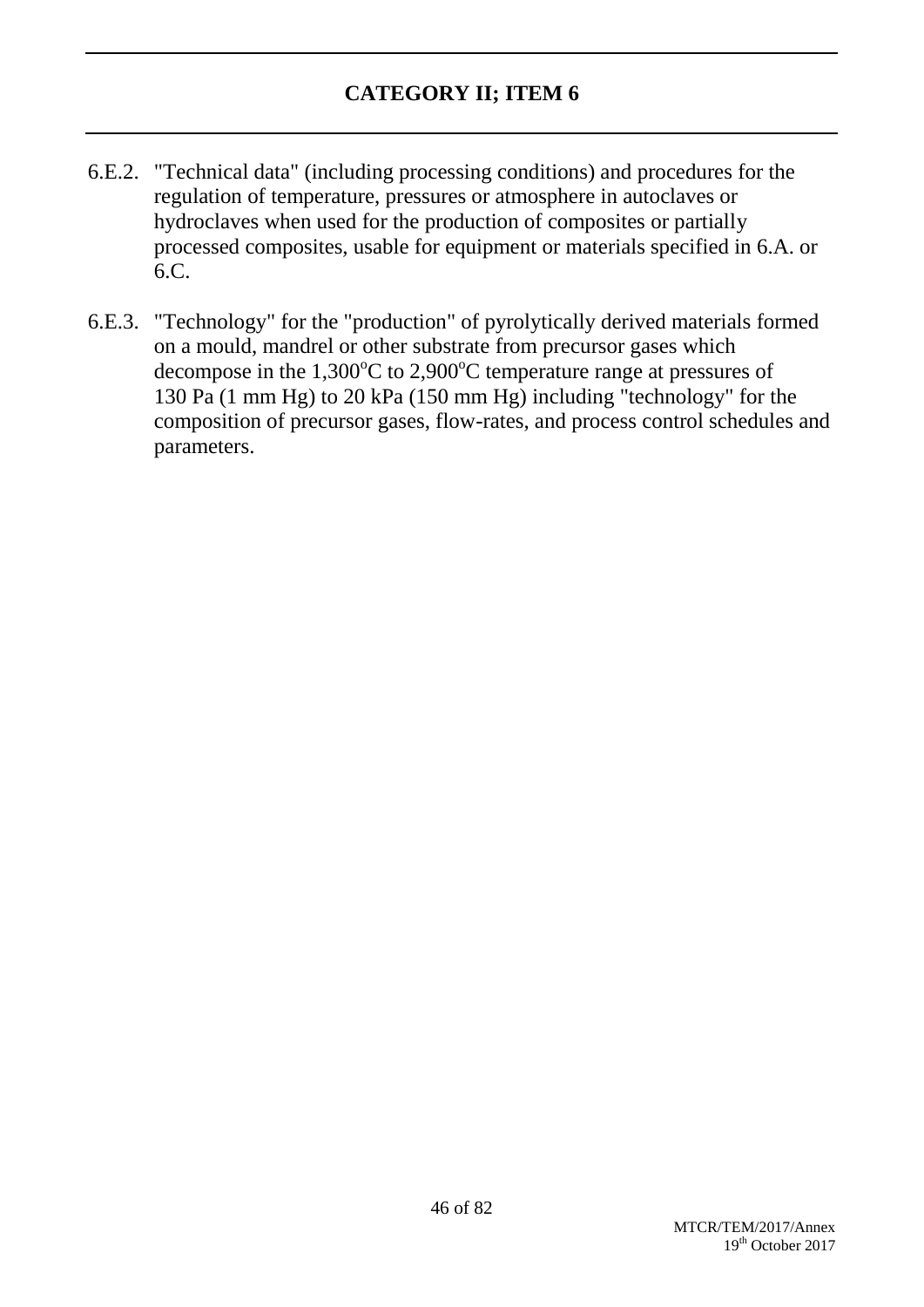## RESERVED FOR FUTURE USE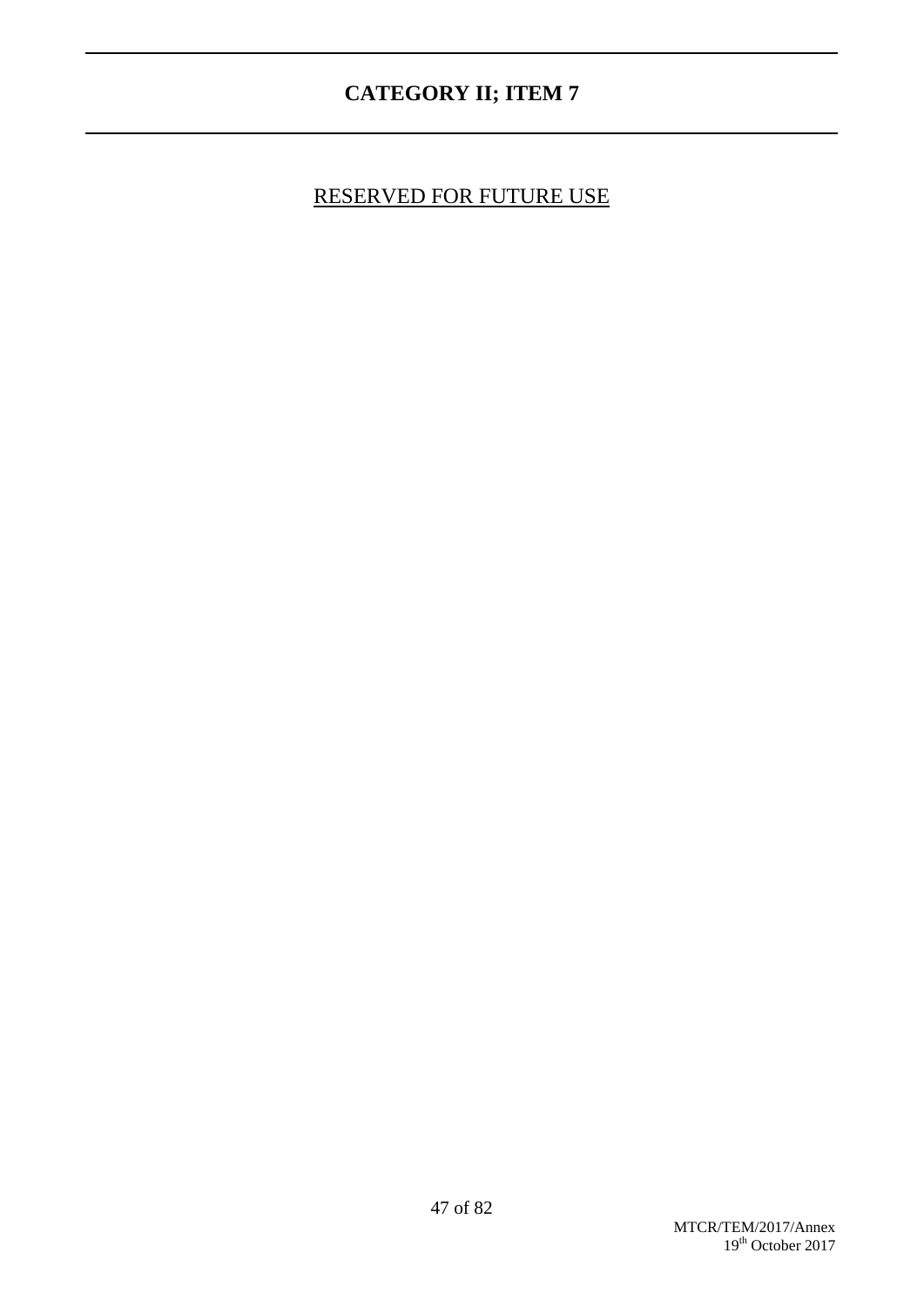# RESERVED FOR FUTURE USE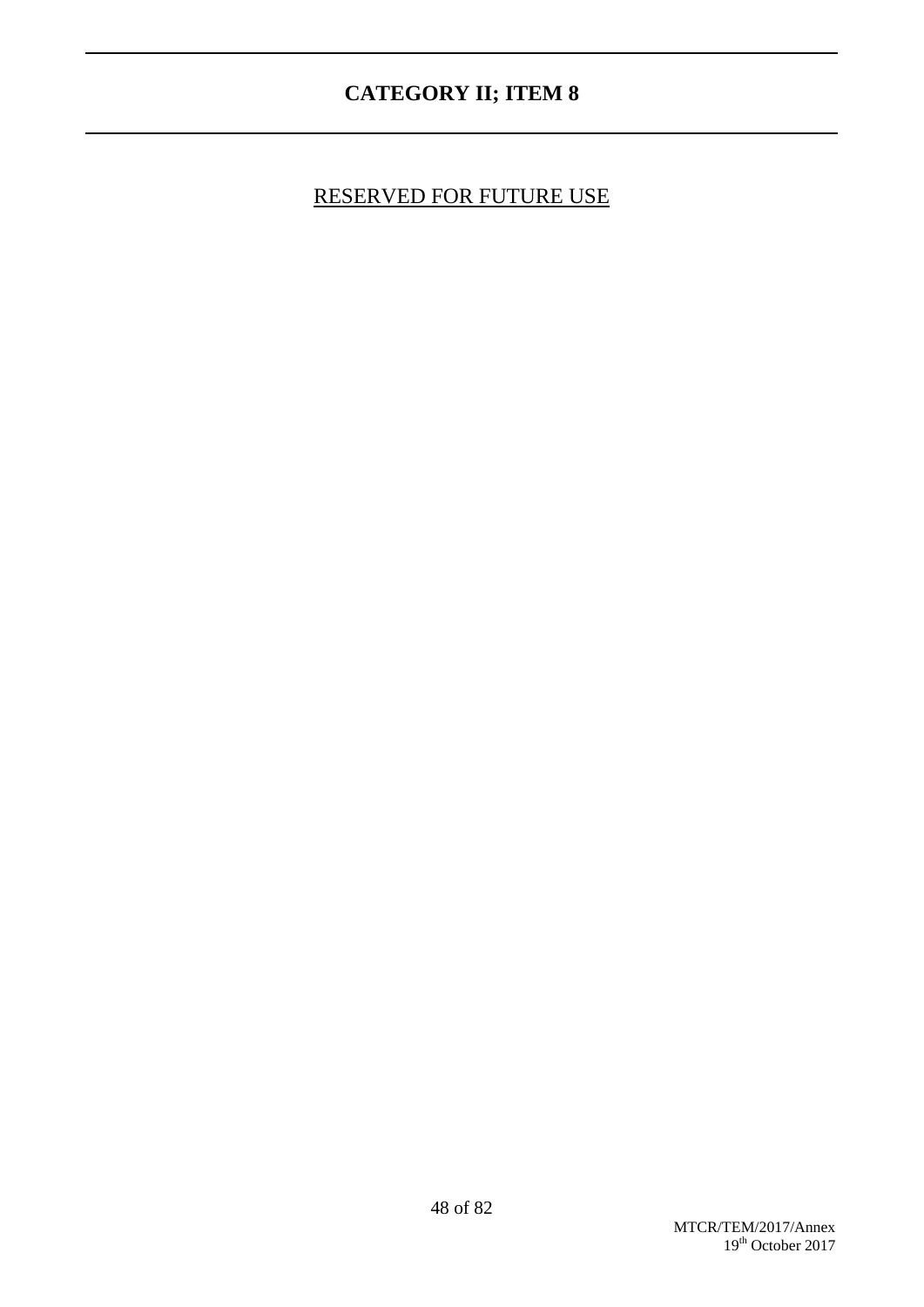### ITEM 9 INSTRUMENTATION, NAVIGATION AND DIRECTION FINDING

#### 9.A. EQUIPMENT, ASSEMBLIES AND COMPONENTS

- 9.A.1. Integrated flight instrument systems which include gyrostabilisers or automatic pilots, designed or modified for use in the systems specified in 1.A., or 19.A.1. or 19.A.2. and specially designed components therefor.
- 9.A.2. Gyro-astro compasses and other devices which derive position or orientation by means of automatically tracking celestial bodies or satellites, and specially designed components therefor.
- 9.A.3. Linear accelerometers, designed for use in inertial navigation systems or in guidance systems of all types, usable in the systems specified in 1.A., 19.A.1. or 19.A.2., having all of the following characteristics, and specially designed components therefor:
	- a. 'Scale factor' 'repeatability' less (better) than 1250 ppm; and
	- b. 'Bias' 'repeatability' less (better) than 1250 micro g.

#### *Note:*

*Item 9.A.3. does not control accelerometers specially designed and developed as Measurement While Drilling (MWD) sensors for use in downhole well service operations.*

#### *Technical Notes:*

- *1. 'Bias' is defined as the accelerometer output when no acceleration is applied.*
- *2. 'Scale factor' is defined as the ratio of change in output to a change in the input.*
- *3. The measurement of 'bias' and 'scale factor' refers to one sigma standard deviation with respect to a fixed calibration over a period of one year.*
- *4. 'Repeatability' is defined according to IEEE Standard for Inertial Sensor Terminology 528-2001 in the Definitions section paragraph 2.214 titled repeatability (gyro, accelerometer) as follows: 'The closeness of agreement among repeated measurements of the same variable under the same*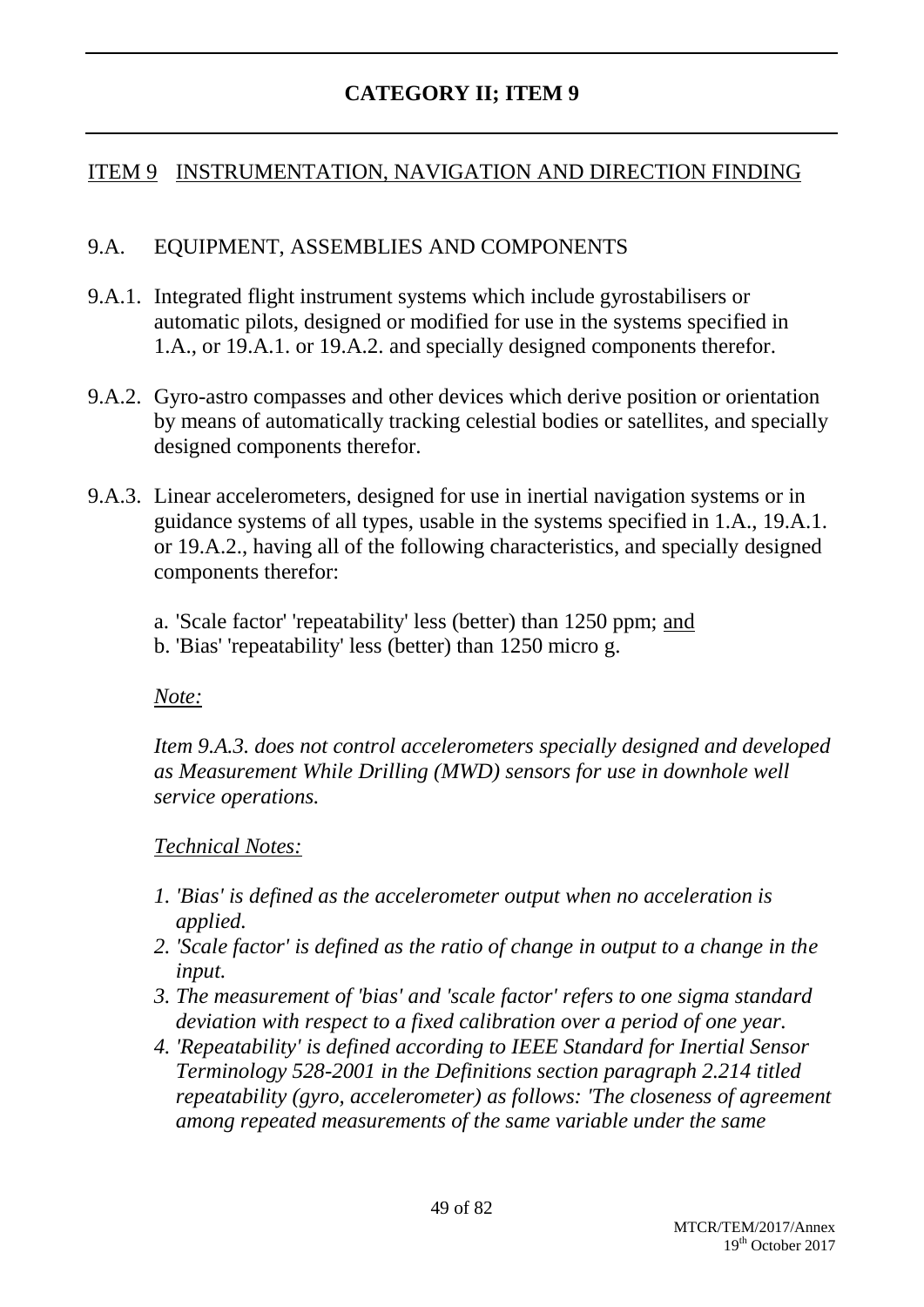*operating conditions when changes in conditions or non-operating periods occur between measurements'.*

9.A.4. All types of gyros usable in the systems specified in 1.A., 19.A.1 or 19.A.2., with a rated 'drift rate' 'stability' of less than 0.5 degrees (1 sigma or rms) per hour in a 1 g environment, and specially designed components therefor.

### *Technical Notes:*

- *1. 'Drift rate' is defined as the component of gyro output that is functionally independent of input rotation and is expressed as an angular rate. (IEEE STD 528-2001 paragraph 2.56)*
- *2. 'Stability' is defined as a measure of the ability of a specific mechanism or performance coefficient to remain invariant when continuously exposed to a fixed operating condition. (This definition does not refer to dynamic or servo stability.) (IEEE STD 528-2001 paragraph 2.247)*
- 9.A.5. Accelerometers or gyros of any type, designed for use in inertial navigation systems or in guidance systems of all types, specified to function at acceleration levels greater than 100 g, and specially designed components therefor.

*Note :*

*9.A.5. does not include accelerometers that are designed to measure vibration or shock.*

9.A.6. 'Inertial measurement equipment or systems' using accelerometers specified in 9.A.3. or 9.A.5. or gyros specified in 9.A.4. or 9.A.5., and specially designed components therefor.

*Note:*

*Item 9.A.6. includes:*

- *a. Attitude and Heading Reference Systems (AHRSs);*
- *b. Gyrocompasses;*
- *c. Inertial Measurement Units (IMUs);*
- *d. Inertial Navigation Systems (INSs);*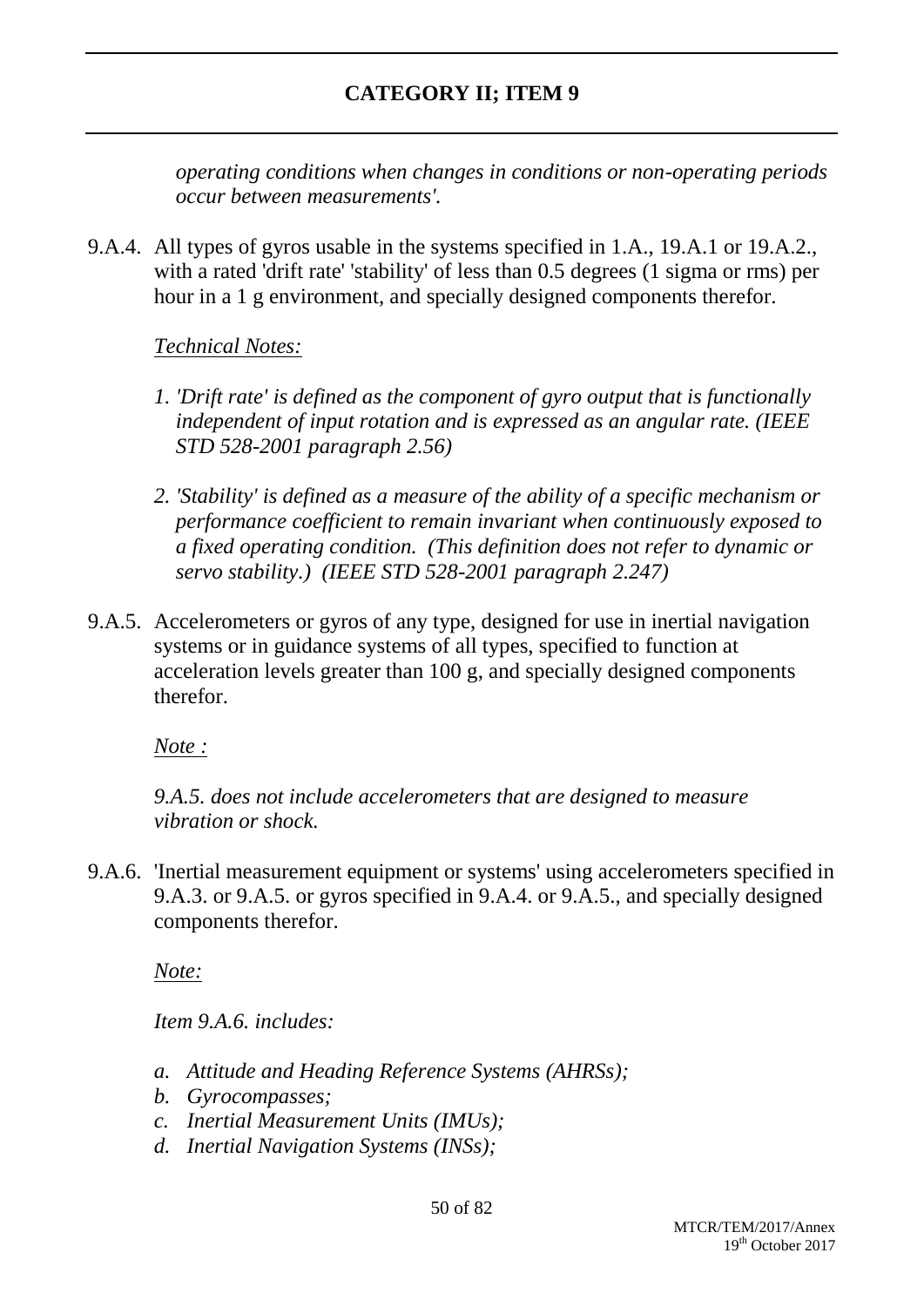- *e. Inertial Reference Systems (IRSs);*
- *f. Inertial Reference Units (IRUs).*

### *Technical Note:*

*'Inertial measurement equipment or systems' specified in Item 9.A.6. incorporate accelerometers or gyros to measure changes in velocity and orientation in order to determine or maintain heading or position without requiring an external reference once aligned.*

9.A.7. 'Integrated navigation systems', designed or modified for the systems specified in 1.A., 19.A.1. or 19.A.2. and capable of providing a navigational accuracy of 200 m CEP or less.

### *Technical Note:*

*An 'integrated navigation system' typically incorporates all of the following components:*

- *a. An inertial measurement device (e.g. an attitude and heading reference system, inertial reference unit, or inertial navigation system);*
- *b. One or more external sensors used to update the position and/or velocity, either periodically or continuously throughout the flight (e.g. satellite navigation receiver, radar altimeter, and/or Doppler radar); and c. Integration hardware and software.*

*N.B. For integration "software", see Item 9.D.4.*

- 9.A.8. Three axis magnetic heading sensors having all of the following characteristics, and specially designed components therefor:
	- a. Internal tilt compensation in pitch  $(+/- 90$  degrees) and roll  $(+/- 180$ degrees) axes;
	- b. **Azimuthal** accuracy better (less) than  $0.5$  degrees rms at latitudes of  $+/- 80$ degrees, referenced to local magnetic field; and
	- c. Designed or modified to be integrated with flight control and navigation systems.

#### *Note:*

*Flight control and navigation systems in Item 9.A.8. include gyrostabilisers, automatic pilots and inertial navigation systems.*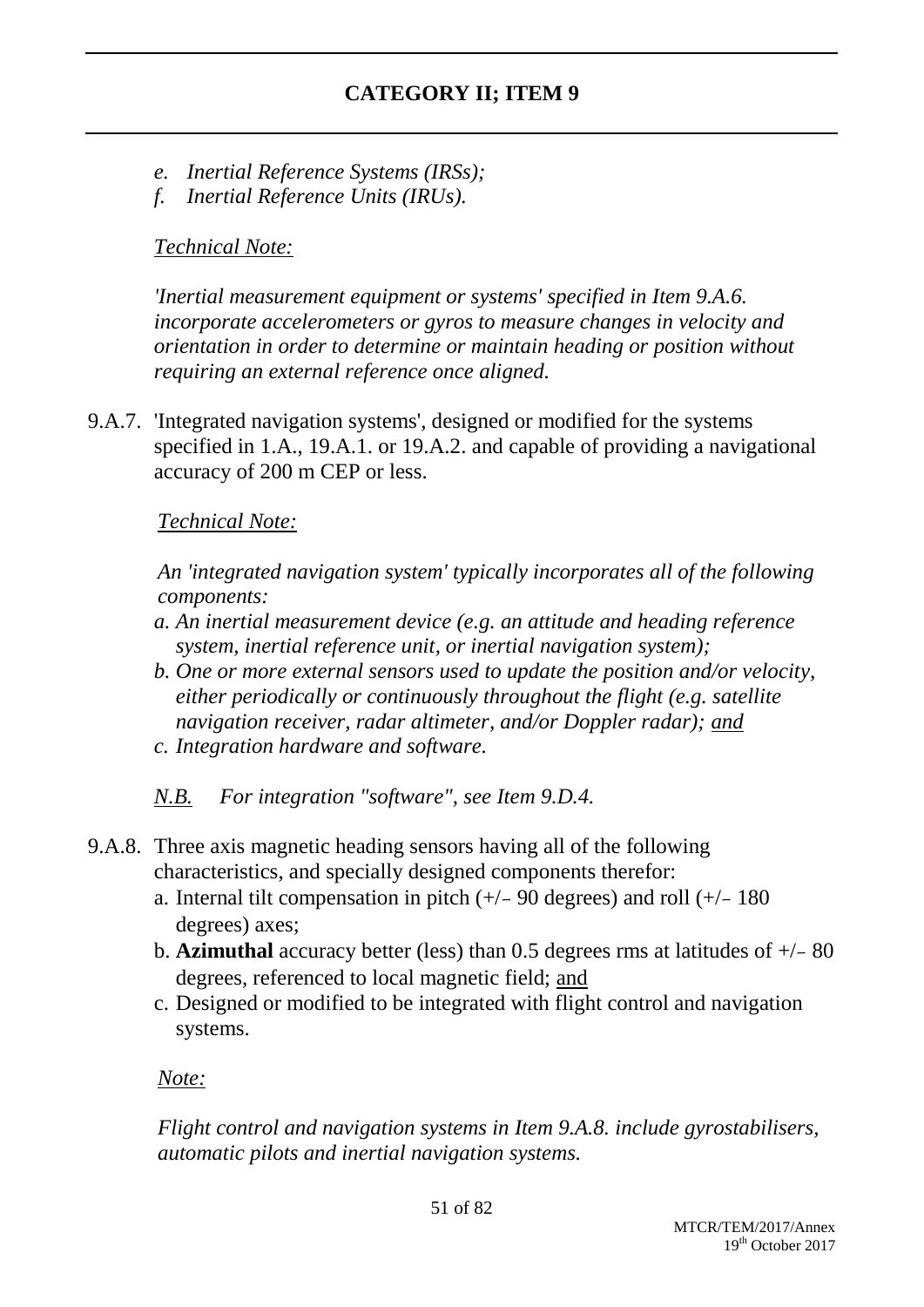## 9.B. TEST AND PRODUCTION EQUIPMENT

9.B.1. "Production equipment", and other test, calibration and alignment equipment, other than that described in 9.B.2., designed or modified to be used with equipment specified in 9.A.

### *Note:*

*Equipment specified in 9.B.1. includes the following:*

- *a. For laser gyro equipment, the following equipment used to characterise mirrors, having the threshold accuracy shown or better:*
	- *1. Scatterometer (10 ppm);*
	- *2. Reflectometer (50 ppm);*
	- *3. Profilometer (5 Angstroms);*

### *b. For other inertial equipment:*

- *1. Inertial Measurement Unit (IMU) Module Tester;*
- *2. IMU Platform Tester;*
- *3. IMU Stable Element Handling Fixture;*
- *4. IMU Platform Balance Fixture;*
- *5. Gyro Tuning Test Station;*
- *6. Gyro Dynamic Balance Station;*
- *7. Gyro Run-In/Motor Test Station;*
- *8. Gyro Evacuation and Filling Station;*
- *9. Centrifuge Fixture for Gyro Bearings;*
- *10. Accelerometer Axis Align Station;*
- *11. Accelerometer Test Station;*
- *12. Fibre Optic Gyro Coil Winding Machines.*
- 9.B.2. Equipment as follows:
	- a.Balancing machines having all the following characteristics:
		- 1. Not capable of balancing rotors/assemblies having a mass greater than 3 kg;
		- 2. Capable of balancing rotors/assemblies at speeds greater than 12,500 rpm;
		- 3. Capable of correcting unbalance in two planes or more; and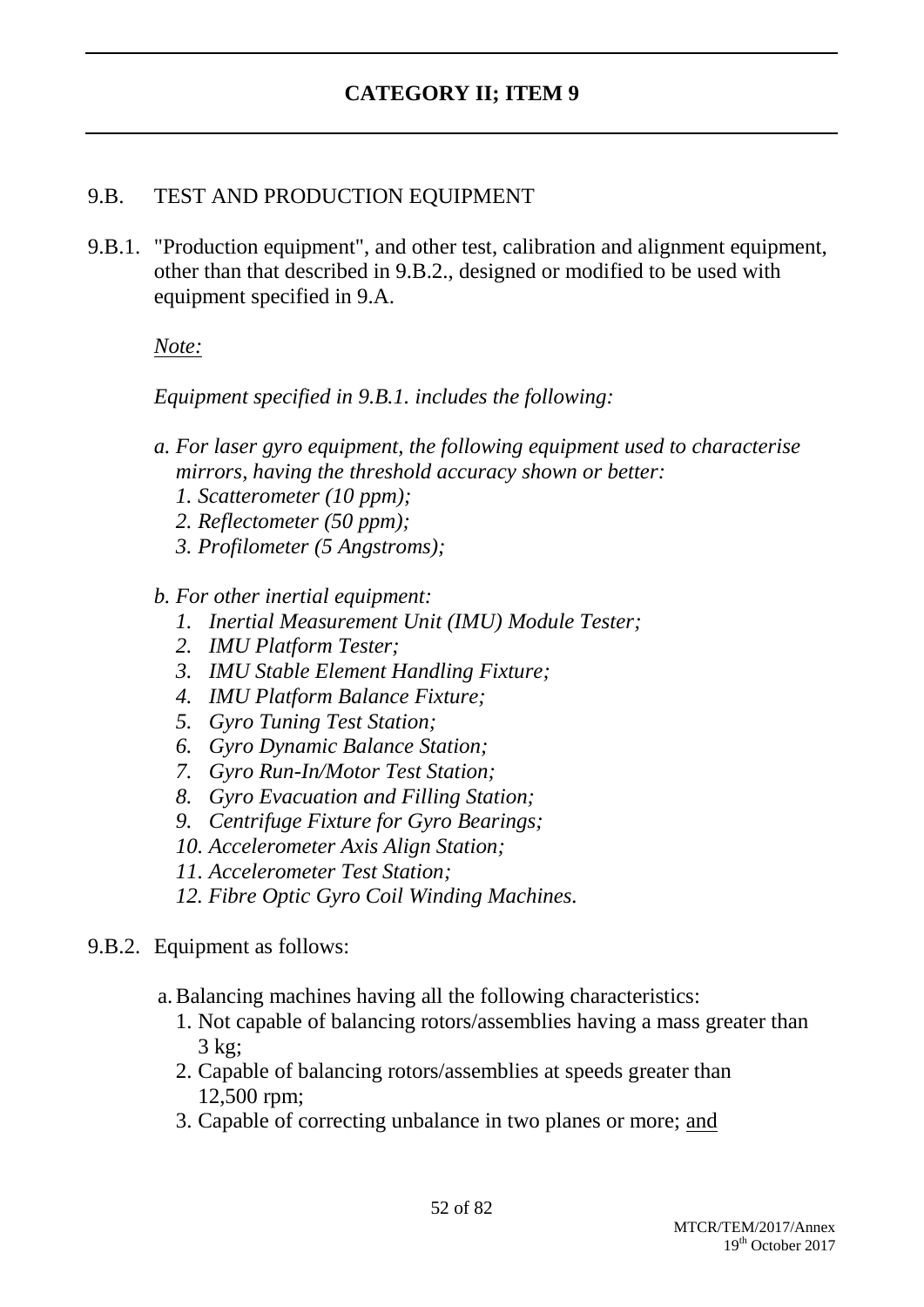- 4. Capable of balancing to a residual specific unbalance of 0.2 g mm per kg of rotor mass;
- b.Indicator heads (sometimes known as balancing instrumentation) designed or modified for use with machines specified in 9.B.2.a.;
- c.Motion simulators/rate tables (equipment capable of simulating motion) having all of the following characteristics:
	- 1. Two **or more axes**;
	- 2. Designed or modified to incorporate sliprings or integrated non-contact devices capable of transferring electrical power, signal information, or both; and
	- 3. Having any of the following characteristics:
		- a. For any single axis having all of the following:
			- 1. Capable of rates of 400 degrees/s or more, or 30 degrees/s or less; and
			- 2. A rate resolution equal to or less than 6 degrees/s and an accuracy equal to or less than 0.6 degrees/s;
		- b. Having a worst-case rate stability equal to or better (less) than plus or minus 0.05% averaged over 10 degrees or more; or
		- c. A positioning "accuracy" equal to or less (better) than 5 arc second;
- d. Positioning tables (equipment capable of precise rotary positioning in any axes) having **all of** the following characteristics:
	- 1. Two **or more axes**; and
	- 2. A positioning "accuracy" equal to or less (better) than 5 arc second;
- e. Centrifuges capable of imparting accelerations **greater than** 100 g and designed or modified to incorporate sliprings or integrated non-contact devices capable of transferring electrical power, signal information, or both.

#### *Notes:*

- *1. The only balancing machines, indicator heads, motion simulators, rate tables, positioning tables and centrifuges specified in Item 9 are those specified in 9.B.2.*
- *2. 9.B.2.a. does not control balancing machines designed or modified for dental or other medical equipment.*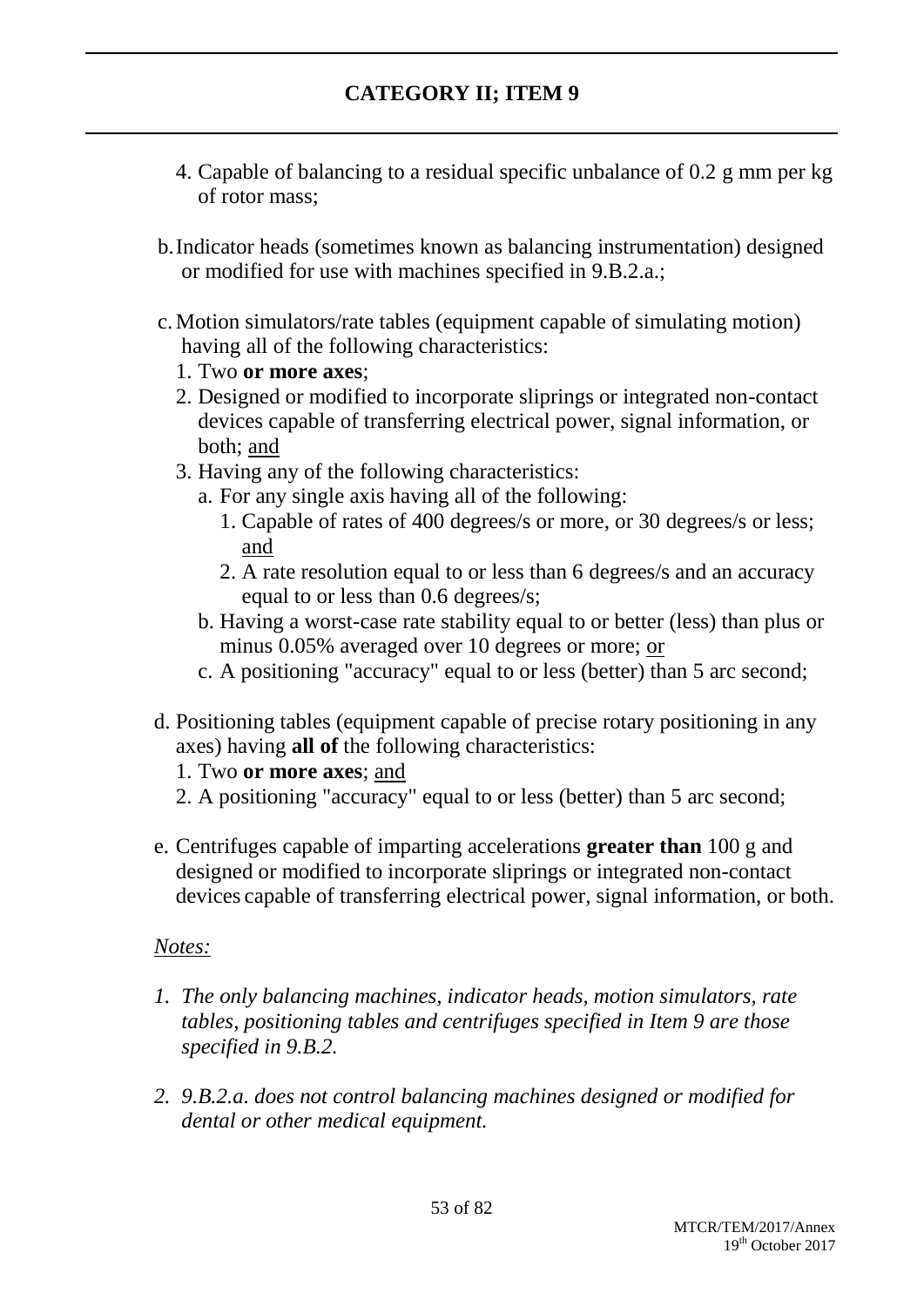- *3. 9.B.2.c. and 9.B.2.d. do not control rotary tables designed or modified for machine tools or for medical equipment.*
- *4. Rate tables not controlled by 9.B.2.c. and providing the characteristics of a positioning table are to be evaluated according to 9.B.2.d.*
- *5. Equipment that has the characteristics specified in 9.B.2.d. which also meets the characteristics of 9.B.2.c. will be treated as equipment specified in 9.B.2.c.*
- *6. Item 9.B.2.c. applies whether or not sliprings or integrated non-contact devices are fitted at the time of export.*
- *7. Item 9.B.2.e. applies whether or not sliprings or integrated non-contact devices are fitted at the time of export.*
- 9.C. MATERIALS

None.

- 9.D. SOFTWARE
- 9.D.1. "Software" specially designed or modified for the "use" of equipment specified in 9.A. or 9.B.
- 9.D.2. Integration "software" for the equipment specified in 9.A.1.
- 9.D.3. Integration "software" specially designed for the equipment specified in 9.A.6.
- 9.D.4. Integration "software", designed or modified for the 'integrated navigation systems' specified in 9.A.7.

*Note:*

*A common form of integration "software" employs Kalman filtering.*

9.E. TECHNOLOGY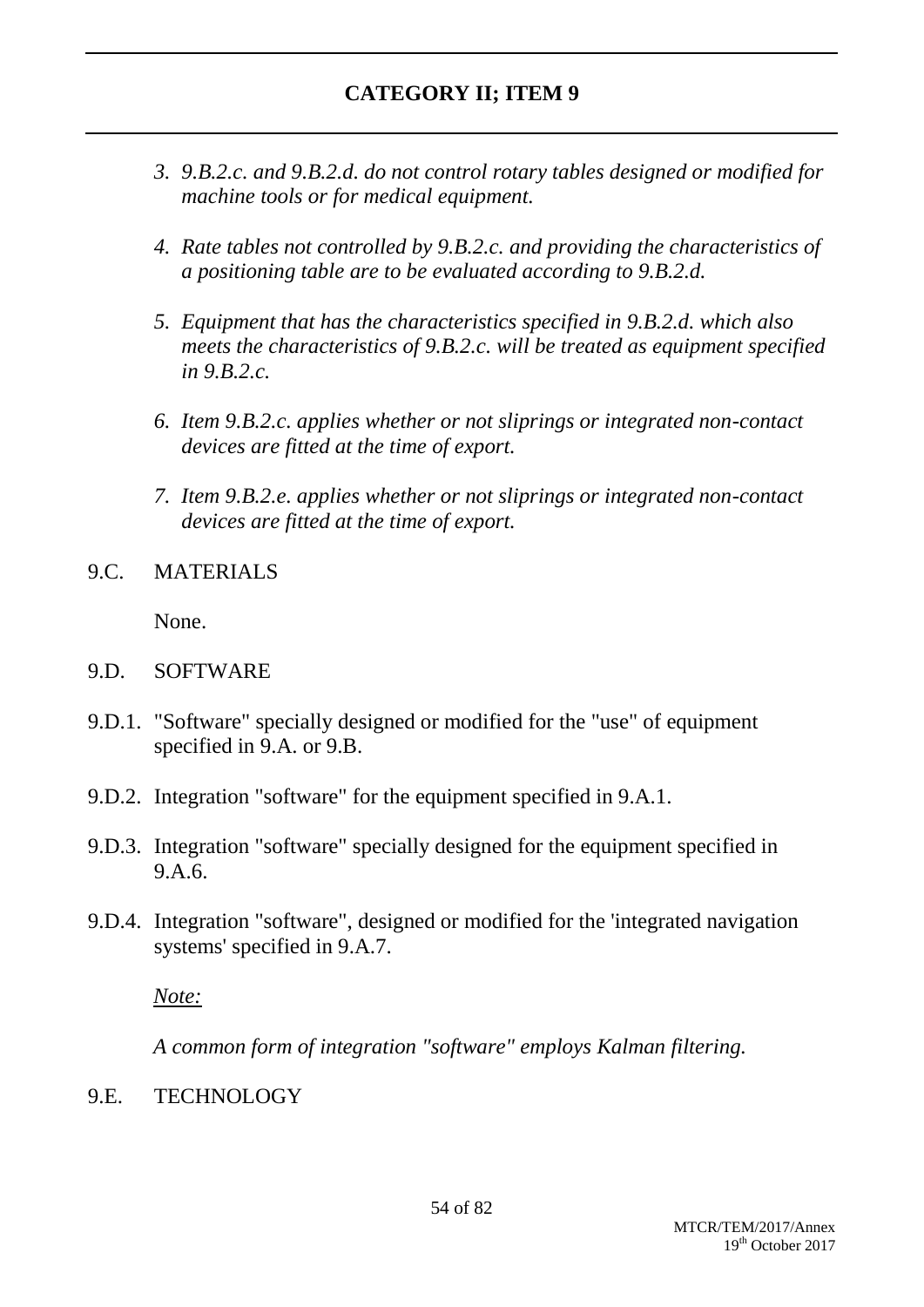9.E.1. "Technology", in accordance with the General Technology Note, for the "development", "production" or "use" of equipment or "software" specified in 9.A., 9.B. or 9.D.

### *Note:*

*Equipment or "software" specified in 9.A. or 9.D. may be exported as part of a manned aircraft, satellite, land vehicle, marine/submarine vessel or geophysical survey equipment or in quantities appropriate for replacement parts for such applications.*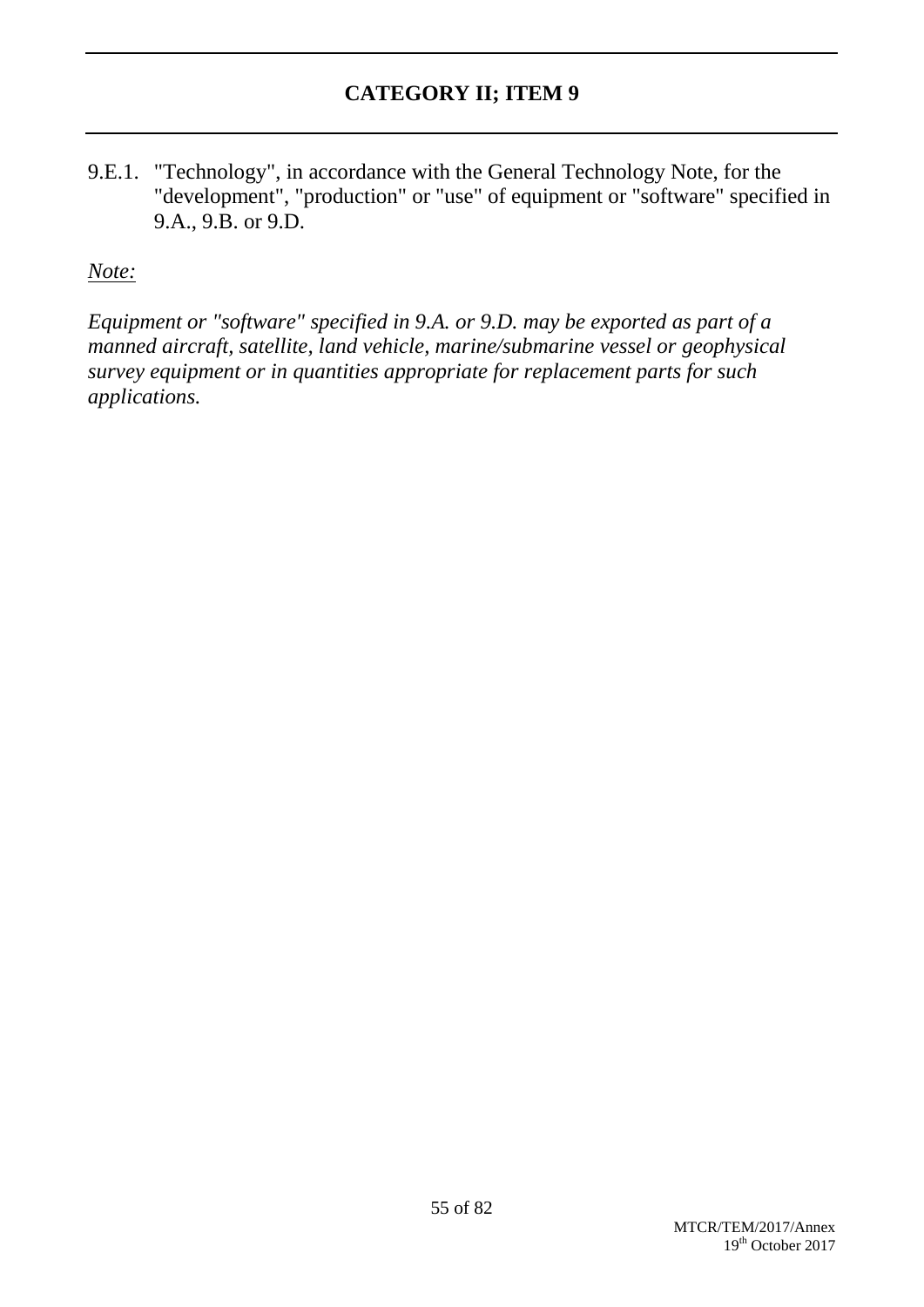### ITEM 10 FLIGHT CONTROL

#### 10.A. EQUIPMENT, ASSEMBLIES AND COMPONENTS

- 10.A.1.Pneumatic, hydraulic, mechanical, electro-optical, or electromechanical flight control systems (including fly-by-wire and fly-by-light systems) designed or modified for the systems specified in 1.A.
- 10.A.2.Attitude control equipment designed or modified for the systems specified in  $1 \text{ A}$
- 10.A.3.Flight control servo valves designed or modified for the systems in 10.A.1. or 10.A.2., and designed or modified to operate in a vibration environment greater than 10 g rms between 20 Hz and 2 kHz.

#### *Notes:*

- *1. Systems, equipment or valves specified in 10.A. may be exported as part of a manned aircraft or satellite or in quantities appropriate for replacement parts for manned aircraft.*
- *2. For conversion of manned aircraft to operate as unmanned aerial vehicles specified in 1.A.2., Item 10.A. includes the systems, equipment and valves designed or modified to enable operation of manned aircraft as unmanned aerial vehicles.*

#### 10.B. TEST AND PRODUCTION EQUIPMENT

- 10.B.1.Test, calibration, and alignment equipment specially designed for equipment specified in 10.A.
- 10.C. MATERIALS

None.

- 10.D. SOFTWARE
- 10.D.1."Software" specially designed or modified for the "use" of equipment specified in 10.A. or 10.B.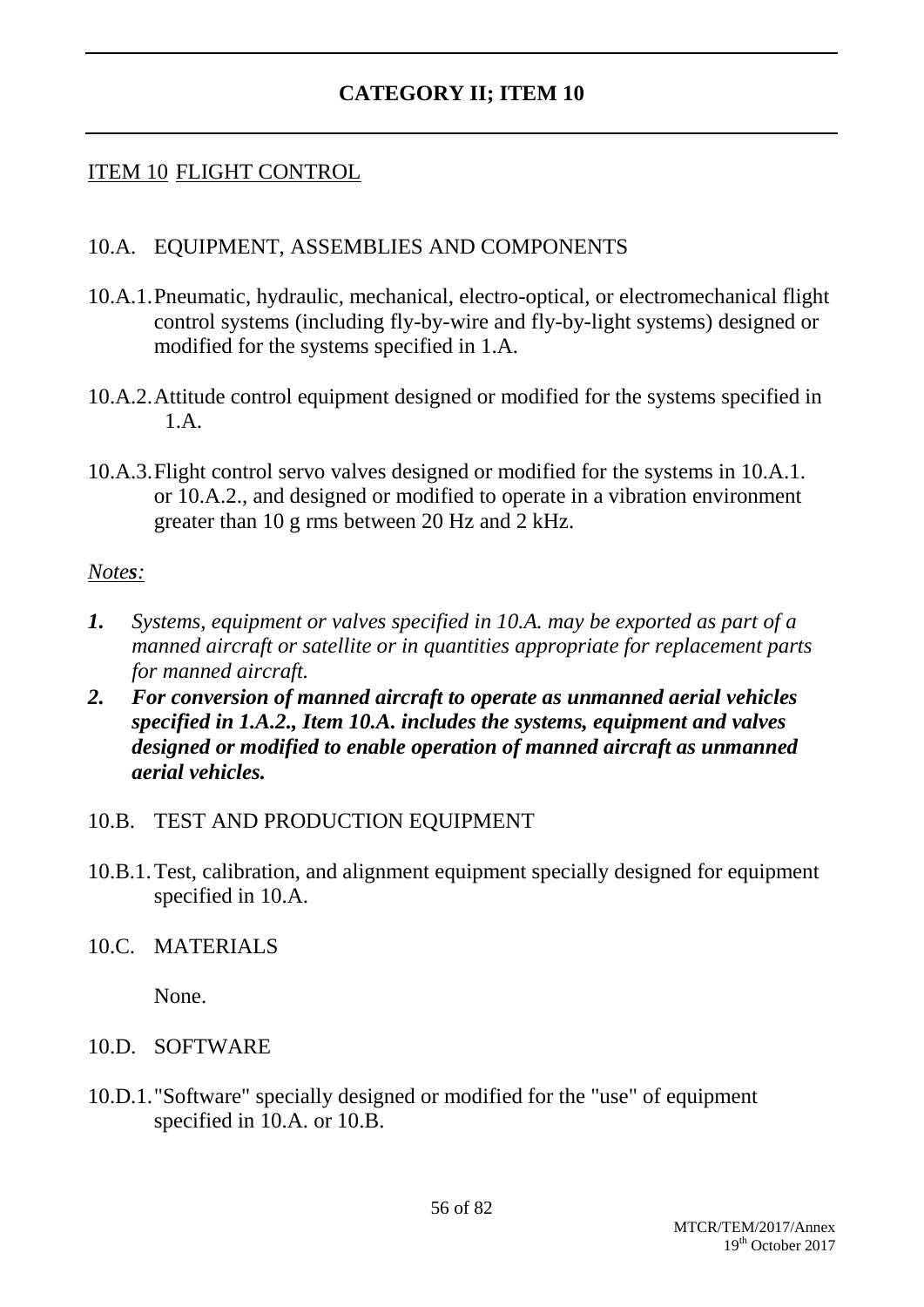## *Note:*

*"Software" specified in 10.D.1. may be exported as part of a manned aircraft or satellite or in quantities appropriate for replacement parts for manned aircraft.*

## 10.E. TECHNOLOGY

- 10.E.1. Design "technology" for integration of air vehicle fuselage, propulsion system and lifting control surfaces, designed or modified for the systems specified in **1.A.2.** or 19.A.2., to optimise aerodynamic performance throughout the flight regime of an unmanned aerial vehicle.
- 10.E.2. Design "technology" for integration of the flight control, guidance, and propulsion data into a flight management system, designed or modified for the systems specified in 1.A.1. or 19.A.1., for optimisation of rocket system trajectory.
- 10.E.3. "Technology", in accordance with the General Technology Note, for the "development", "production" or "use" of equipment or "software" specified in 10.A., 10.B. or 10.D.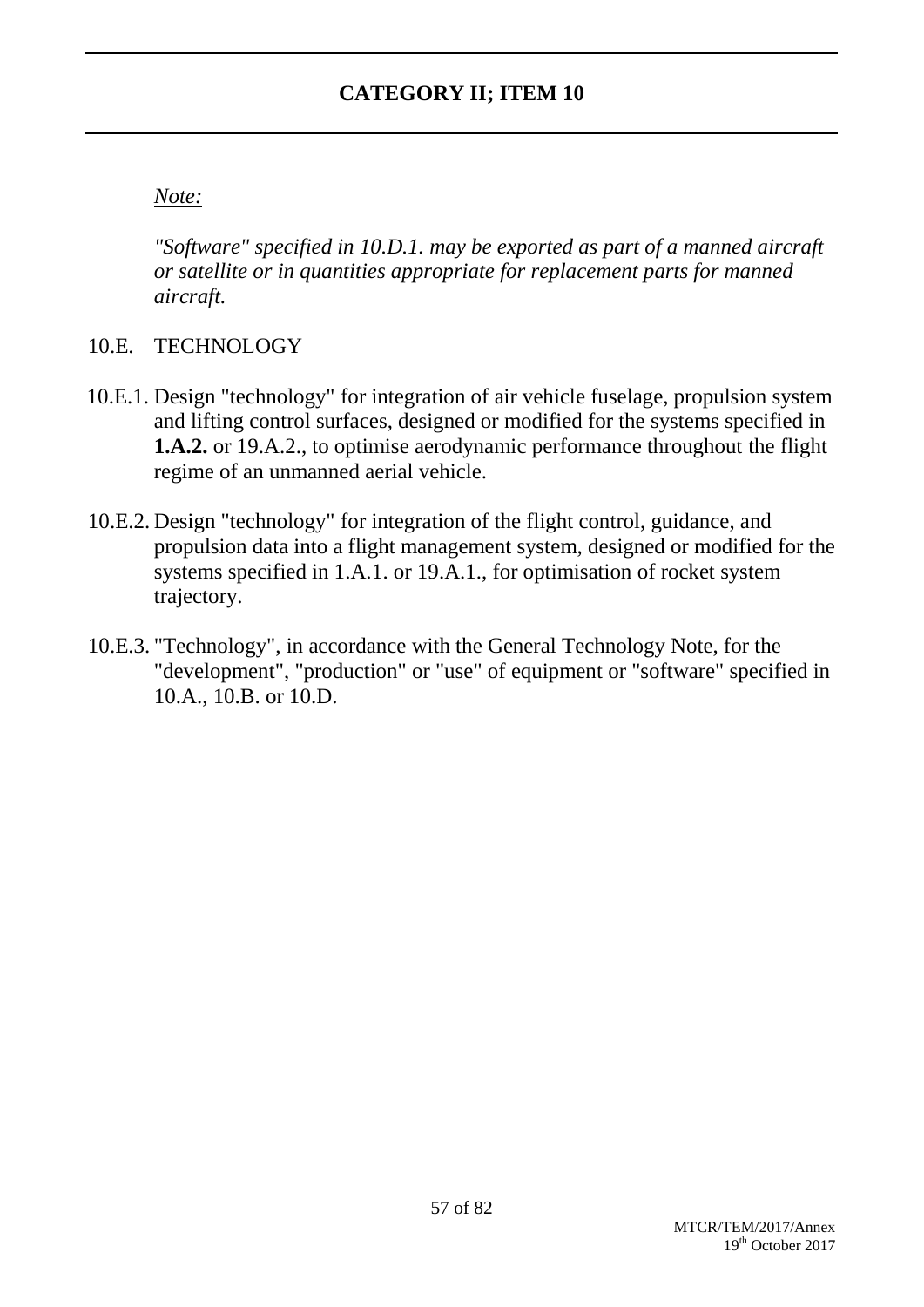## ITEM 11 AVIONICS

### 11.A. EQUIPMENT, ASSEMBLIES AND COMPONENTS

11.A.1.Radar and laser radar systems, including altimeters, designed or modified for use in the systems specified in 1.A.

*Technical Note:*

*Laser radar systems embody specialised transmission, scanning, receiving and signal processing techniques for utilisation of lasers for echo ranging, direction finding and discrimination of targets by location, radial speed and body reflection characteristics.*

- 11.A.2.Passive sensors for determining bearings to specific electromagnetic sources (direction finding equipment) or terrain characteristics, designed or modified for use in the systems specified in 1.A.
- 11.A.3.Receiving equipment for **'navigation satellite systems'**, having any of the following characteristics, and specially designed components therefor:
	- a. Designed or modified for use in systems specified in 1.A.; or
	- b. Designed or modified for airborne applications and having any of the following:
		- 1. Capable of providing navigation information at speeds in excess of 600 m/s;
		- 2. Employing decryption, designed or modified for military or governmental services, to gain access to **a 'navigation satellite system'** secure signal/data; or
		- 3. Being specially designed to employ anti-jam features (e.g. null steering antenna or electronically steerable antenna) to function in an environment of active or passive countermeasures.

#### *Note:*

*11.A.3.b.2. and 11.A.3.b.3. do not control equipment designed for commercial, civil or 'Safety of Life' (e.g. data integrity, flight safety) 'navigation satellite system' services.*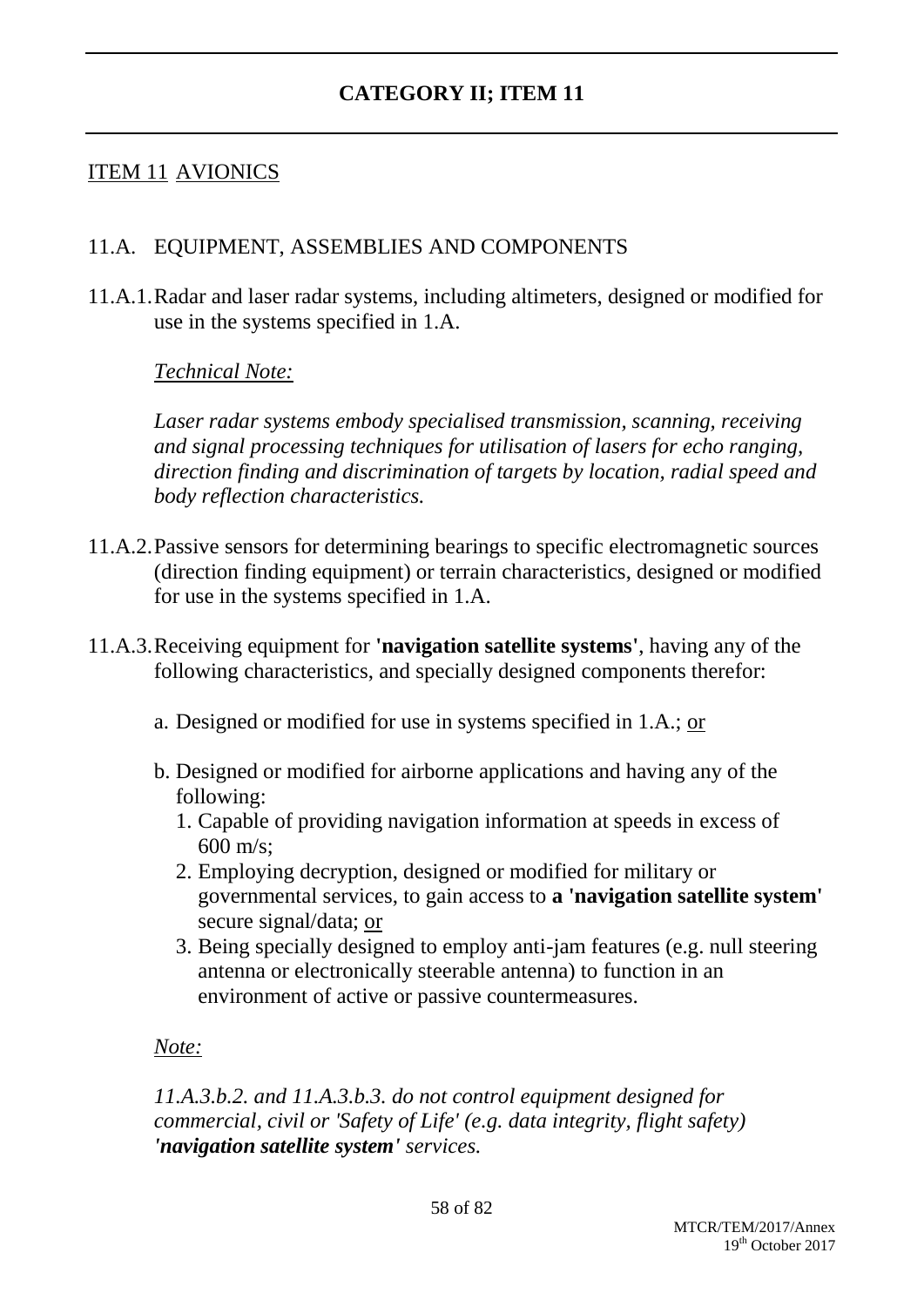# *Technical Note:*

*In Item 11.A.3., 'navigation satellite system' includes Global Navigation Satellite Systems (GNSS; e.g. GPS, GLONASS, Galileo or BeiDou) and Regional Navigation Satellite Systems (RNSS; e.g. NavIC, QZSS).*

11.A.4.Electronic assemblies and components, designed or modified for use in the systems specified in 1.A. or 19.A. and specially designed for military use and operation at temperatures in excess of  $125^{\circ}$ C.

*Note:*

*Equipment specified in 11.A.1., 11.A.2., 11.A.3. and 11.A.4. includes the following:*

- *a. Terrain contour mapping equipment;*
- *b. Scene mapping and correlation (both digital and analogue) equipment;*
- *c. Doppler navigation radar equipment;*
- *d. Passive interferometer equipment;*
- *e. Imaging sensor equipment (both active and passive).*
- 11.A.5.Umbilical and interstage electrical connectors specially designed for systems specified in 1.A.1. or 19.A.1.

*Technical Note:*

*Interstage connectors referred to in 11.A.5. also include electrical connectors installed between systems specified in 1.A.1. or 19.A.1. and their "payload".*

#### *Note:*

*Equipment specified in 11.A. may be exported as part of a manned aircraft or satellite or in quantities appropriate for replacement parts for manned aircraft.*

### 11.B. TEST AND PRODUCTION EQUIPMENT

None.

### 11.C. MATERIALS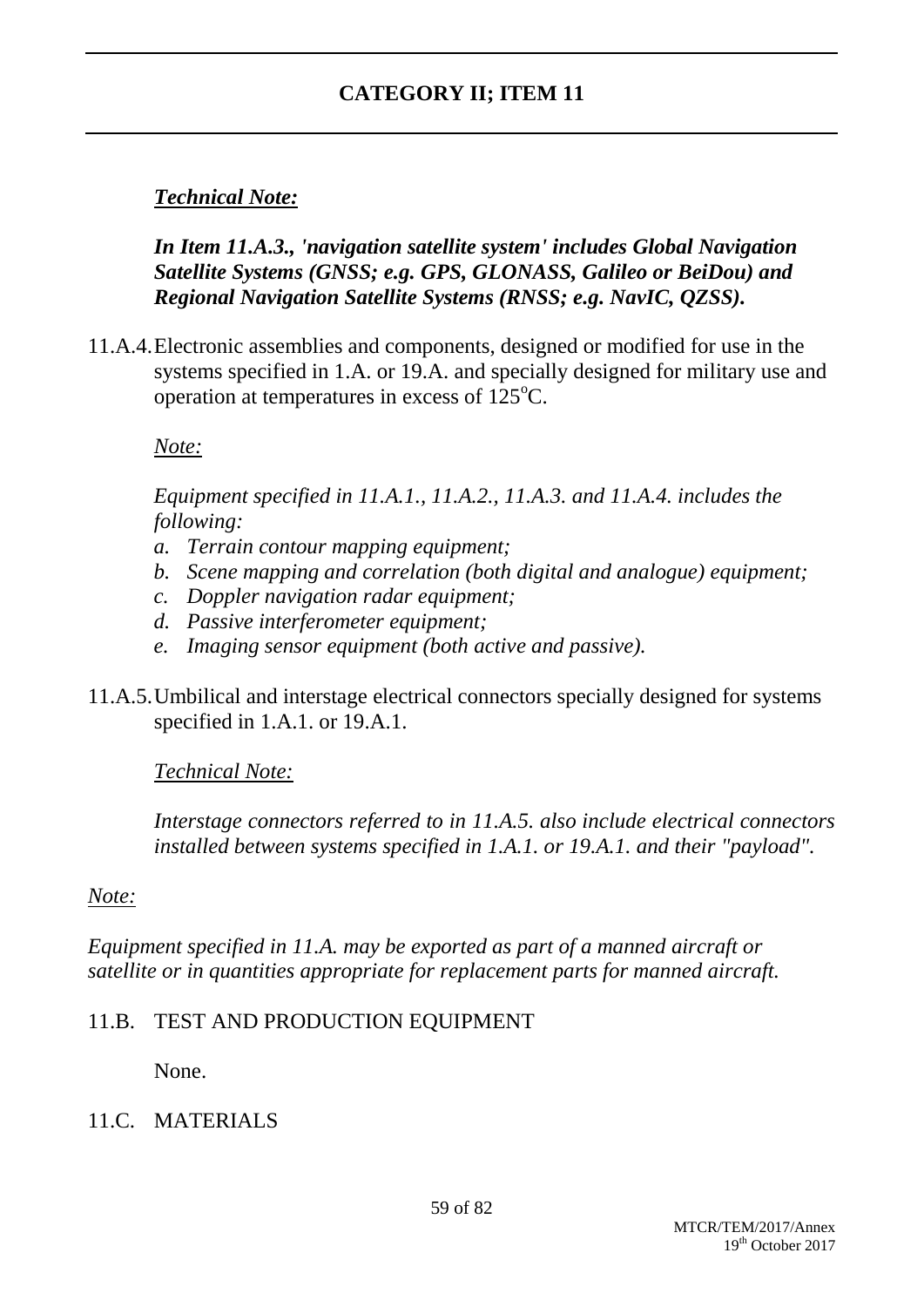None.

### 11.D. SOFTWARE

- 11.D.1."Software" specially designed or modified for the "use" of equipment specified in 11.A.1., 11.A.2. or 11.A.4.
- 11.D.2."Software" specially designed for the "use" of equipment specified in 11.A.3.
- 11.E. TECHNOLOGY
- 11.E.1. Design "technology" for protection of avionics and electrical subsystems against Electromagnetic Pulse (EMP) and Electromagnetic Interference (EMI) hazards from external sources, as follows:
	- a. Design "technology" for shielding systems;
	- b. Design "technology" for the configuration of hardened electrical circuits and subsystems;
	- c. Design "technology" for determination of hardening criteria for the above.
- 11.E.2. "Technology", in accordance with the General Technology Note, for the "development", "production" or "use" of equipment or "software" specified in 11.A. or 11.D.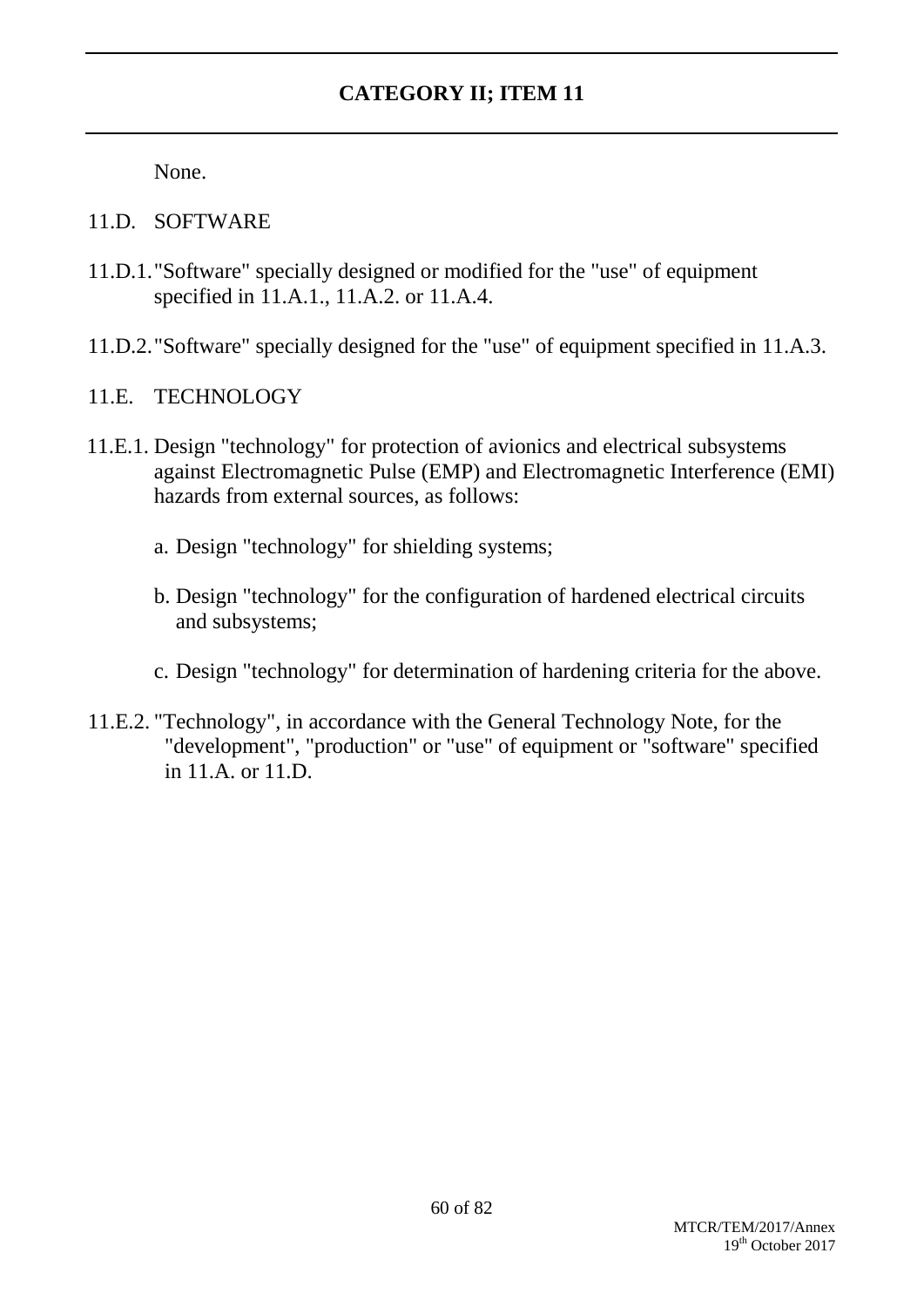## ITEM 12 LAUNCH SUPPORT

### 12.A. EQUIPMENT, ASSEMBLIES AND COMPONENTS

- 12.A.1.Apparatus and devices, designed or modified for the handling, control, activation and launching of the systems specified in 1.A., 19.A.1., or 19.A.2.
- 12.A.2.Vehicles designed or modified for the transport, handling, control, activation and launching of the systems specified in 1.A.
- 12.A.3.Gravity meters (gravimeters) or gravity gradiometers, designed or modified for airborne or marine use, usable for systems specified in 1.A., as follows, and specially designed components therefor:
	- a. Gravity meters having all the following:
		- 1. A static or operational accuracy equal to or less (better) than 0.7 milligal (mgal); and
		- 2. A 'time to steady-state registration' of two minutes or less;

*Technical Note:*

*In Item 12.A.3.a.2., 'time to steady-state registration' (also referred to as the gravity meter's response time) is the time over which the disturbing effects of platform-induced acceleration (high frequency noise) are reduced.*

- b. Gravity gradiometers.
- 12.A.4.Telemetry and telecontrol equipment, including ground equipment, designed or modified for systems specified in 1.A., 19.A.1. or 19.A.2.

*Notes:*

- *1. 12.A.4. does not control equipment designed or modified for manned aircraft or satellites.*
- *2. 12.A.4. does not control ground based equipment designed or modified for terrestrial or marine applications.*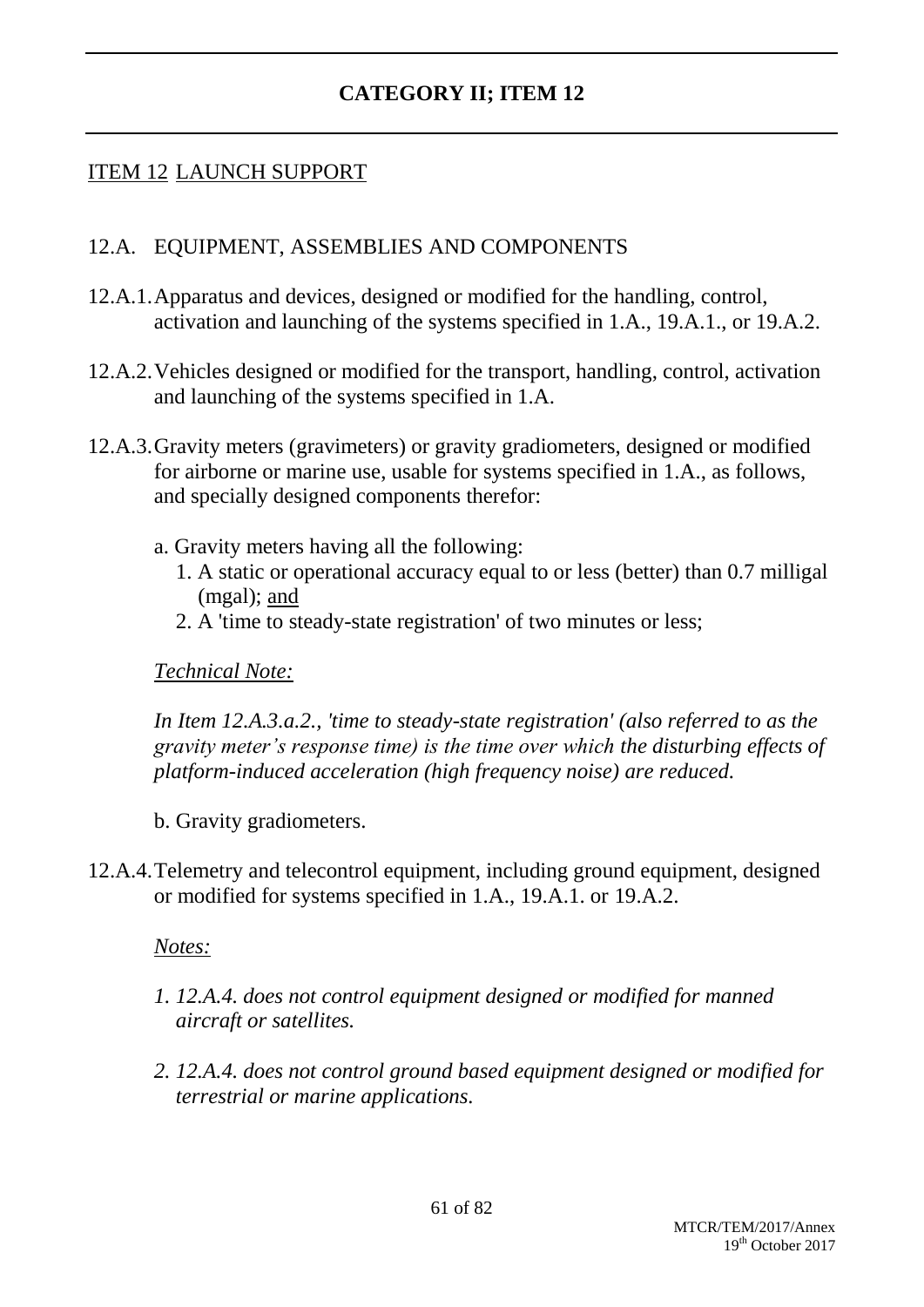- *3. 12.A.4. does not control equipment designed for commercial, civil or 'Safety of Life' (e.g. data integrity, flight safety) GNSS services.*
- 12.A.5.Precision tracking systems, usable for systems specified in 1.A., 19.A.1. or 19.A.2. as follows:
	- a. Tracking systems which use a code translator installed on the rocket or unmanned aerial vehicle in conjunction with either surface or airborne references or navigation satellite systems to provide real-time measurements of inflight position and velocity;
	- b. Range instrumentation radars including associated optical/infrared trackers with all of the following capabilities:
		- 1. Angular resolution better than 1.5 mrad;
		- 2. Range of 30 km or greater with a range resolution better than 10 m rms; and
		- 3. Velocity resolution better than 3 m/s.
- 12.A.6.Thermal batteries designed or modified for the systems specified in 1.A., 19.A.1. or 19.A.2.

#### *Note:*

*Item 12.A.6. does not control thermal batteries specially designed for rocket systems or unmanned aerial vehicles that are not capable of a "range" equal to or greater than 300 km.*

#### *Technical Note:*

*Thermal batteries are single use batteries that contain a solid non-conducting inorganic salt as the electrolyte. These batteries incorporate a pyrolytic material that, when ignited, melts the electrolyte and activates the battery.*

#### 12.B. TEST AND PRODUCTION EQUIPMENT

None.

### 12.C. MATERIALS

None.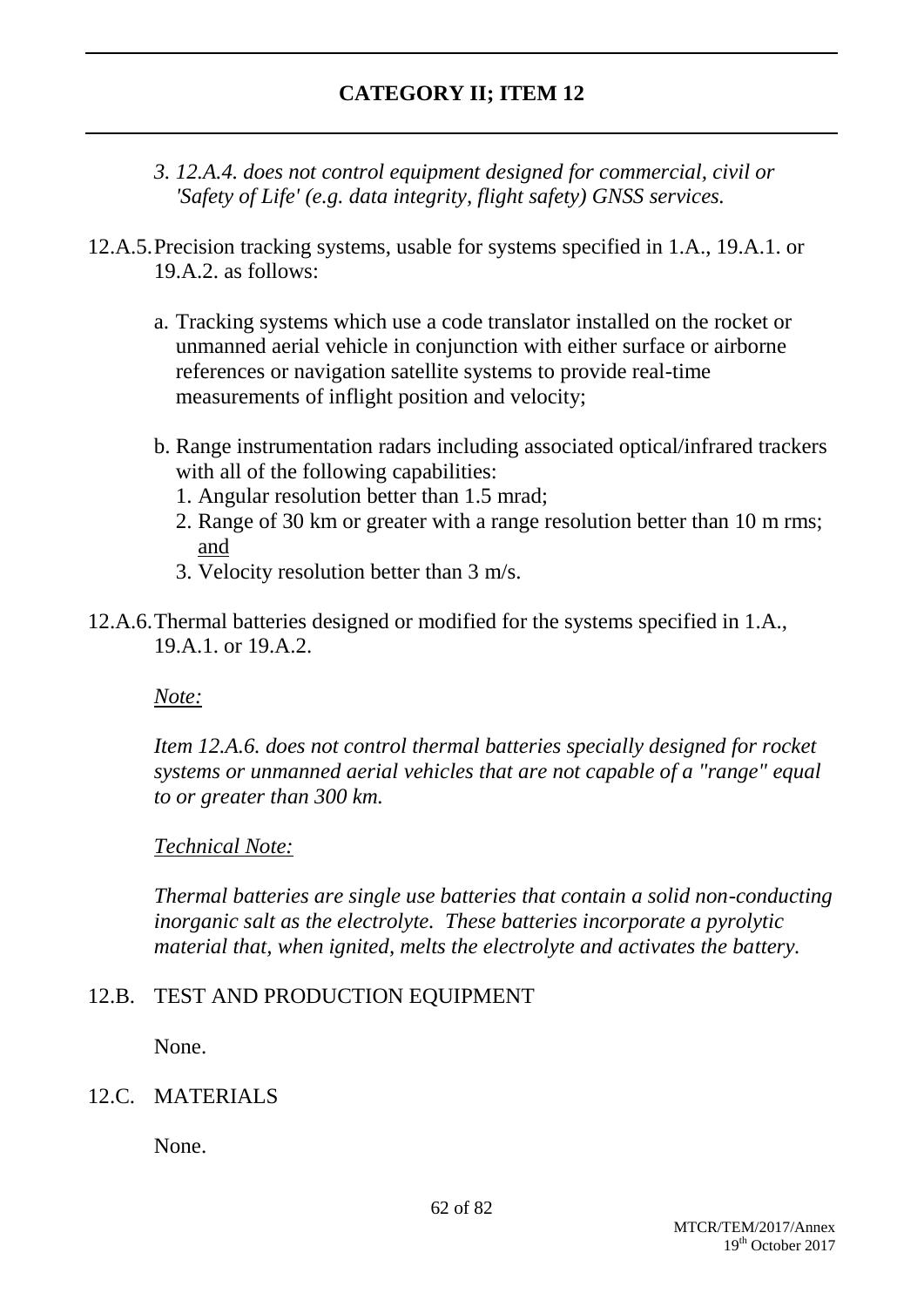### 12.D. SOFTWARE

- 12.D.1."Software" specially designed or modified for the "use" of equipment specified in 12.A.1.
- 12.D.2."Software" which processes post-flight, recorded data, enabling determination of vehicle position throughout its flight path, specially designed or modified for systems specified in 1.A., 19.A.1. or 19.A.2.
- 12.D.3."Software" specially designed or modified for the "use" of equipment specified in 12.A.4. or 12.A.5., usable for systems specified in 1.A., 19.A.1. or 19.A.2.

### 12.E. TECHNOLOGY

12.E.1. "Technology", in accordance with the General Technology Note, for the "development", "production" or "use" of equipment or "software" specified in 12.A. or 12.D.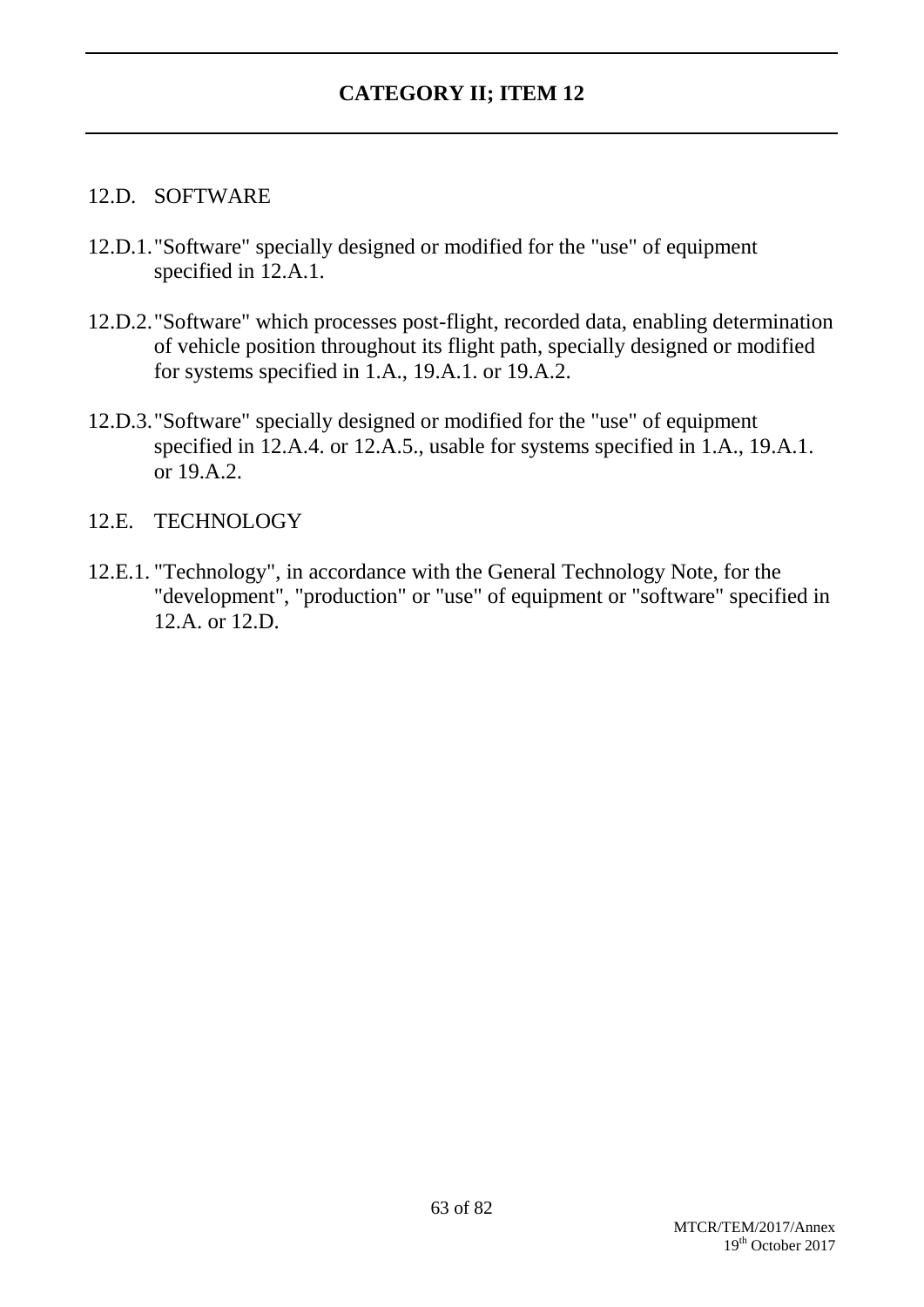### ITEM 13 COMPUTERS

#### 13.A. EQUIPMENT, ASSEMBLIES AND COMPONENTS

- 13.A.1.Analogue computers, digital computers or digital differential analysers, designed or modified for use in the systems specified in 1.A., having any of the following characteristics:
	- a. Rated for continuous operation at temperatures from below -45 $^{\circ}$ C to above +55 $^{\circ}$ C; or
	- b. Designed as ruggedised or "radiation hardened".
- 13.B. TEST AND PRODUCTION EQUIPMENT

None.

13.C. MATERIALS

None.

13.D. SOFTWARE

None.

- 13.E. TECHNOLOGY
- 13.E.1. "Technology", in accordance with the General Technology Note, for the "development", "production" or "use" of equipment specified in 13.A.

*Note:*

*Item 13 equipment may be exported as part of a manned aircraft or satellite or in quantities appropriate for replacement parts for manned aircraft.*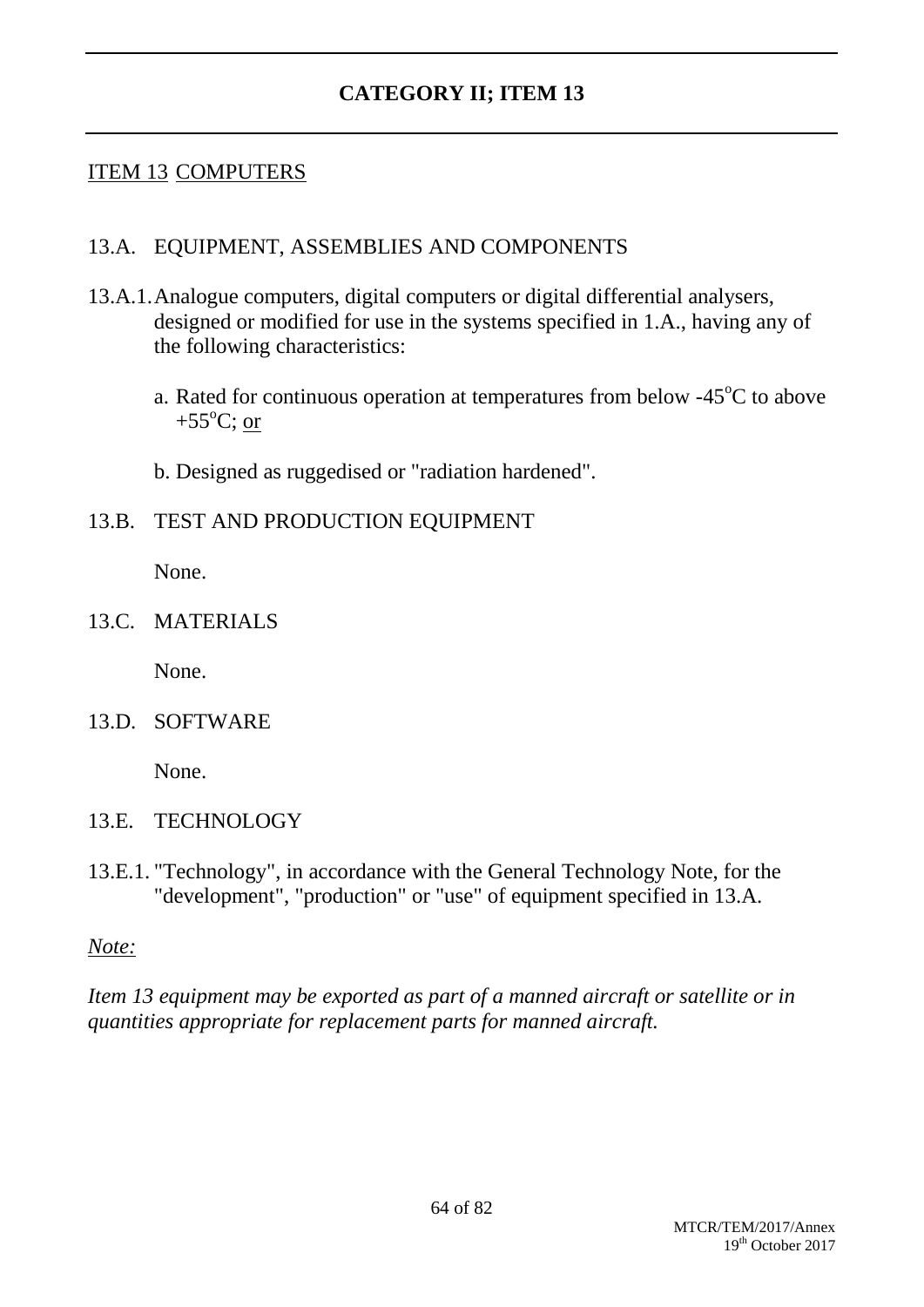# ITEM 14 ANALOGUE TO DIGITAL CONVERTERS

### 14.A. EQUIPMENT, ASSEMBLIES AND COMPONENTS

- 14.A.1.Analogue-to-digital converters, usable in the systems specified in 1.A., having any of the following characteristics:
	- a. Designed to meet military specifications for ruggedised equipment; or
	- b. Designed or modified for military use and being any of the following types:
		- 1. Analogue-to-digital converter "microcircuits", which are "radiationhardened" or have all of the following characteristics:
			- a. Rated for operation in the temperature range from below  $-54^{\circ}$ C to above  $+125$ <sup>o</sup>C; and
			- b. Hermetically sealed; or
		- 2. Electrical input type analogue-to-digital converter printed circuit boards or modules, having all of the following characteristics:
			- a. Rated for operation in the temperature range from below  $-45^{\circ}$ C to above  $+80^{\circ}$ C; and
			- b. Incorporating "microcircuits" specified in 14.A.1.b.1.

#### 14.B. TEST AND PRODUCTION EQUIPMENT

None.

14.C. MATERIALS

None.

14.D. SOFTWARE

None.

- 14.E. TECHNOLOGY
- 14.E.1. "Technology", in accordance with the General Technology Note, for the "development", "production" or "use" of equipment specified in 14.A.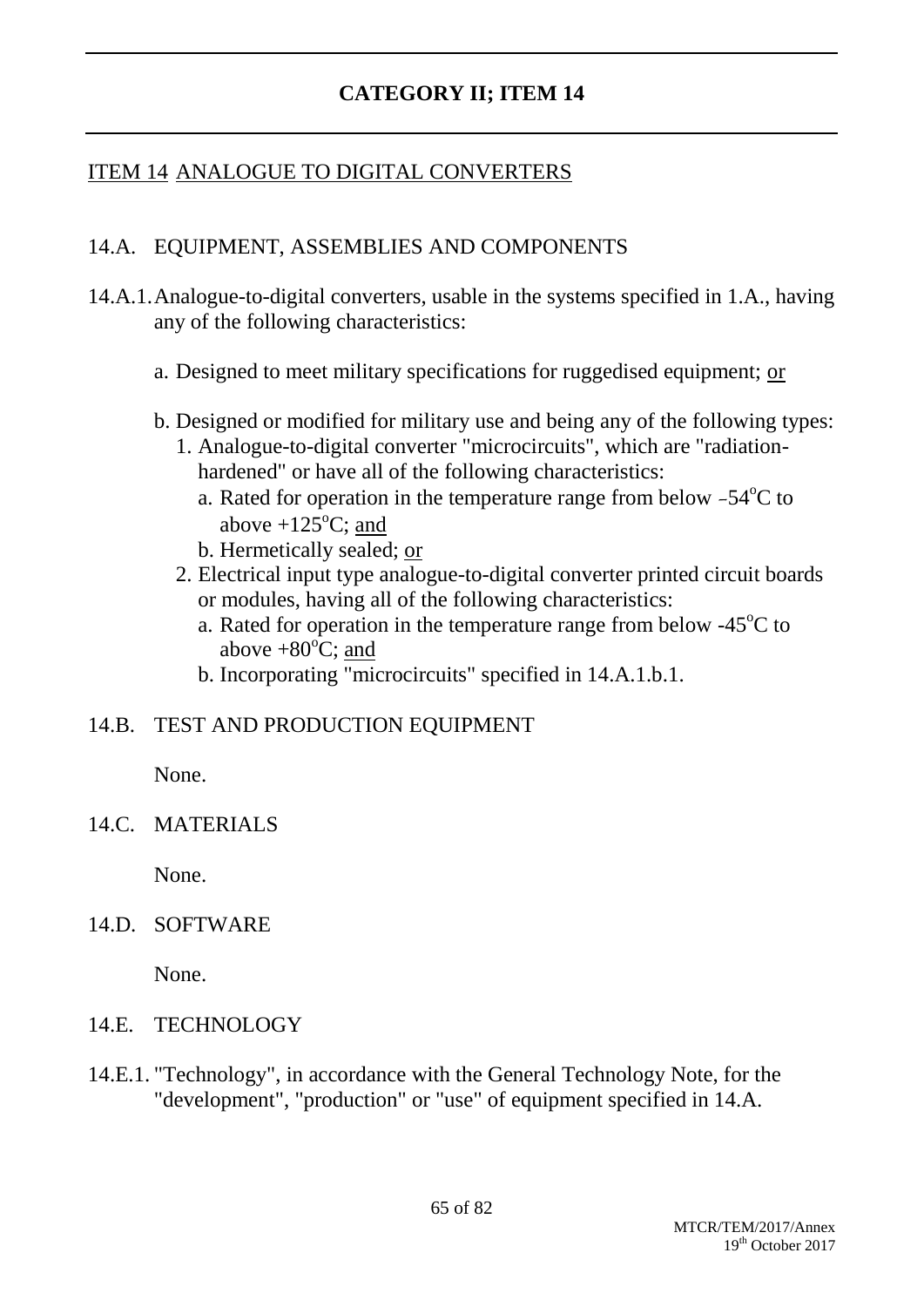## ITEM 15 TEST FACILITIES AND EQUIPMENT

### 15.A. EQUIPMENT, ASSEMBLIES AND COMPONENTS

None.

### 15.B. TEST AND PRODUCTION EQUIPMENT

- 15.B.1.Vibration test equipment, usable for the systems specified in 1.A., 19.A.1. or 19.A.2. or the subsystems specified in 2.A. or 20.A., and components therefor, as follows:
	- a. Vibration test systems employing feedback or closed loop techniques and incorporating a digital controller, capable of vibrating a system at an acceleration equal to or greater than 10 g rms between 20 Hz and 2 kHz while imparting forces equal to or greater than 50 kN, measured 'bare table';
	- b. Digital controllers, combined with specially designed vibration test "software", with a 'real-time control bandwidth' greater than 5 kHz and designed for use with vibration test systems specified in 15.B.1.a.;

*Technical Note:*

*'Real-time control bandwidth' is defined as the maximum rate at which a controller can execute complete cycles of sampling, processing data and transmitting control signals.*

- c. Vibration thrusters (shaker units), with or without associated amplifiers, capable of imparting a force equal to or greater than 50 kN, measured 'bare table', and usable in vibration test systems specified in 15.B.1.a.;
- d. Test piece support structures and electronic units designed to combine multiple shaker units into a complete shaker system capable of providing an effective combined force equal to or greater than 50 kN, measured 'bare table', and usable in vibration test systems specified in 15.B.1.a.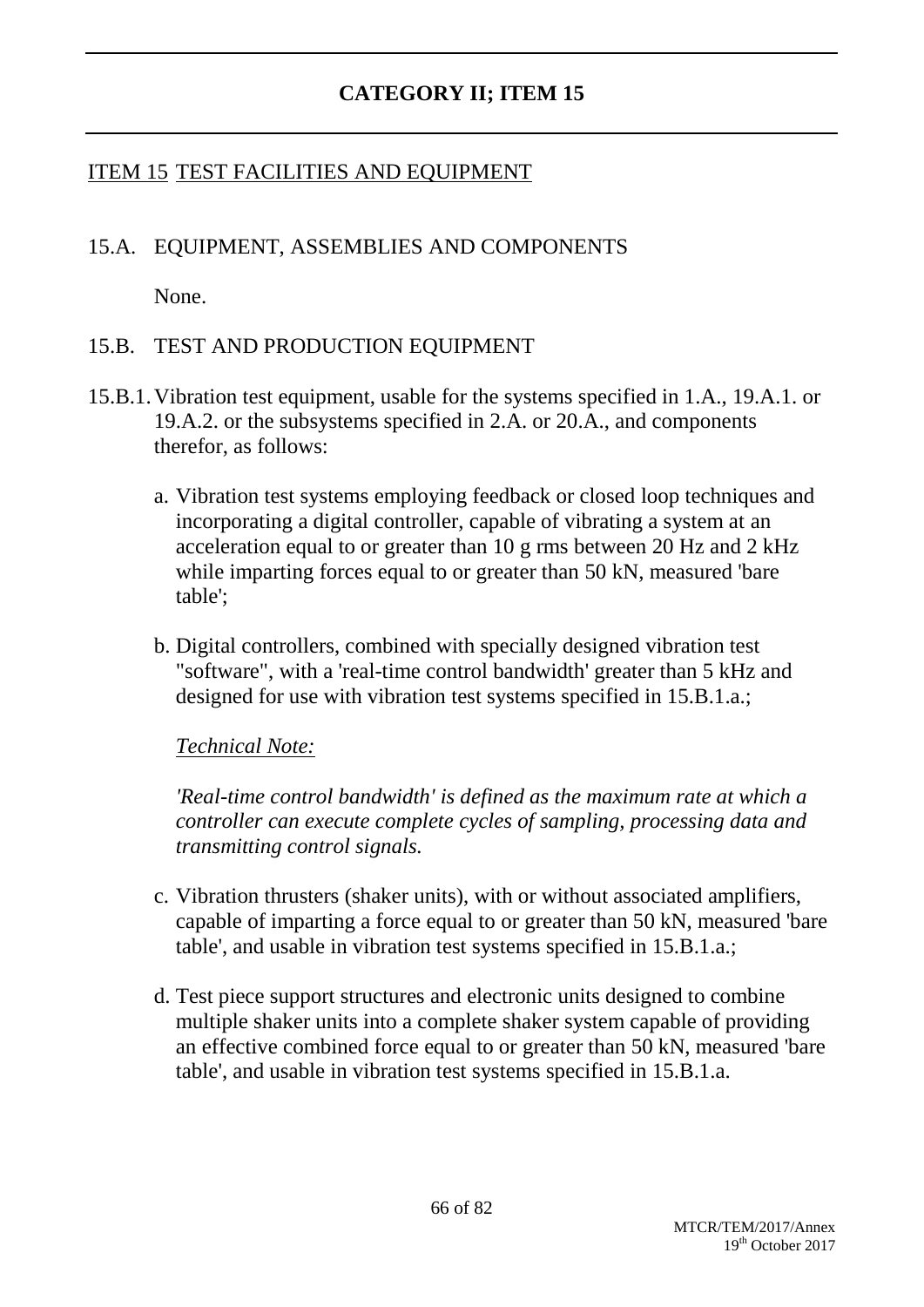## *Technical Note:*

*Vibration test systems incorporating a digital controller are those systems, the functions of which are, partly or entirely, automatically controlled by stored and digitally coded electrical signals.*

15.B.2.'Aerodynamic test facilities' for speeds of Mach 0.9 or more, usable for the systems specified in 1.A. or 19.A. or the subsystems specified in 2.A. or 20.A.

*Note:*

*Item 15.B.2 does not control wind tunnels for speeds of Mach 3 or less with dimension of the 'test cross section size' equal to or less than 250 mm.*

*Technical Notes:*

- *1. 'Aerodynamic test facilities' includes wind tunnels and shock tunnels for the study of airflow over objects.*
- *2. 'Test cross section size' means the diameter of the circle, or the side of the square, or the longest side of the rectangle, or the major axis of the ellipse at the largest 'test cross section' location. 'Test cross section' is the section perpendicular to the flow direction.*
- 15.B.3.Test benches/stands, usable for the systems specified in 1.A., 19.A.1. or 19.A.2. or the subsystems specified in 2.A. or 20.A., which have the capacity to handle solid or liquid propellant rockets, motors or engines having a thrust greater than 68 kN, or which are capable of simultaneously measuring the three axial thrust components.
- 15.B.4.Environmental chambers as follows, usable for the systems specified in 1.A. or 19.A. or the subsystems specified in 2.A. or 20.A.:
	- a. Environmental chambers having all of the following characteristics:
		- 1. Capable of simulating any of the following flight conditions:
			- a. Altitude equal to or greater than 15 km; or
			- b. Temperature range from below –50°C to above 125°C; and
		- 2. Incorporating, or designed or modified to incorporate, a shaker unit or other vibration test equipment to produce vibration environments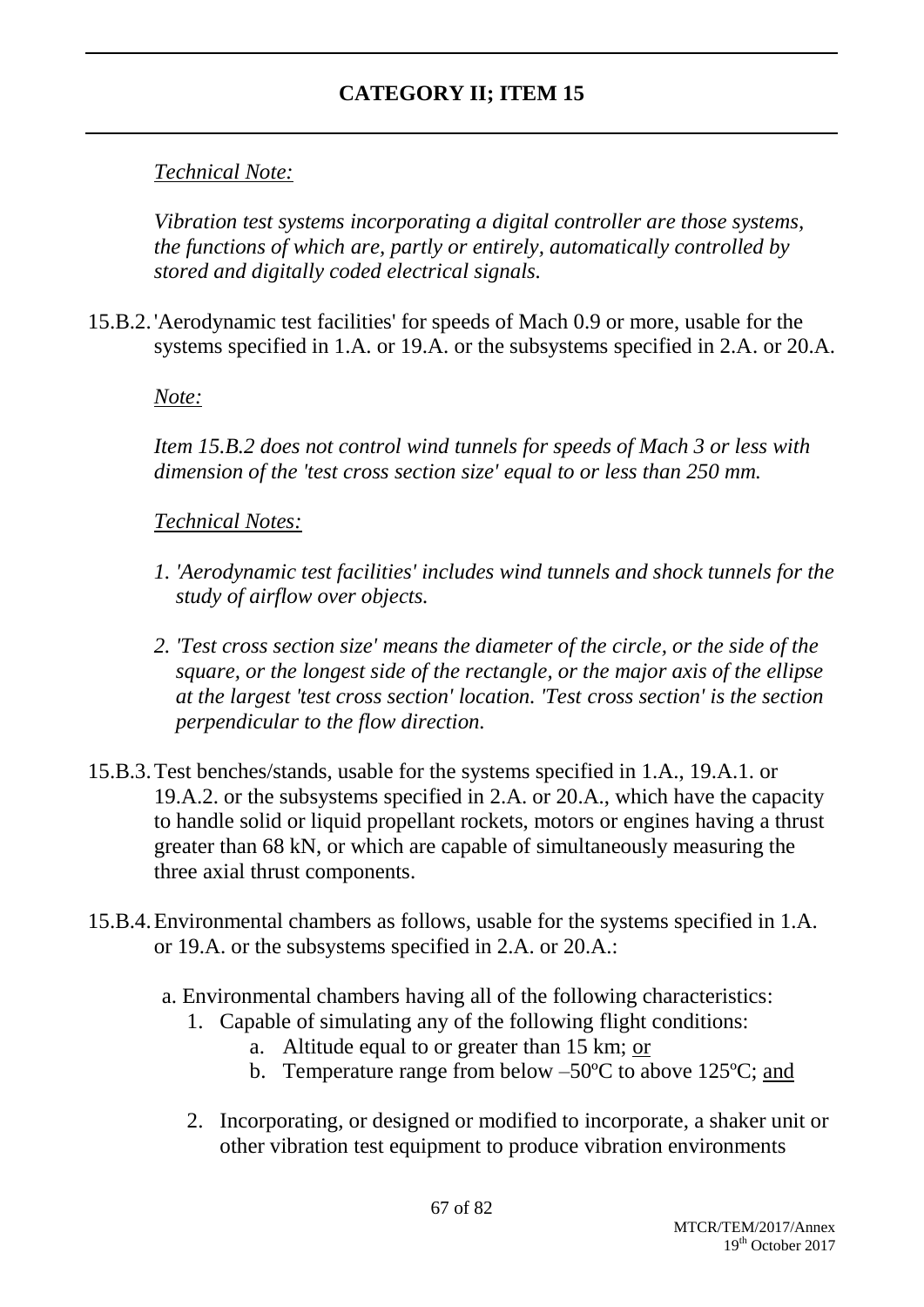equal to or greater than 10 g rms, measured 'bare table', between 20 Hz and 2 kHz while imparting forces equal to or greater than 5 kN;

### *Technical Notes:*

- *1. Item 15.B.4.a.2. describes systems that are capable of generating a vibration environment with a single wave (e.g. a sine wave) and systems capable of generating a broad band random vibration (i.e. power spectrum).*
- *2. In Item 15.B.4.a.2., designed or modified means the environmental chamber provides appropriate interfaces (e.g. sealing devices) to incorporate a shaker unit or other vibration test equipment as specified in this Item.*
- b. Environmental chambers capable of simulating all of the following flight conditions:
	- 1. Acoustic environments at an overall sound pressure level of 140 dB or greater (referenced to 2 x  $10^{-5}$  N/m<sup>2</sup>) or with a total rated acoustic power output of 4 kW or greater; and
	- 2. Any of the following:
		- a. Altitude equal to or greater than 15 km; or
		- b. Temperature range from below -50 $^{\circ}$ C to above 125 $^{\circ}$ C.
- 15.B.5.Accelerators capable of delivering electromagnetic radiation produced by bremsstrahlung from accelerated electrons of 2 MeV or greater, and equipment containing those accelerators, usable for the systems specified in 1.A., 19.A.1. or 19.A.2. or the subsystems specified in 2.A. or 20.A.

#### *Note:*

*15.B.5. does not control equipment specially designed for medical purposes.*

#### *Technical Note:*

*In Item 15.B. 'bare table' means a flat table, or surface, with no fixture or fittings.*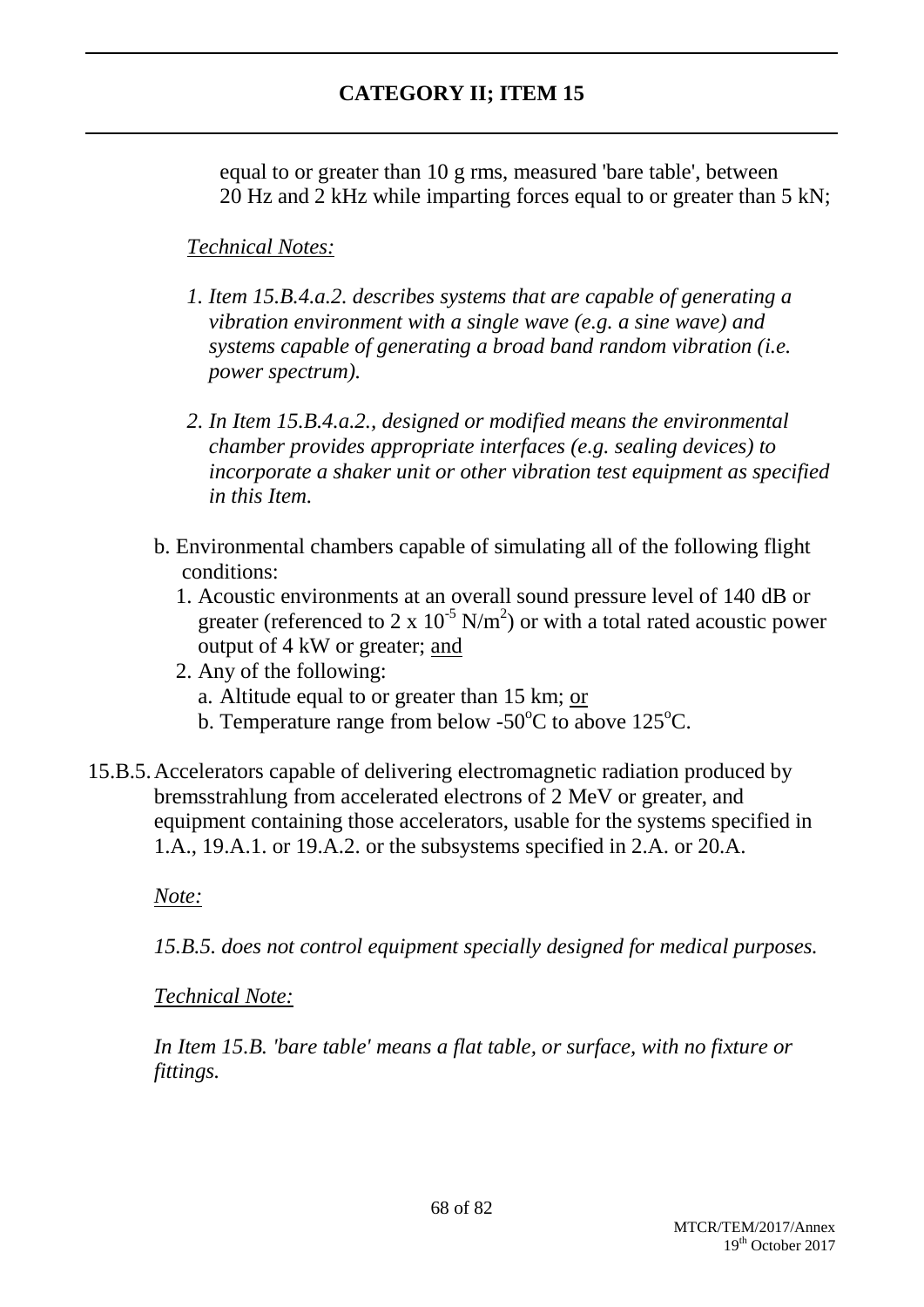15.B.6.'Aerothermodynamic test facilities', usable for the systems specified in 1.A. or 19.A. or the subsystems specified in 2.A. or 20.A., having any of the following characteristics:

a. an electrical power supply equal to or greater than 5 MW; or b. a gas supply total pressure equal to or greater than 3 MPa.

### *Technical note:*

*'Aerothermodynamic test facilities' include plasma arc jet facilities and plasma wind tunnels for the study of thermal and mechanical effects of airflow on objects.*

### 15.C. MATERIALS

None.

### 15.D. SOFTWARE

15.D.1."Software" specially designed or modified for the "use" of equipment specified in 15.B. usable for testing systems specified in 1.A., 19.A.1. or 19.A.2. or subsystems specified in 2.A. or 20.A.

### 15.E. TECHNOLOGY

15.E.1. "Technology", in accordance with the General Technology Note, for the "development", "production" or "use" of equipment or "software" specified in 15.B. or 15.D.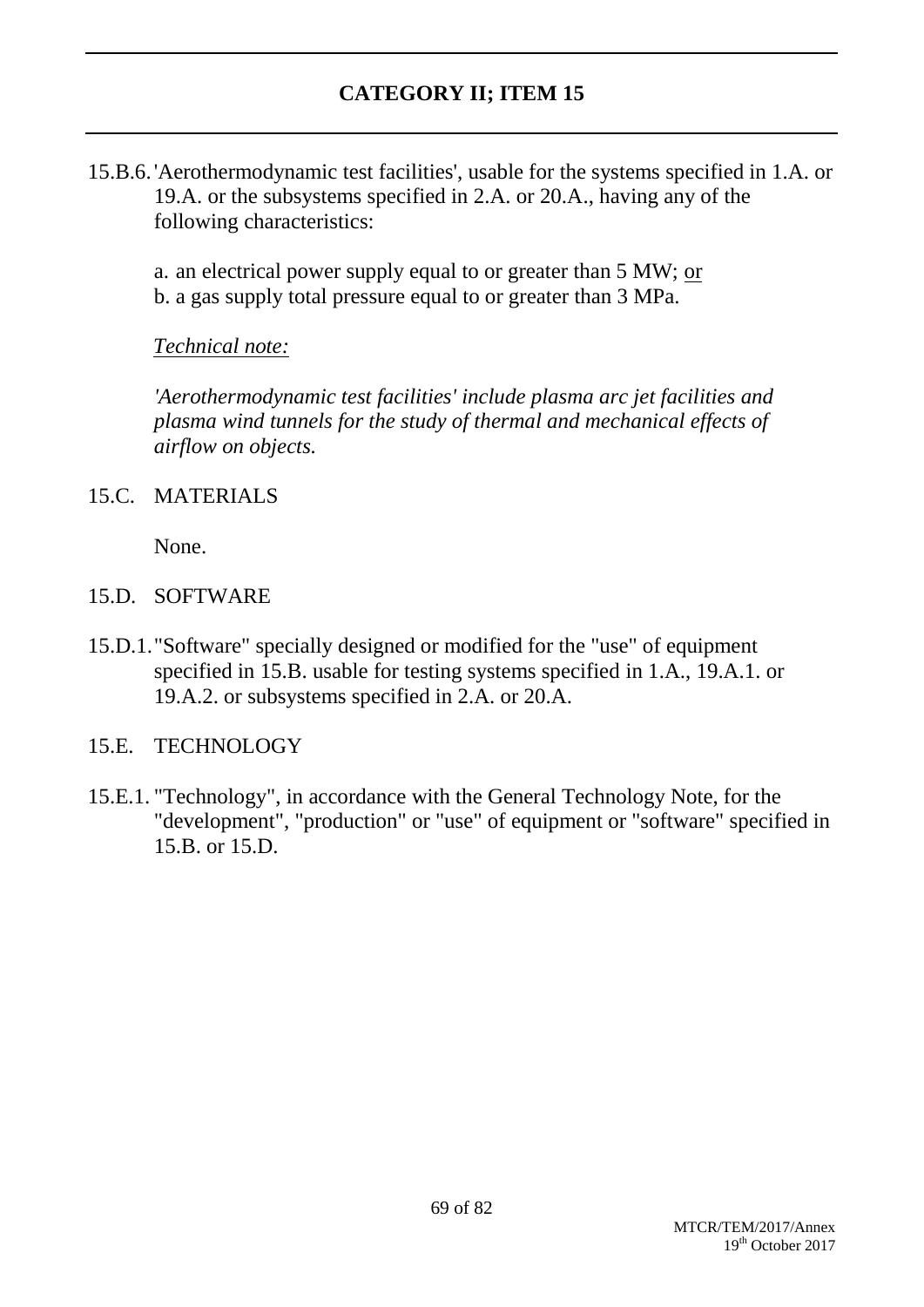## ITEM 16 MODELLING-SIMULATION AND DESIGN INTEGRATION

### 16.A. EQUIPMENT, ASSEMBLIES AND COMPONENTS

16.A.1.Specially designed hybrid (combined analogue/digital) computers for modelling, simulation or design integration of systems specified in 1.A. or the subsystems specified in 2.A.

*Note:*

*This control only applies when the equipment is supplied with "software" specified in 16.D.1.*

### 16.B. TEST AND PRODUCTION EQUIPMENT

None.

16.C. MATERIALS

None.

- 16.D. SOFTWARE
- 16.D.1."Software" specially designed for modelling, simulation, or design integration of the systems specified in 1.A. or the subsystems specified in 2.A or 20.A.

*Technical Note:*

*The modelling includes in particular the aerodynamic and thermodynamic analysis of the systems.*

#### 16.E. TECHNOLOGY

16.E.1. "Technology", in accordance with the General Technology Note, for the "development", "production" or "use" of equipment or "software" specified in 16.A. or 16.D.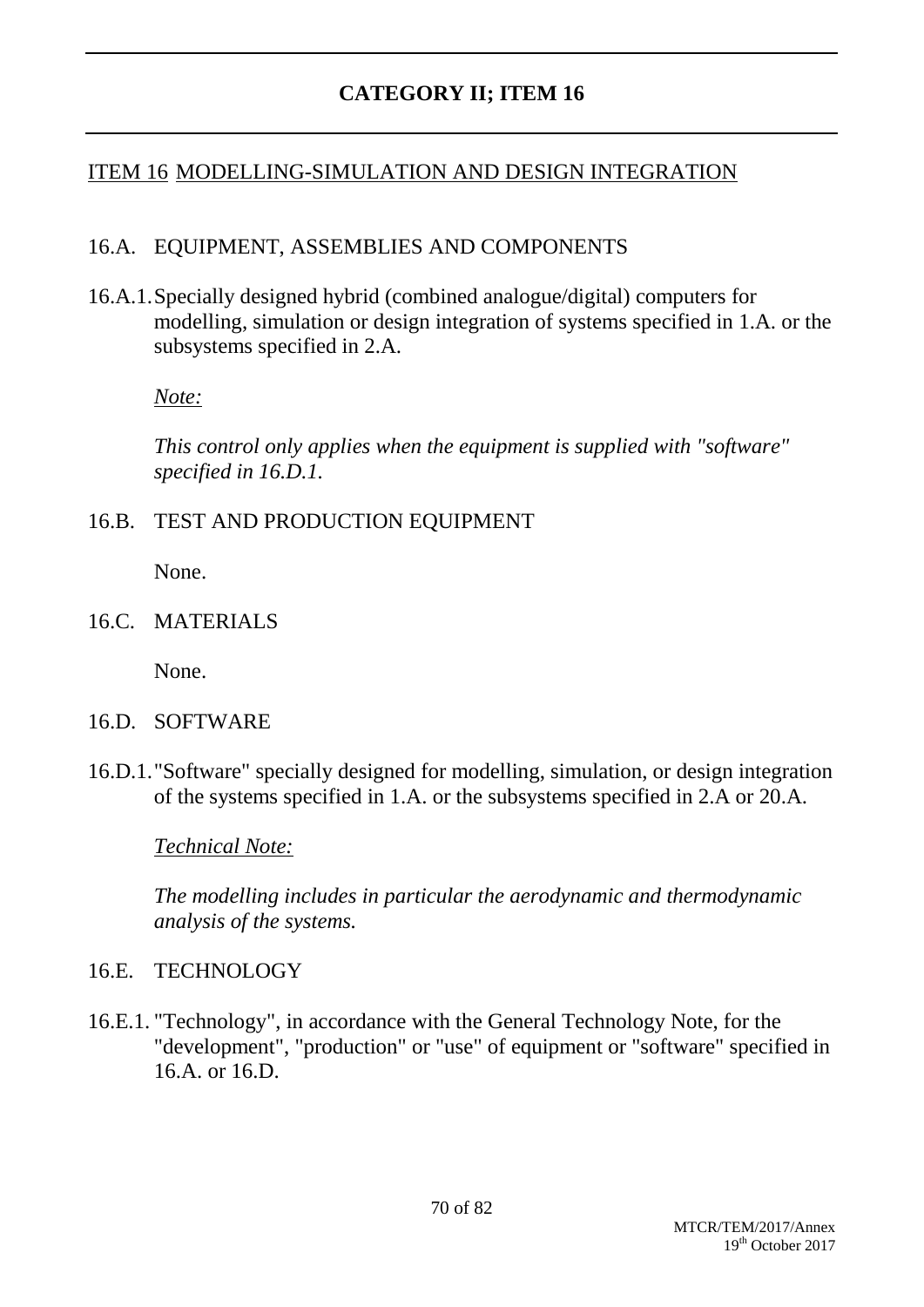## ITEM 17 STEALTH

### 17.A. EQUIPMENT, ASSEMBLIES AND COMPONENTS

17.A.1.Devices for reduced observables such as radar reflectivity, ultraviolet/infrared signatures and acoustic signatures (i.e. stealth technology), for applications usable for the systems specified in 1.A. or 19.A. or the subsystems specified in 2.A. or 20.A.

#### 17.B. TEST AND PRODUCTION EQUIPMENT

17.B.1.Systems, specially designed for radar cross section measurement, usable for the systems specified in 1.A., 19.A.1. or 19.A.2. or the subsystems specified in 2.A.

#### 17.C. MATERIALS

17.C.1.Materials for reduced observables such as radar reflectivity, ultraviolet/infrared signatures and acoustic signatures (i.e. stealth technology), for applications usable for the systems specified in 1.A. or 19.A. or the subsystems specified in 2.A.

#### *Notes:*

- *1. 17.C.1. includes structural materials and coatings (including paints), specially designed for reduced or tailored reflectivity or emissivity in the microwave, infrared or ultraviolet spectra.*
- *2. 17.C.1. does not control coatings (including paints) when specially used for thermal control of satellites.*

#### 17.D. SOFTWARE

17.D.1. "Software" specially designed for reduced observables such as radar reflectivity, ultraviolet/infrared signatures and acoustic signatures (i.e. stealth technology), for applications usable for the systems specified in 1.A. or 19.A. or the subsystems specified in 2.A.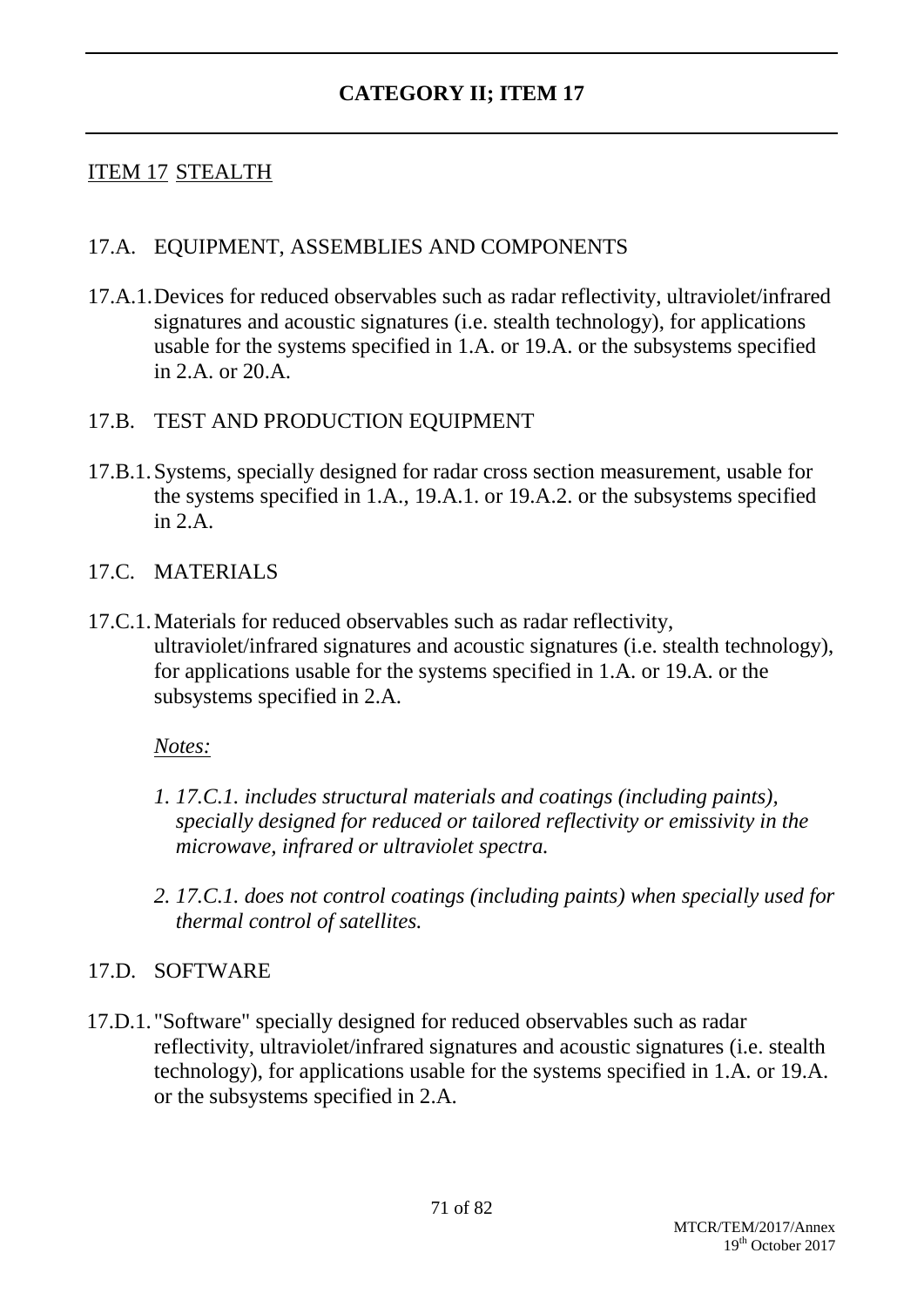*Note:*

*17.D.1. includes "software" specially designed for analysis of signature reduction.*

## 17.E. TECHNOLOGY

17.E.1. "Technology", in accordance with the General Technology Note, for the "development", "production" or "use" of equipment, materials or "software" specified in 17.A., 17.B., 17.C. or 17.D.

*Note:*

*17.E.1. includes databases specially designed for analysis of signature reduction.*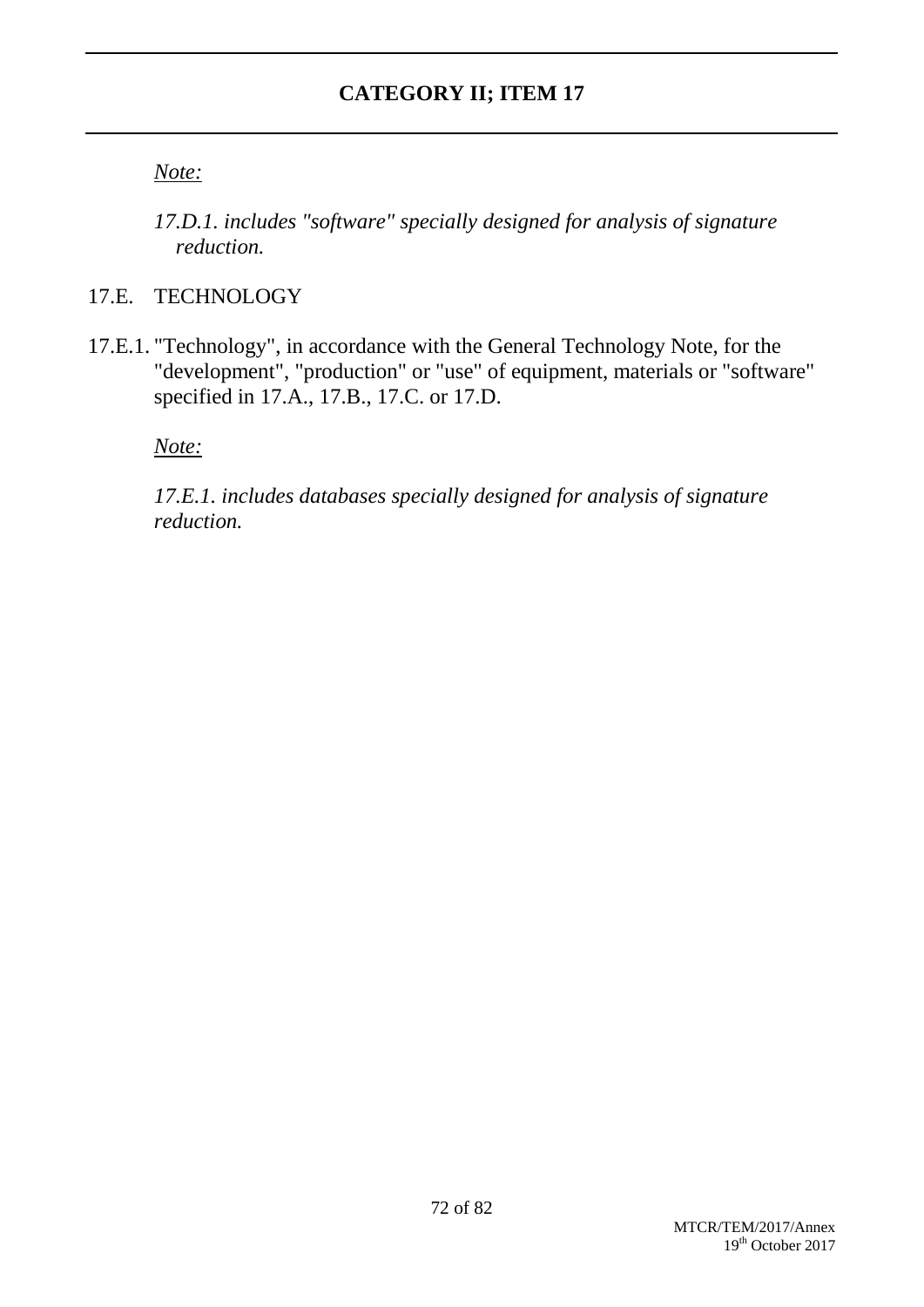### ITEM 18 NUCLEAR EFFECTS PROTECTION

#### 18.A. EQUIPMENT, ASSEMBLIES AND COMPONENTS

- 18.A.1."Radiation Hardened" "microcircuits" usable in protecting rocket systems and unmanned aerial vehicles against nuclear effects (e.g. Electromagnetic Pulse (EMP), X-rays, combined blast and thermal effects), and usable for the systems specified in 1.A.
- 18.A.2.'Detectors' specially designed or modified to protect rocket systems and unmanned aerial vehicles against nuclear effects (e.g. Electromagnetic Pulse (EMP), X-rays, combined blast and thermal effects), and usable for the systems specified in 1.A.

#### *Technical Note:*

*A 'detector' is defined as a mechanical, electrical, optical or chemical device that automatically identifies and records, or registers a stimulus such as an environmental change in pressure or temperature, an electrical or electromagnetic signal or radiation from a radioactive material. This includes devices that sense by one time operation or failure.*

18.A.3.Radomes designed to withstand a combined thermal shock greater than 4.184 x  $10^6$  J/m<sup>2</sup> accompanied by a peak over pressure of greater than 50 kPa, usable in protecting rocket systems and unmanned aerial vehicles against nuclear effects (e.g. Electromagnetic Pulse (EMP), X-rays, combined blast and thermal effects), and usable for the systems specified in 1.A.

73 of 82

#### 18.B. TEST AND PRODUCTION EQUIPMENT

None.

### 18.C. MATERIALS

None.

#### 18.D. SOFTWARE

None.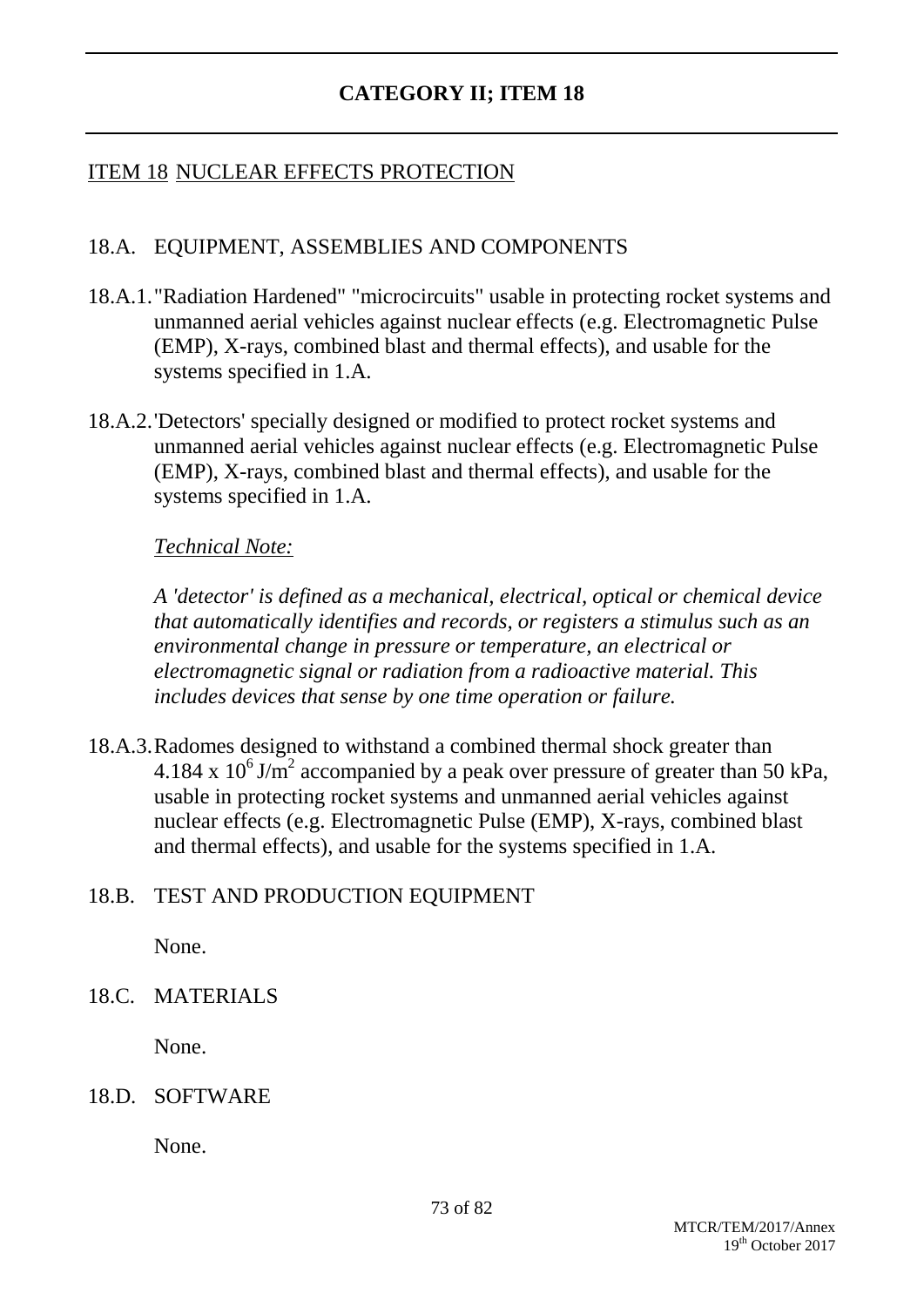### 18.E. TECHNOLOGY

18.E.1. "Technology", in accordance with the General Technology Note, for the "development", "production" or "use" of equipment specified in 18.A.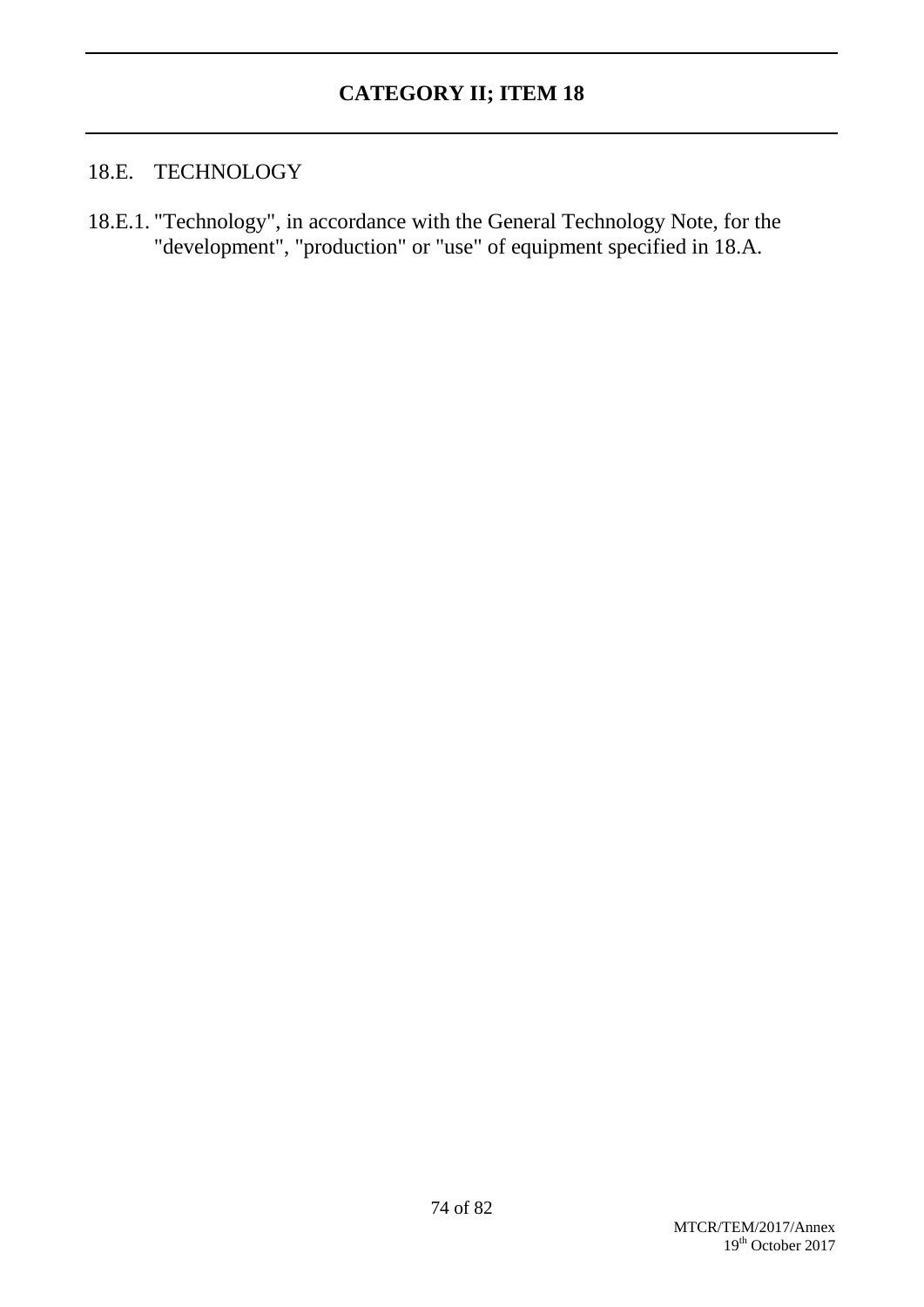### ITEM 19 OTHER COMPLETE DELIVERY SYSTEMS

### 19.A. EQUIPMENT, ASSEMBLIES AND COMPONENTS

- 19.A.1.Complete rocket systems (including ballistic missiles, space launch vehicles, and sounding rockets), not specified in 1.A.1., capable of a "range" equal to or greater than 300 km.
- 19.A.2.Complete unmanned aerial vehicle systems (including cruise missiles, target drones and reconnaissance drones), not specified in 1.A.2., capable of a "range" equal to or greater than 300 km.
- 19.A.3.Complete unmanned aerial vehicle systems, not specified in 1.A.2. or 19.A.2., having all of the following:
	- a. Having any of the following:
		- 1. An autonomous flight control and navigation capability; or
		- 2. Capability of controlled flight out of the direct vision range involving a human operator; and
	- b. Having any of the following:
		- 1. Incorporating an aerosol dispensing system/mechanism with a capacity greater than 20 litres; or
		- 2. Designed or modified to incorporate an aerosol dispensing system/mechanism with a capacity greater than 20 litres.

#### *Note:*

*Item 19.A.3. does not control model aircraft, specially designed for recreational or competition purposes.*

#### *Technical Notes:*

*1. An aerosol consists of particulate or liquids other than fuel components, by-products or additives, as part of the "payload" to be dispersed in the atmosphere. Examples of aerosols include pesticides for crop dusting and dry chemicals for cloud seeding.*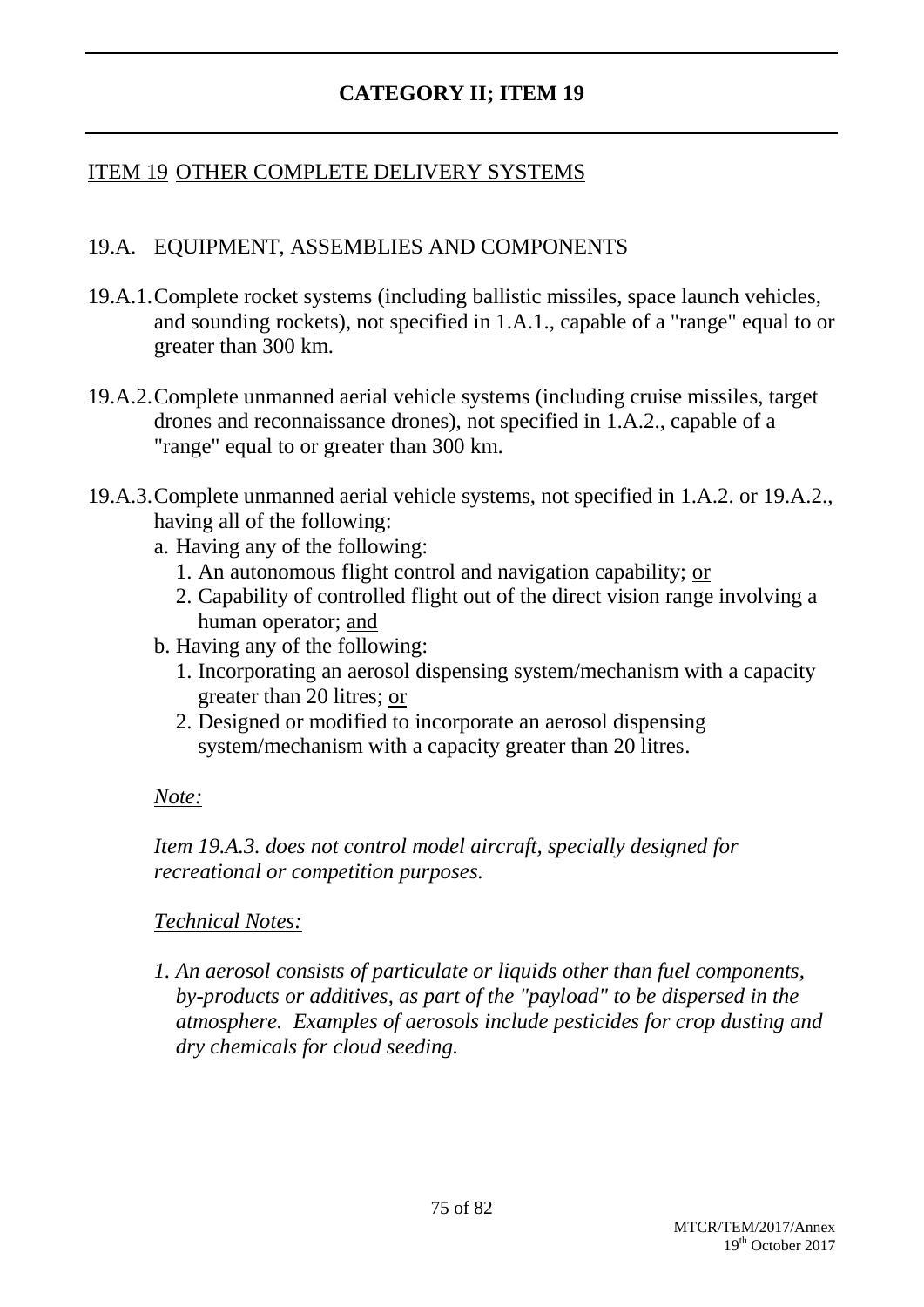*2. An aerosol dispensing system/mechanism contains all those devices (mechanical, electrical, hydraulic, etc.), which are necessary for storage and dispersion of an aerosol into the atmosphere. This includes the possibility of aerosol injection into the combustion exhaust vapour and into the propeller slip stream.*

### 19.B. TEST AND PRODUCTION EQUIPMENT

- 19.B.1. "Production facilities" specially designed for the systems specified in 19.A.1 or 19.A.2.
- 19.C. MATERIALS

None.

- 19.D. SOFTWARE
- 19.D.1."Software" which coordinates the function of more than one subsystem, specially designed or modified for "use" in the systems specified in 19.A.1. or 19.A.2.

*Note:*

*For a manned aircraft converted to operate as an unmanned aerial vehicle specified in 19.A.2., Item 19.D.1. includes "software", as follows:*

- *a. "Software" specially designed or modified to integrate the conversion equipment with the aircraft system functions;*
- *b. "Software" specially designed or modified to operate the aircraft as an unmanned aerial vehicle.*

### 19.E. TECHNOLOGY

19.E.1. "Technology", in accordance with the General Technology Note, for the "development", "production" or "use" of equipment specified in 19.A. 1. or 19.A.2.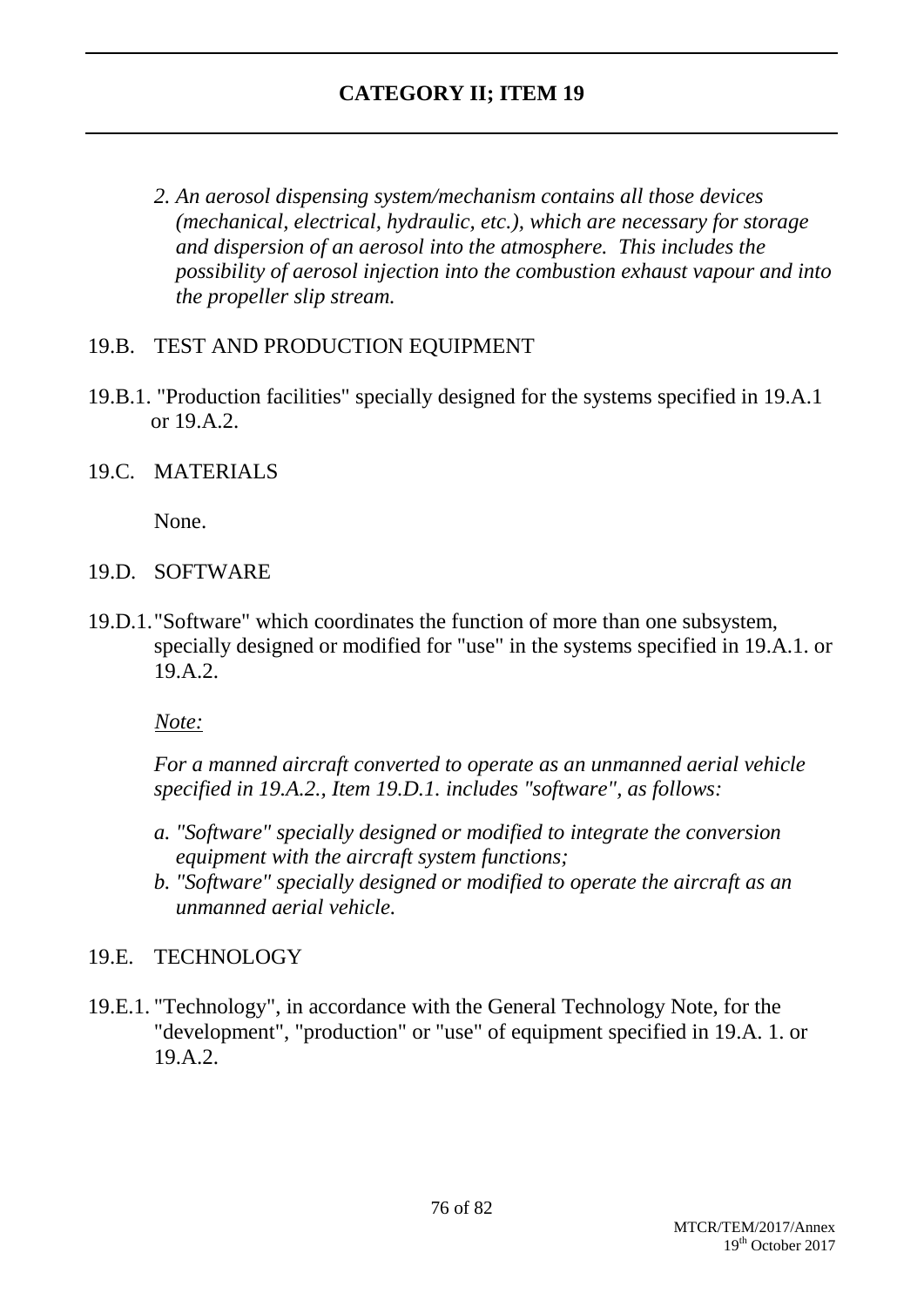### ITEM 20 OTHER COMPLETE SUBSYSTEMS

### 20.A. EQUIPMENT, ASSEMBLIES AND COMPONENTS

#### 20.A.1.Complete subsystems as follows:

- a. Individual rocket stages, not specified in 2.A.1., usable in systems specified in 19.A.;
- b. Rocket propulsion subsystems, not specified in 2.A.1., usable in the systems specified in 19.A.1., as follows:
	- 1. Solid propellant rocket motors or hybrid rocket motors having a total impulse capacity equal to or greater than  $8.41 \times 10^5$  Ns, but less than  $1.1 \times 10^6$  Ns:
	- 2. Liquid propellant rocket engines or gel propellant rocket motors integrated, or designed or modified to be integrated, into a liquid propellant or gel propellant propulsion system which has a total impulse capacity equal to or greater than 8.41 x  $10^5$  Ns, but less than  $1.1 \times 10^6$  Ns;

#### 20.B. TEST AND PRODUCTION EQUIPMENT

- 20.B.1. "Production facilities" specially designed for the subsystems specified in 20.A.
- 20.B.2. "Production equipment" specially designed for the subsystems specified in 20.A.

#### 20.C. MATERIALS

None.

- 20.D. SOFTWARE
- 20.D.1."Software" specially designed or modified for the systems specified in 20.B.1.
- 20.D.2."Software", not specified in 2.D.2., specially designed or modified for the "use" of rocket motors or engines specified in 20.A.1.b.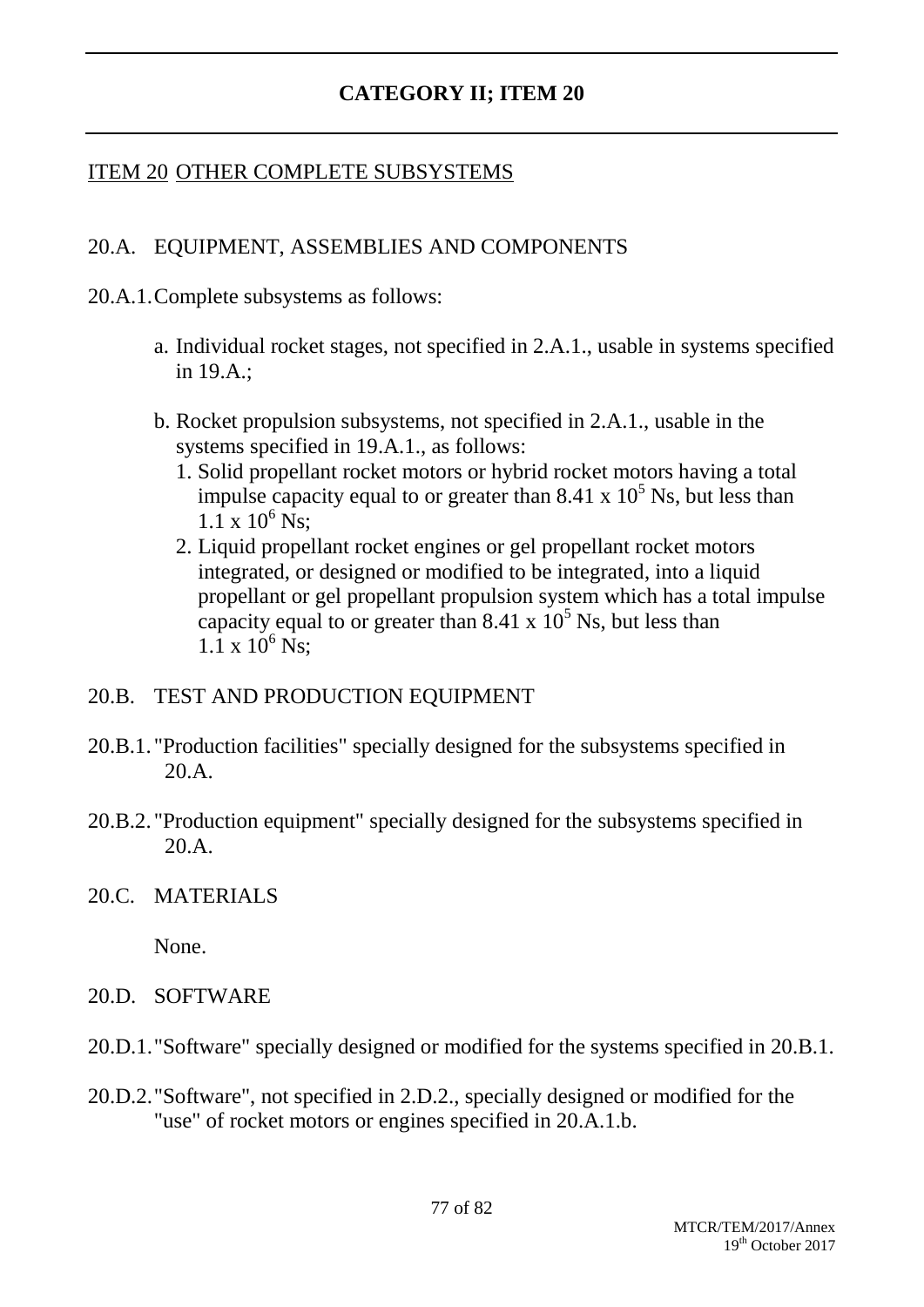### 20.E. TECHNOLOGY

20.E.1. "Technology", in accordance with the General Technology Note, for the "development", "production" or "use" of equipment or "software" specified in 20.A., 20.B. or 20.D.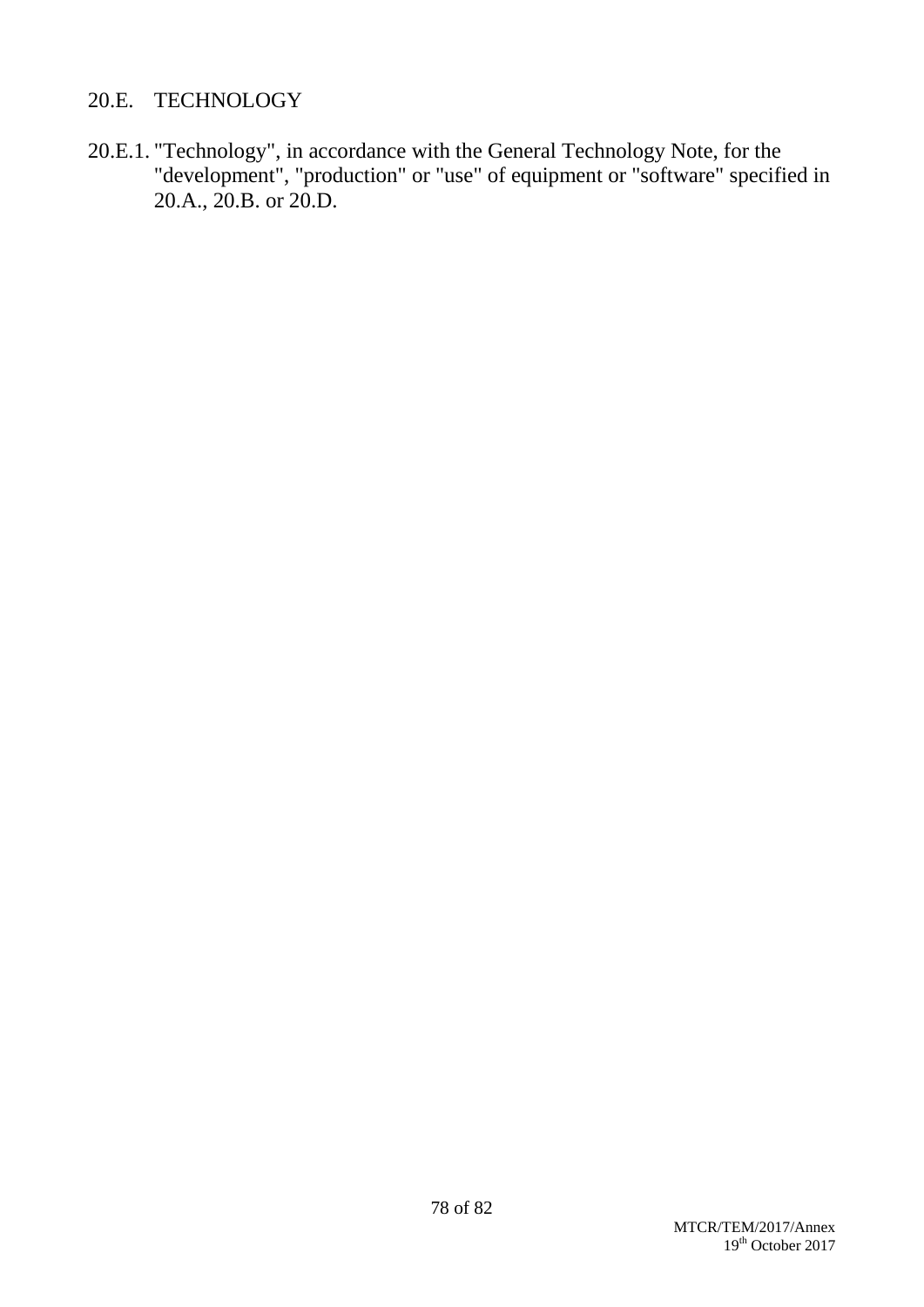### **UNITS, CONSTANTS, ACRONYMS AND ABBREVIATIONS**

# UNITS, CONSTANTS, ACRONYMS AND ABBREVIATIONS USED IN THIS ANNEX

| <b>ABEC</b>     | <b>Annular Bearing Engineers Committee</b>                          |  |  |
|-----------------|---------------------------------------------------------------------|--|--|
| <b>ABMA</b>     | <b>American Bearing Manufactures Association</b>                    |  |  |
| <b>ANSI</b>     | <b>American National Standards Institute</b>                        |  |  |
| Angstrom        | $1 \times 10^{-10}$ metre                                           |  |  |
| <b>ASTM</b>     | American Society for Testing and Materials                          |  |  |
| bar             | unit of pressure                                                    |  |  |
| $\rm ^{\circ}C$ | degree Celsius                                                      |  |  |
| cc              | cubic centimetre                                                    |  |  |
| CAS             | <b>Chemical Abstracts Service</b>                                   |  |  |
| <b>CEP</b>      | Circle of Equal Probability                                         |  |  |
| dB              | decibel                                                             |  |  |
| g               | gram; also, acceleration due to gravity                             |  |  |
| GHz             | gigahertz                                                           |  |  |
| <b>GNSS</b>     | Global Navigation Satellite System e.g.                             |  |  |
|                 | 'BeiDou'                                                            |  |  |
|                 | 'Galileo'                                                           |  |  |
|                 | 'GLONASS' - Global'naya Navigatsionnaya Sputnikovaya Sistema        |  |  |
|                 | 'GPS' – Global Positioning System                                   |  |  |
| h               | hour                                                                |  |  |
| Hz              | hertz                                                               |  |  |
| <b>HTPB</b>     | Hydroxy-Terminated Polybutadiene                                    |  |  |
| <b>ICAO</b>     | <b>International Civil Aviation Organisation</b>                    |  |  |
| <b>IEEE</b>     | Institute of Electrical and Electronic Engineers                    |  |  |
| IR              | Infrared                                                            |  |  |
| <b>ISO</b>      | International Organization for Standardization                      |  |  |
| $J_{\rm}$       | joule                                                               |  |  |
| <b>JIS</b>      | <b>Japanese Industrial Standard</b>                                 |  |  |
| K               | Kelvin                                                              |  |  |
| kg              | kilogram                                                            |  |  |
| kHz             | kilohertz                                                           |  |  |
| km              | kilometre                                                           |  |  |
| kN              | kilonewton                                                          |  |  |
| kPa             | kilopascal                                                          |  |  |
| kW              | kilowatt                                                            |  |  |
| m               | metre                                                               |  |  |
| MeV             | million electron volt or mega electron volt                         |  |  |
| <b>MHz</b>      | megahertz                                                           |  |  |
| milligal        | $10^{-5}$ m/s <sup>2</sup> (also called mGal, mgal or milligalileo) |  |  |
| mm              | millimetre                                                          |  |  |
| mm Hg           | mm of mercury                                                       |  |  |
| MPa             | megapascal                                                          |  |  |
| mrad            | milliradian                                                         |  |  |
| $\rm ms$        | millisecond                                                         |  |  |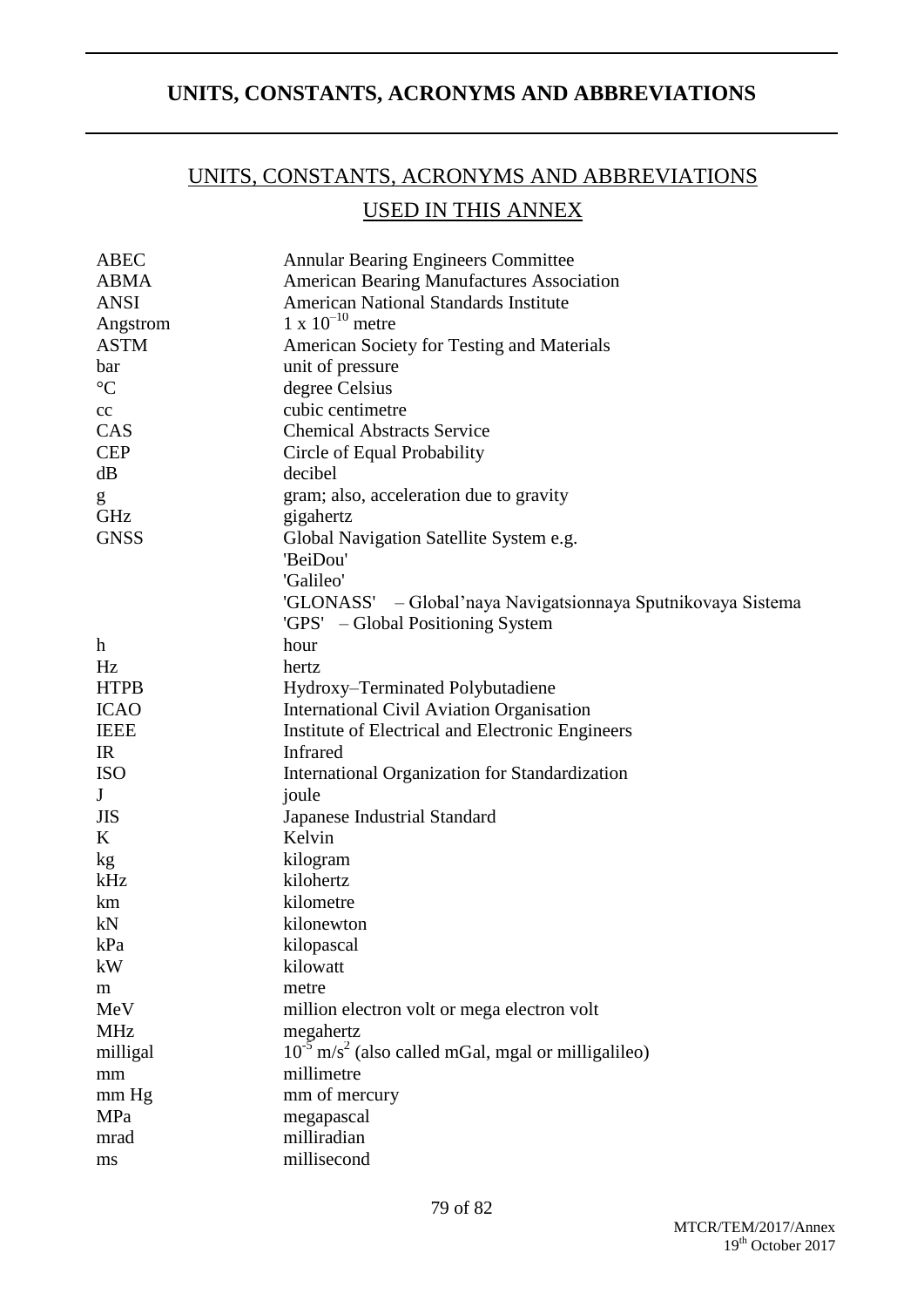# **UNITS, CONSTANTS, ACRONYMS AND ABBREVIATIONS**

| $\mu$ m     | micrometre                                            |  |
|-------------|-------------------------------------------------------|--|
| N           | newton                                                |  |
| Pa          | pascal                                                |  |
| ppm         | parts per million                                     |  |
| rads (Si)   | radiation absorbed dose                               |  |
| <b>RF</b>   | radio frequency                                       |  |
| rms         | root mean square                                      |  |
| <b>RNSS</b> | <b>Regional Navigation Satellite System e.g.</b>      |  |
|             | 'NavIC' - Indian Regional Navigation Satellite System |  |
|             | 'QZSS' - Quasi Zenith Satellite System                |  |
| rpm         | revolutions per minute                                |  |
| <b>RV</b>   | <b>Re-entry Vehicles</b>                              |  |
| S           | second                                                |  |
| Tg          | glass transition temperature                          |  |
| Tyler       | Tyler mesh size, or Tyler standard sieve series       |  |
| <b>UAV</b>  | <b>Unmanned Aerial Vehicle</b>                        |  |
| <b>UV</b>   | Ultra violet                                          |  |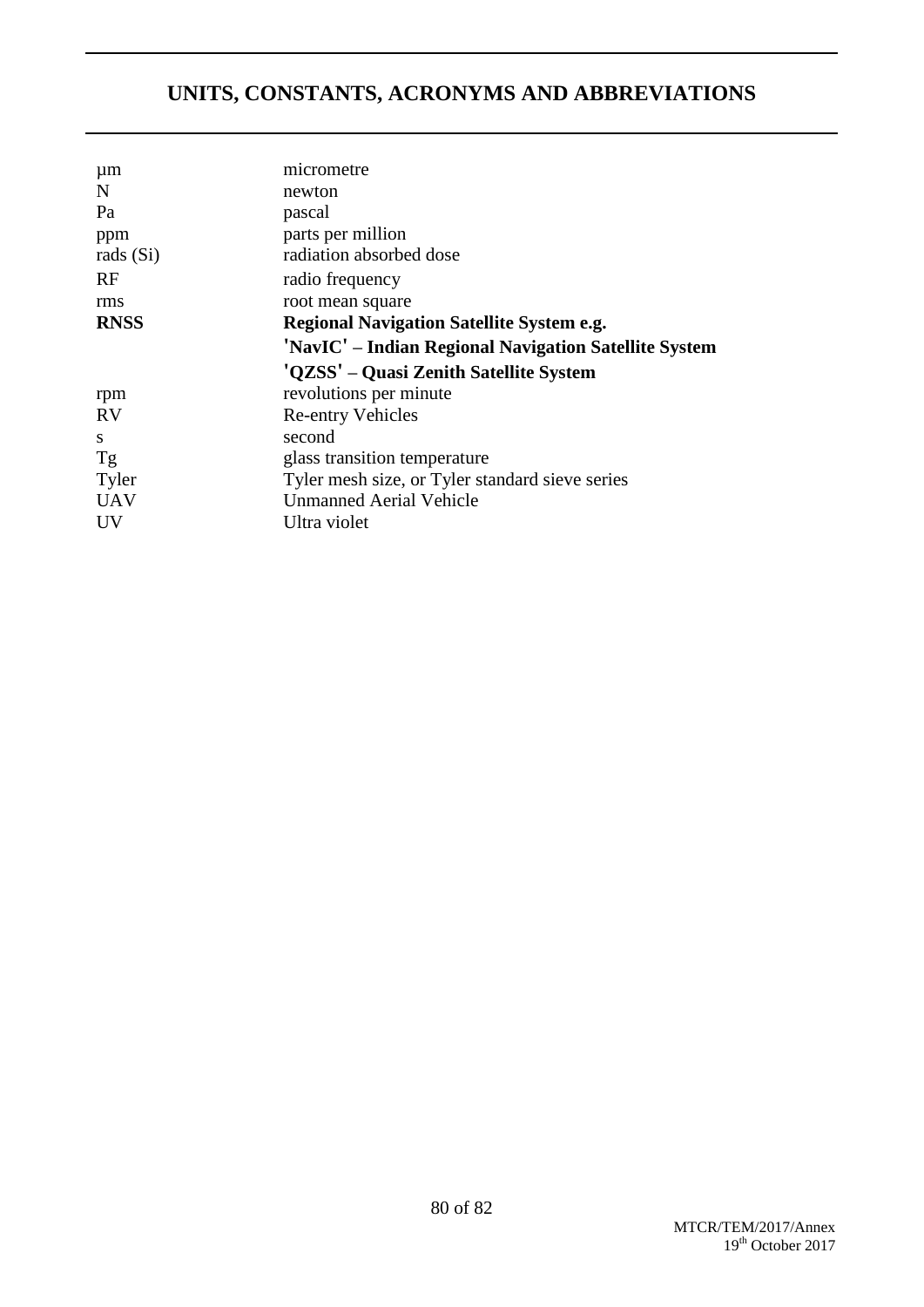### **TABLE OF CONVERSIONS**

| TABLE OF CONVERSIONS USED IN THIS ANNEX |                 |                                             |  |  |
|-----------------------------------------|-----------------|---------------------------------------------|--|--|
| Unit                                    | Unit            | Conversion                                  |  |  |
| (from)                                  | (to)            |                                             |  |  |
|                                         |                 |                                             |  |  |
| bar                                     | pascal (Pa)     | 1 bar = $100$ kPa                           |  |  |
| g (gravity)                             | $m/s^2$         | $1 g = 9.806 65 m/s^2$                      |  |  |
| mrad (millirad)                         | degrees (angle) | 1 mrad $\approx 0.0573$ °                   |  |  |
| rads                                    | ergs/gram of Si | 1 rad $(Si) = 100$ ergs/gram of silicon     |  |  |
|                                         |                 | $(= 0.01 \text{ gray} [Gy])$                |  |  |
| Tyler 250 mesh                          | mm              | for a Tyler 250 mesh, mesh opening 0.063 mm |  |  |